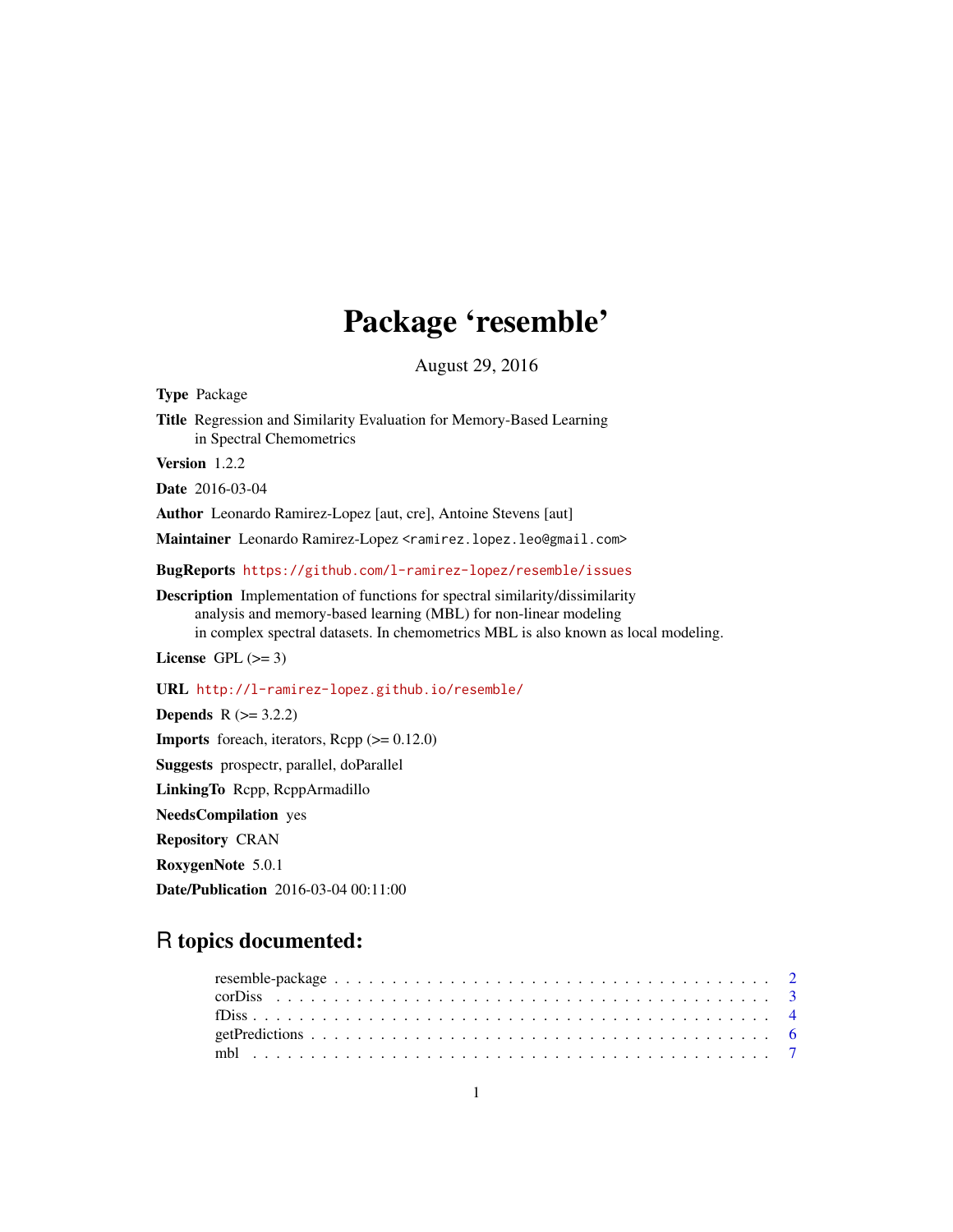# <span id="page-1-0"></span>2 resemble-package

| Index | 46 |
|-------|----|
|       |    |
|       |    |
|       |    |
|       |    |
|       |    |
|       |    |
|       |    |
|       |    |
|       |    |
|       |    |
|       |    |

resemble-package *Overview of the functions in the resemble package*

#### Description

This is the version 1.2 ('alma-de-coco') of the package. It implements a number of R functions useful for modeling complex visible and infrared spectra (VIS-IR). The package includes functions for projecting spectral data onto orthogonal spaces, computing spectral dissimilarity matrices, removing irrelevant spectra from a reference set, and modeling spectral data using memory-based learning.

# Details

The functions available for projecting the spectra are:

- [orthoProjection](#page-28-1)
- [pcProjection](#page-28-2)
- [plsProjection](#page-28-2)
- [predict.orthoProjection](#page-28-2)

The functions available for computing similarity/dissimilarity matrices are:

- [fDiss](#page-3-1)
- [corDiss](#page-2-1)
- [sid](#page-37-1)
- [orthoDiss](#page-24-1)

The functions available for evaluating similarity/dissimilarity matrices are:

• [simEval](#page-40-1)

The functions available for removing irrelevant spectra from a reference set are:

• [neigCleaning](#page-20-1)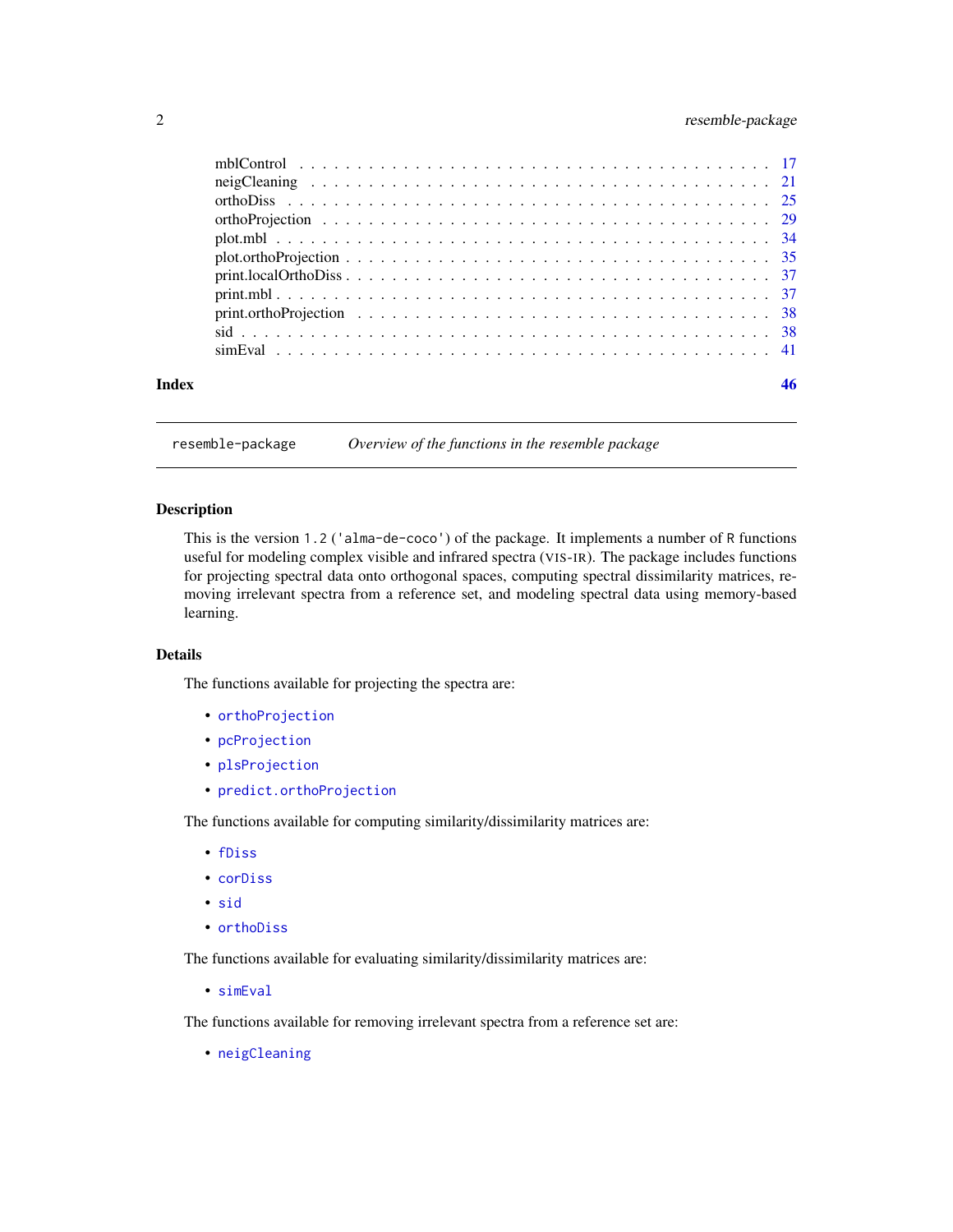#### <span id="page-2-0"></span>corDiss 3

The functions available for modeling spectral data using memory-based learning are:

- [mblControl](#page-16-1)
- [mbl](#page-6-1)

Other supplementary functions are:

- [print.localOrthoDiss](#page-36-1)
- [print.mbl](#page-36-2)
- [plot.mbl](#page-33-1)
- [plot.orthoProjection](#page-34-1)
- [print.orthoProjection](#page-37-2)

# Author(s)

Leonardo Ramirez-Lopez <ramirez.lopez.leo@gmail.com> & Antoine Stevens

<span id="page-2-1"></span>

| corDiss |           |  |  | Correlation and moving correlation dissimilarity measurements |
|---------|-----------|--|--|---------------------------------------------------------------|
|         | (corDiss) |  |  |                                                               |

# Description

Computes correlation and moving correlation dissimilarity matrices.

# Usage

```
corDiss(Xr, X2 = NULL, ws = NULL,\text{center} = \text{TRUE}, \text{ scaled} = \text{TRUE}
```
# Arguments

| Xr             | a matrix (or data. frame) containing the (reference) data.                                                                                                                                                                                                                        |
|----------------|-----------------------------------------------------------------------------------------------------------------------------------------------------------------------------------------------------------------------------------------------------------------------------------|
| X <sub>2</sub> | an optional matrix (or data. frame) containing data of a second set of observa-<br>tions (samples).                                                                                                                                                                               |
| WS             | for moving correlation dissimilarity, an odd integer value which specifies the<br>window size. If $ws = NULL$ , then the window size will be equal to the number<br>of variables (columns), i.e. instead moving correlation, the normal correlation<br>will be used. See details. |
| center         | a logical indicating if the spectral data Xr (and X2 if specified) must be centered.<br>If X2 is specified the data is scaled on the basis of $Xr \cup X2$ .                                                                                                                      |
| scaled         | a logical indicating if Xr (and X2 if specified) must be scaled. If X2 is specified<br>the data is scaled on the basis of $Xr \cup X2$ .                                                                                                                                          |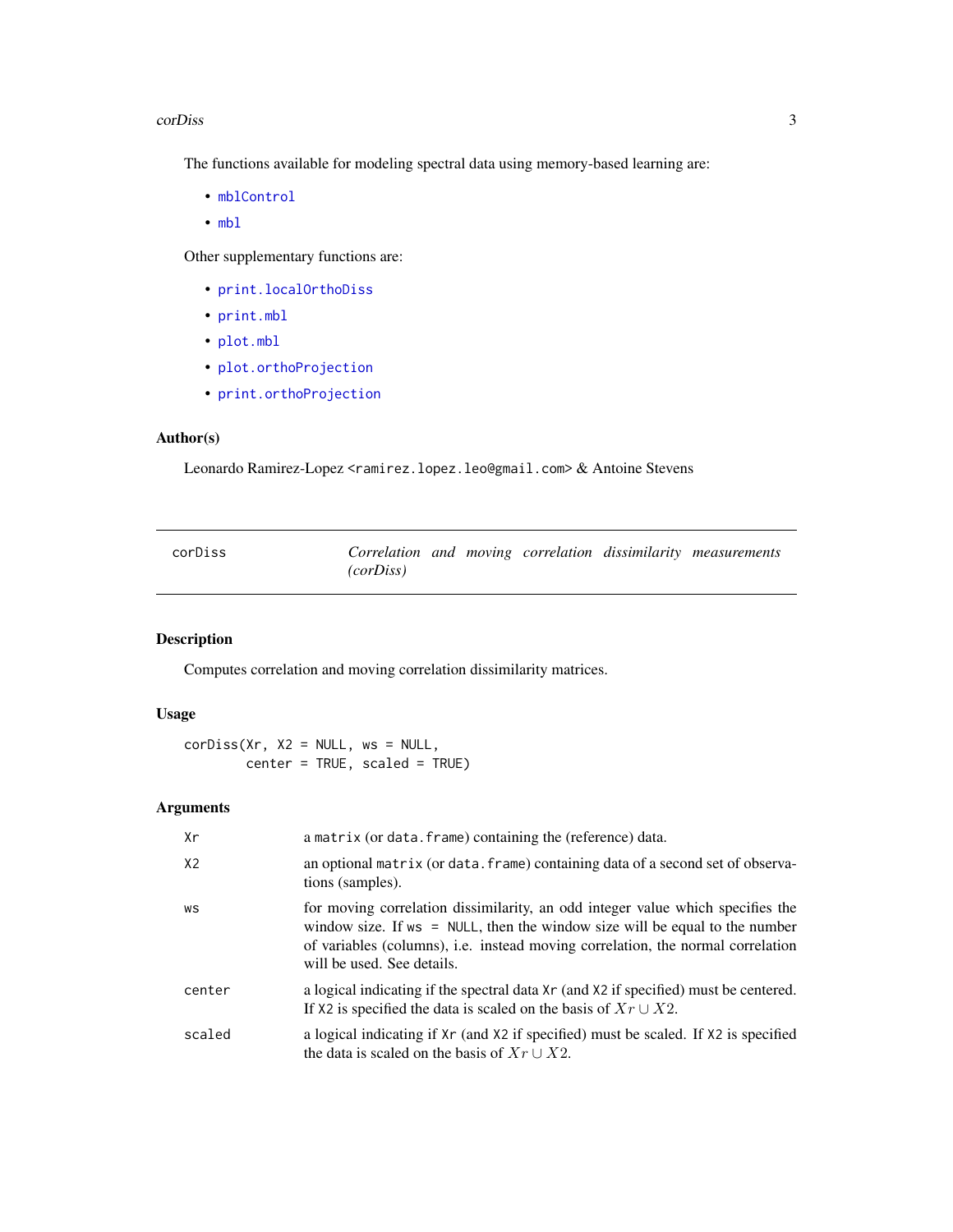#### <span id="page-3-0"></span>Details

The correlation dissimilarity cd between two obsvervations  $x_i$  and  $x_j$  is computed as follows:

$$
cd(x_i, x_j) = \frac{1}{2}(1 - cor(x_i, x_j))
$$

The avobe formlula is used when  $ws = NULL$ . On the other hand (when  $ws$  != NULL) the moving correlation dissimilarity mcd between two obsvervations  $x_i$  and  $x_j$  is computed as follows:

$$
mcd(x_i, x_j) = \frac{1}{2ws} \sum_{k=1}^{p-ws} (1 - cor(x_{i,(k:k+ws)}, x_{j,(k:k+ws)}))
$$

where ws represents a given window size which rolls sequantially fom 1 up to  $p - ws$  and p is the number of variables of the observations. The function does not accept input data containing missing values.

# Value

a matrix of the computed dissimilarities.

# Author(s)

Antoine Stevens and Leonardo Ramirez-Lopez

#### Examples

```
## Not run:
require(prospectr)
data(NIRsoil)
Xu <- NIRsoil$spc[!as.logical(NIRsoil$train),]
Xr <- NIRsoil$spc[as.logical(NIRsoil$train),]
corDiss(Xr = Xr)corDiss(Xr = xr, X2 = Xu)corDiss(Xr = xr, ws = 41)corDiss(Xr = xr, X2 = Xu, ws = 41)## End(Not run)
```
<span id="page-3-1"></span>fDiss *Euclidean, Mahalanobis and cosine dissimilarity measurements*

#### Description

This function is used to compute the dissimilarity between observations based on Euclidean or Mahalanobis distance measures or on cosine dissimilarity measures (a.k.a spectral angle mapper).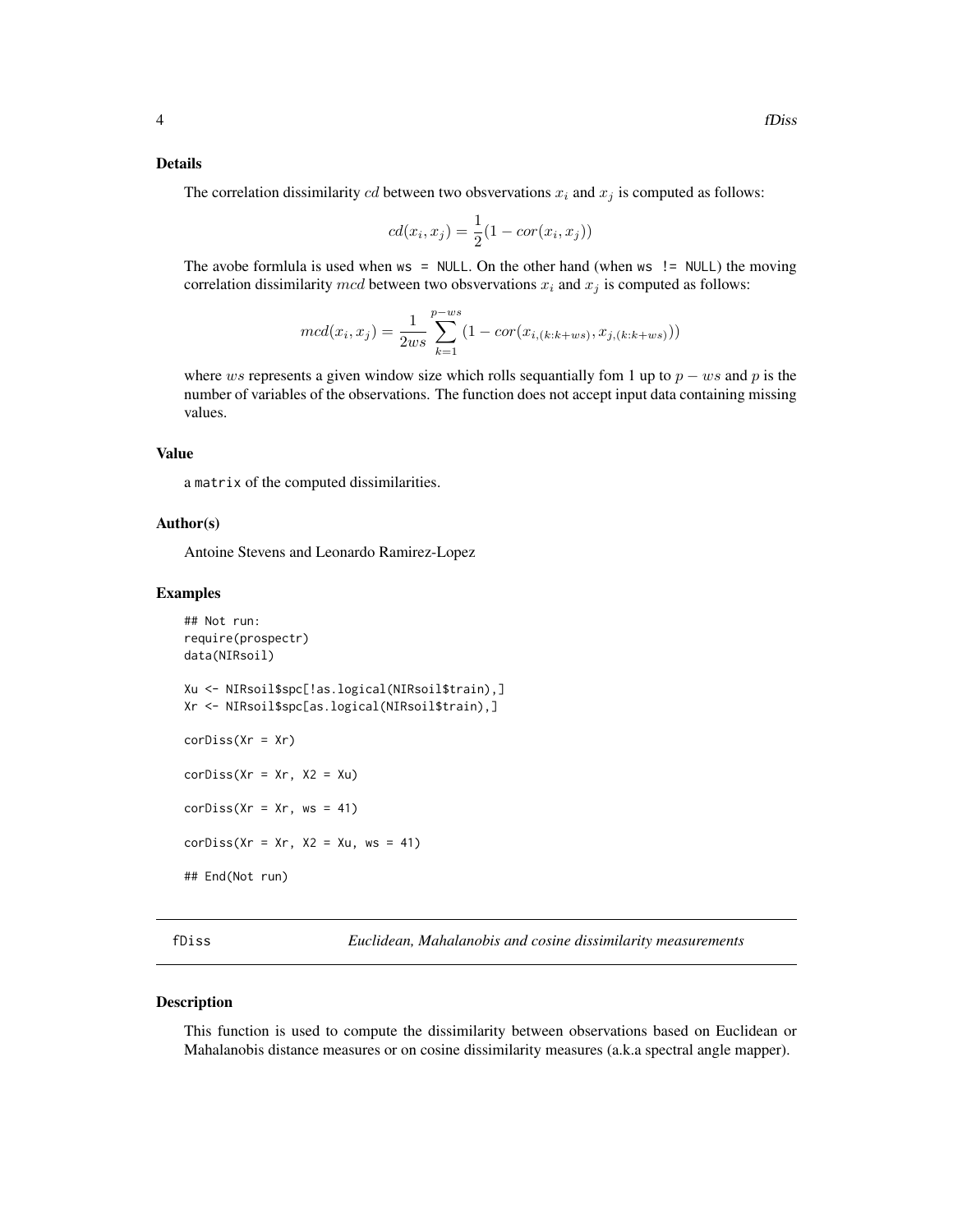#### fDiss 5

# Usage

 $fDiss(Xr, X2 = NULL, method = "euclid",$ center = TRUE, scaled = TRUE)

# Arguments

| Хr     | a matrix (or data. frame) containing the (reference) data.                                                                                                                                                |
|--------|-----------------------------------------------------------------------------------------------------------------------------------------------------------------------------------------------------------|
| X2     | an optional matrix (or data. frame) containing data of a second set of observa-<br>tions (samples).                                                                                                       |
| method | the method for computing the dissimilarity matrix. Options are "euclid" (Eu-<br>clidean distance), "mahalanobis" (Mahalanobis distance) and "cosine" (co-<br>sine distance, a.k.a spectral angle mapper). |
| center | a logical indicating if the spectral data Xr (and X2 if specified) must be centered.<br>If X2 is specified the data is scaled on the basis of $Xr \cup X2$ .                                              |
| scaled | a logical indicating if Xr (and X2 if specified) must be scaled. If X2 is specified<br>the data is scaled on the basis of $Xr \cup X2$ .                                                                  |

# Details

In the case of both the Euclidean and Mahalanobis distances, the dissimilarity matrix  $D$  between between samples in a given matrix  $X$  is computed as follows:

$$
D(x_i, x_j) = \sqrt{(x_i - x_j)M^{-1}(x_i - x_j)^{T}}
$$

where  $M$  is the identity matrix in the case of the Euclidean distance and the variance-covariance matrix of  $M$  in the case of the Mahalanobis distance. The Mahalanobis distance can also be viewed as the Euclidean distance after applying a linear transformation of the original variables. Such a linear transformation is carried by using a factorization of the inverse covariance matrix as  $M^{-1}$  =  $W<sup>T</sup>W$ , where M is merely the square root of  $M<sup>-1</sup>$  which can be found by using a singular value decomposition. Note that when attempting to compute the Mahalanobis distance on a dataset with highly correlated variables (i.e. spectral variables) the variance-covariance matrix may result in a singular matrix which cannot be inverted and therefore the distance cannot be computed. This is also the case when the number of samples in the dataset is smaller than the number of variables. For the computation of the Mahalanobis distance, the mentioned method is used. On the other hand the cosine dissimilarity S between two obsvervations  $x_i$  and  $x_j$  is computed as follows:

$$
S(x_i, x_j) = \cos^{-1} \frac{\sum_{k=1}^p x_{i,k} x_{j,k}}{\sqrt{\sum_{k=1}^p x_{i,k}^2} \sqrt{\sum_{k=1}^p x_{j,k}^2}}
$$

where  $p$  is the number of variables of the observations. The function does not accept input data containing missing values.

# Value

a matrix of the computed dissimilarities.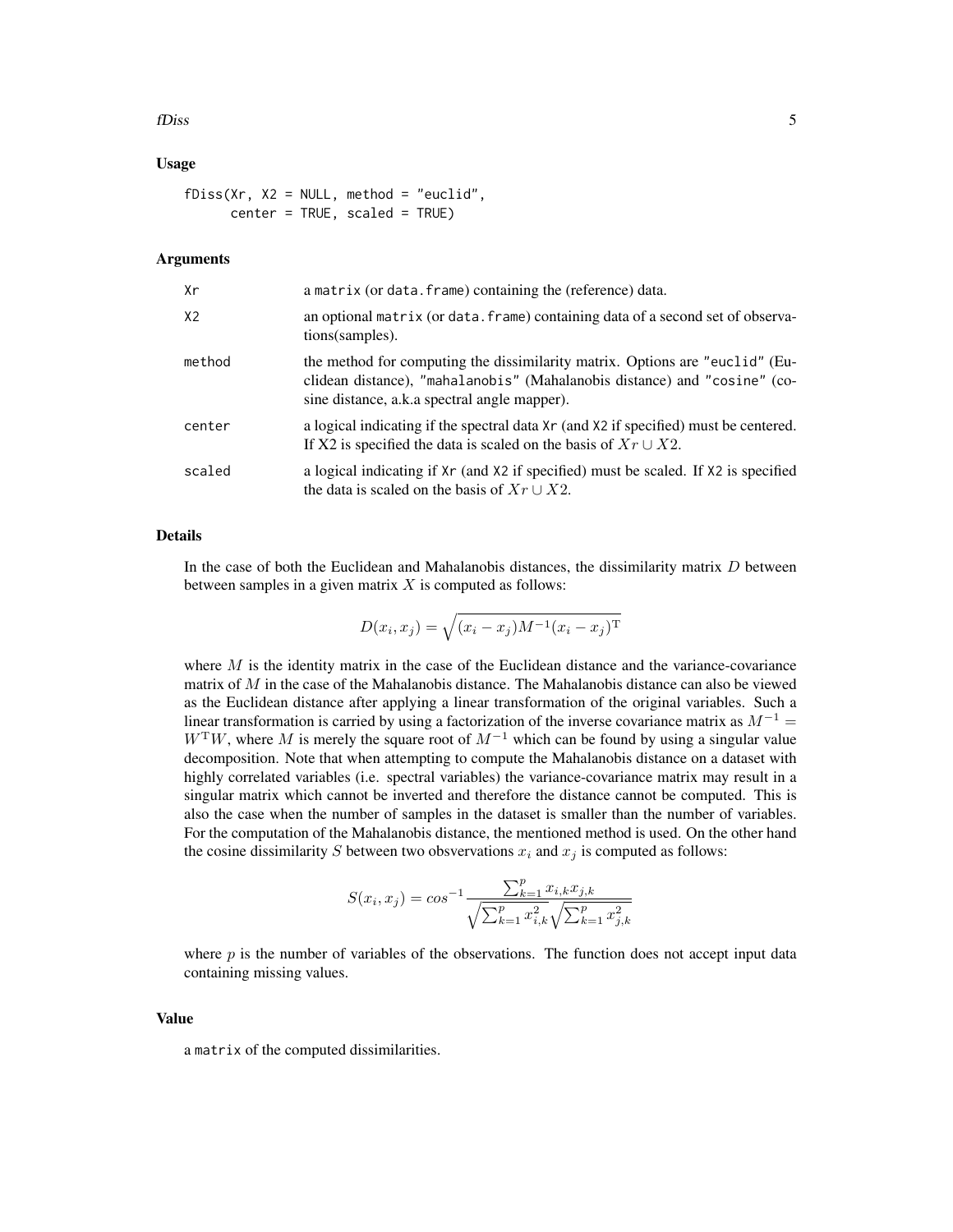### <span id="page-5-0"></span>Author(s)

Leonardo Ramirez-Lopez and Antoine Stevens

#### Examples

```
require(prospectr)
data(NIRsoil)
Xu <- NIRsoil$spc[!as.logical(NIRsoil$train),]
Xr <- NIRsoil$spc[as.logical(NIRsoil$train),]
# Euclidean distances between all the samples in Xr
ed <- fDiss(Xr = Xr, method = "euclid",
            center = TRUE, scaled = TRUE)
# Euclidean distances between samples in Xr and samples in Xu
ed.xr.xu <- fDiss(Xr = Xr, X2 = Xu, method = "euclid",center = TRUE, scaled = TRUE)
# Mahalanobis distance computed on the first 20 spectral variables
md.xr.xu <- fDiss(Xr = Xr[,1:20], X2 = Xu[,1:20],
                 method = "mahalanobis",
                 center = TRUE, scaled = TRUE)
# Cosine dissimilarity matrix
cdiss.xr.xu \leftarrow fDiss(Xr = Xr, X2 = Xu,method = "cosine",
                     center = TRUE, scaled = TRUE)
```
getPredictions *Extract predictions from an object of class* mbl

#### Description

Extract predictions from an object of class mbl

#### Usage

getPredictions(object)

# Arguments

object an object of class mbl as returned by mbl

# Value

a data.frame of predicted values according to either k or k.dist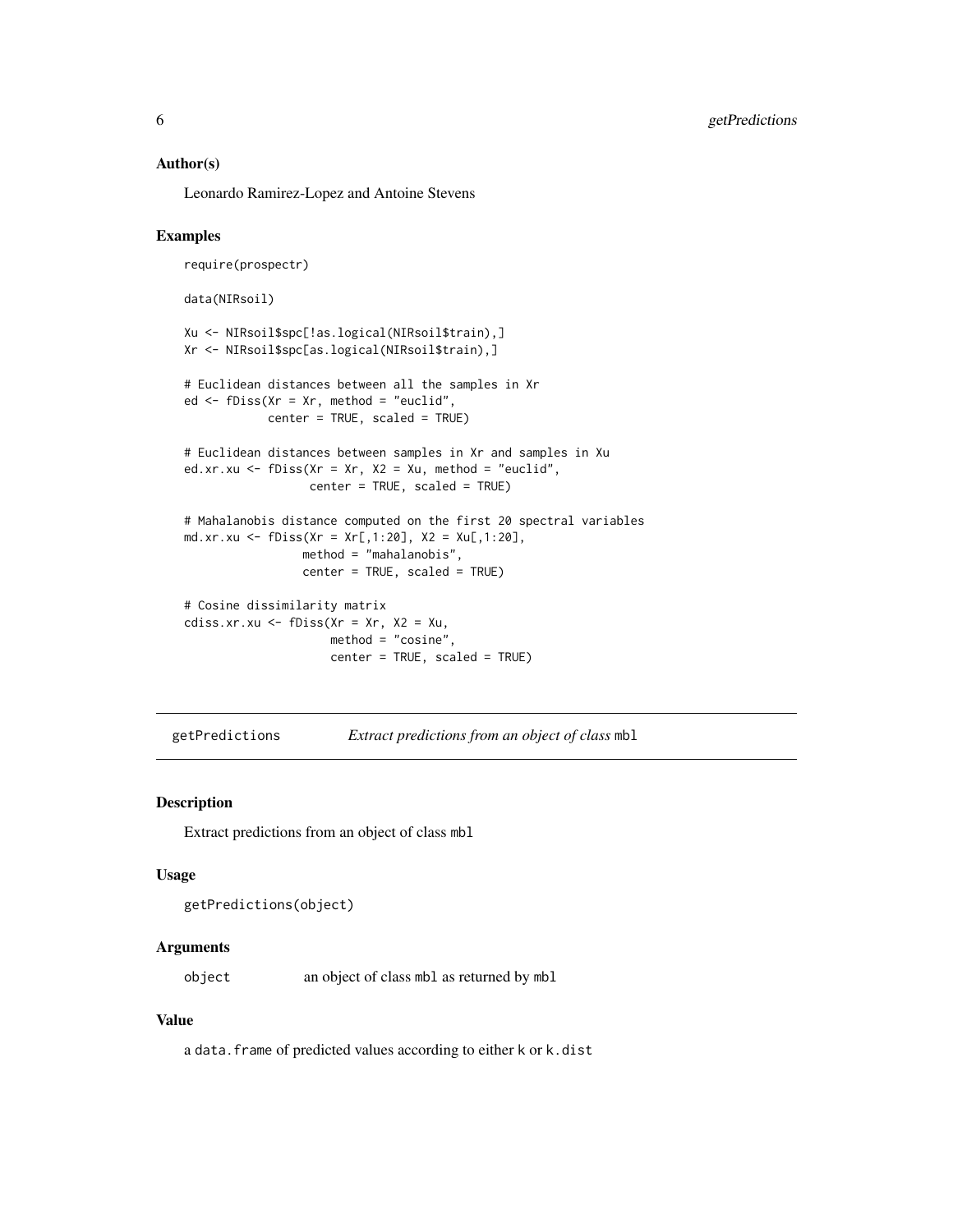<span id="page-6-0"></span> $mbl$  7

# Author(s)

Leonardo Ramirez-Lopez and Antoine Stevens

#### See Also

[mbl](#page-6-1)

# Examples

## Not run: require(prospectr)

data(NIRsoil)

```
Xu <- NIRsoil$spc[!as.logical(NIRsoil$train),]
Yu <- NIRsoil$CEC[!as.logical(NIRsoil$train)]
Yr <- NIRsoil$CEC[as.logical(NIRsoil$train)]
Xr <- NIRsoil$spc[as.logical(NIRsoil$train),]
Xu \leftarrow Xu[!is.na(Yu),]Yu <- Yu[!is.na(Yu)]
Xr <- Xr[!is.na(Yr),]
Yr <- Yr[!is.na(Yr)]
ctrl <- mblControl(sm = "pls",
                   pcSelection = list("opc", 40),
                   valMethod = c("NNv"),
                   scaled = TRUE, center = TRUE)
ex1 < - mb1(Yr = Yr, Xr = Xr, Yu = NULL, Xu = Xu,mblCtrl = ctrl,distUsage = "predictors",
           k = seq(30, 150, 15),
           method = "wapls1",
           plsC = c(7, 20))
getPredictions(ex1)
## End(Not run)
```
<span id="page-6-1"></span>mbl *A function for memory-based learning (mbl)*

# Description

This function is implemented for memory-based learning (a.k.a. instance-based learning or local regression) which is a non-linear lazy learning approach for predicting a given response variable from a set of (spectral) predictor variables. For each sample in an prediction set a specific local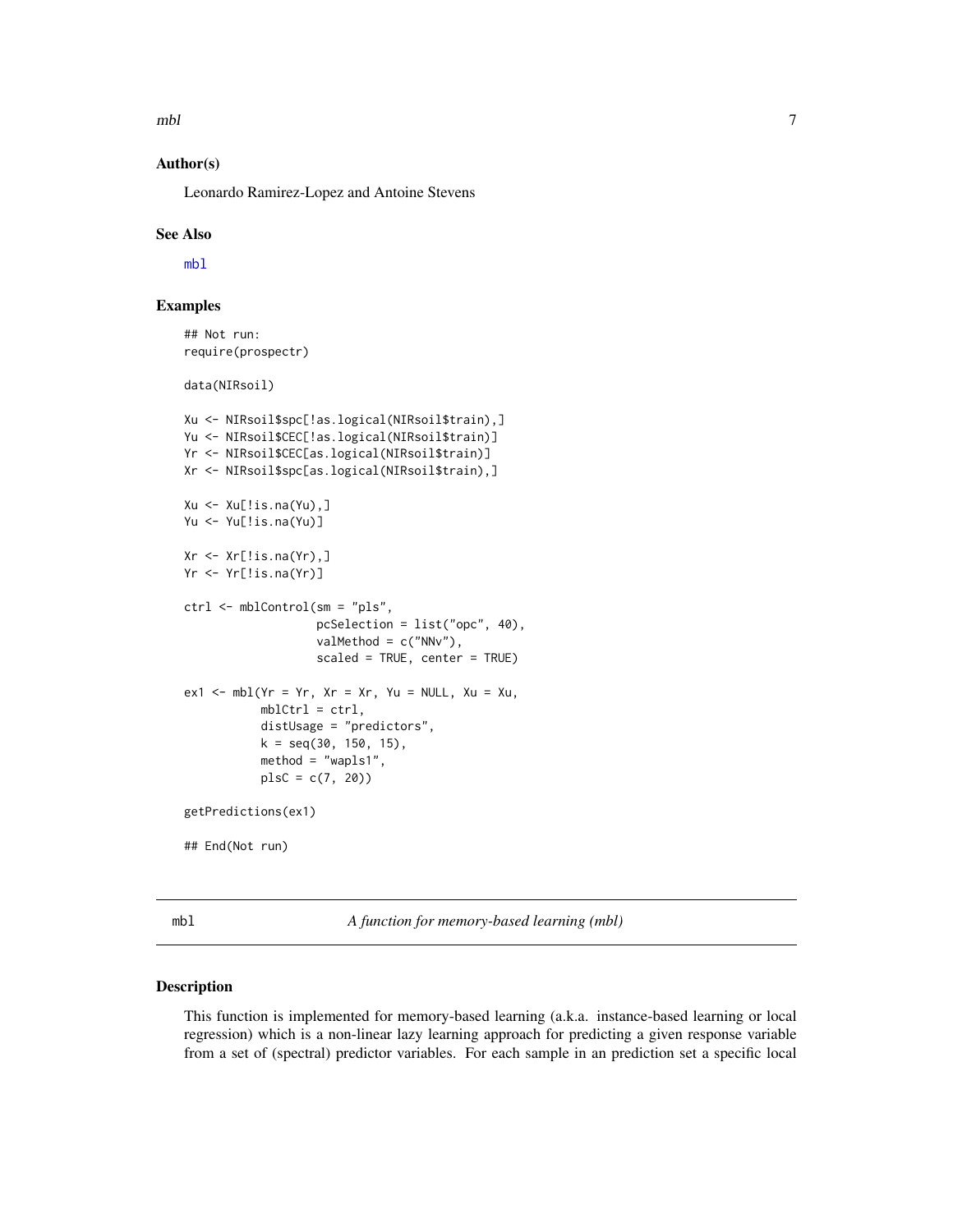<span id="page-7-0"></span>regression is carried out based on a subset of similar samples (nearest neighbours) selected from a reference set. The local model is then used to predict the response value of the target (prediction) sample. Therefore this function does not yield a global regression model.

# Usage

```
mbl(Yr, Xr, Yu = NULL, Xu,
   mblCtrl = mblControl(),dissimilarityM,
   group = NULL,dissUsage = "predictors",
   k, k.diss, k.range,
   method,
   pls.c, pls.max.iter = 1, pls.tol = 1e-6,
   noise.v = 0.001,...)
```
# Arguments

| Υr             | a numeric vector containing the values of the response variable corresponding<br>to the reference data                                                                                                                                                                                                                                                                                                                                                                                                                                                                                                                                                                                                                                                                                                                                                                                                                                                                                                 |
|----------------|--------------------------------------------------------------------------------------------------------------------------------------------------------------------------------------------------------------------------------------------------------------------------------------------------------------------------------------------------------------------------------------------------------------------------------------------------------------------------------------------------------------------------------------------------------------------------------------------------------------------------------------------------------------------------------------------------------------------------------------------------------------------------------------------------------------------------------------------------------------------------------------------------------------------------------------------------------------------------------------------------------|
| Xr             | input matrix (or data. frame) of predictor variables of the reference data (ob-<br>servations in rows and variables in columns).                                                                                                                                                                                                                                                                                                                                                                                                                                                                                                                                                                                                                                                                                                                                                                                                                                                                       |
| Yu             | an optional numeric vector containing the values of the response variable cor-<br>responding to the data to be predicted                                                                                                                                                                                                                                                                                                                                                                                                                                                                                                                                                                                                                                                                                                                                                                                                                                                                               |
| Xu             | input matrix (or data. frame) of predictor variables of the data to be predicted<br>(observations in rows and variables in columns).                                                                                                                                                                                                                                                                                                                                                                                                                                                                                                                                                                                                                                                                                                                                                                                                                                                                   |
| mblCtrl        | a list (created with the mblControl function) which contains some parameters<br>that control the some aspects of the mbl function. See the mblControl function<br>for more details.                                                                                                                                                                                                                                                                                                                                                                                                                                                                                                                                                                                                                                                                                                                                                                                                                    |
| dissimilarityM | (optional) a dissimilarity matrix. This argument can be used in case a user-<br>defined dissimilarity matrix is preferred over the automatic dissimilarity matrix<br>computation specified in the sm argument of the mblControl function. When<br>dissUsage = "predictors", dissimilarityM must be a square symmetric<br>dissimilarity matrix (derived from a matrix of the form rbind(Xr, Xu)) for<br>which the diagonal values are zeros (since the dissimilarity between an object<br>and itself must be 0). On the other hand if dissusage is set to either "weights"<br>or "none", dissimilarityM must be a matrix representing the dissimilarity of<br>each element in Xu to each element in Xr. The number of columns of the ob-<br>ject correspondent to dissimilarityM must be equal to the number of rows<br>in Xu and the number of rows equal to the number of rows in Xr. If both<br>dissimilarityM and sm are specified, only the dissimilarityM argument will<br>be taken into account. |
| group          | an optional factor (or vector that can be coerced to a factor by as. factor)<br>to be taken into account for internal validations. The length of the vector must<br>be equal to nrow(Xr), giving the identifier of related observations (e.g. spectra<br>collected from the same batch of measurements, from the same sample, from                                                                                                                                                                                                                                                                                                                                                                                                                                                                                                                                                                                                                                                                     |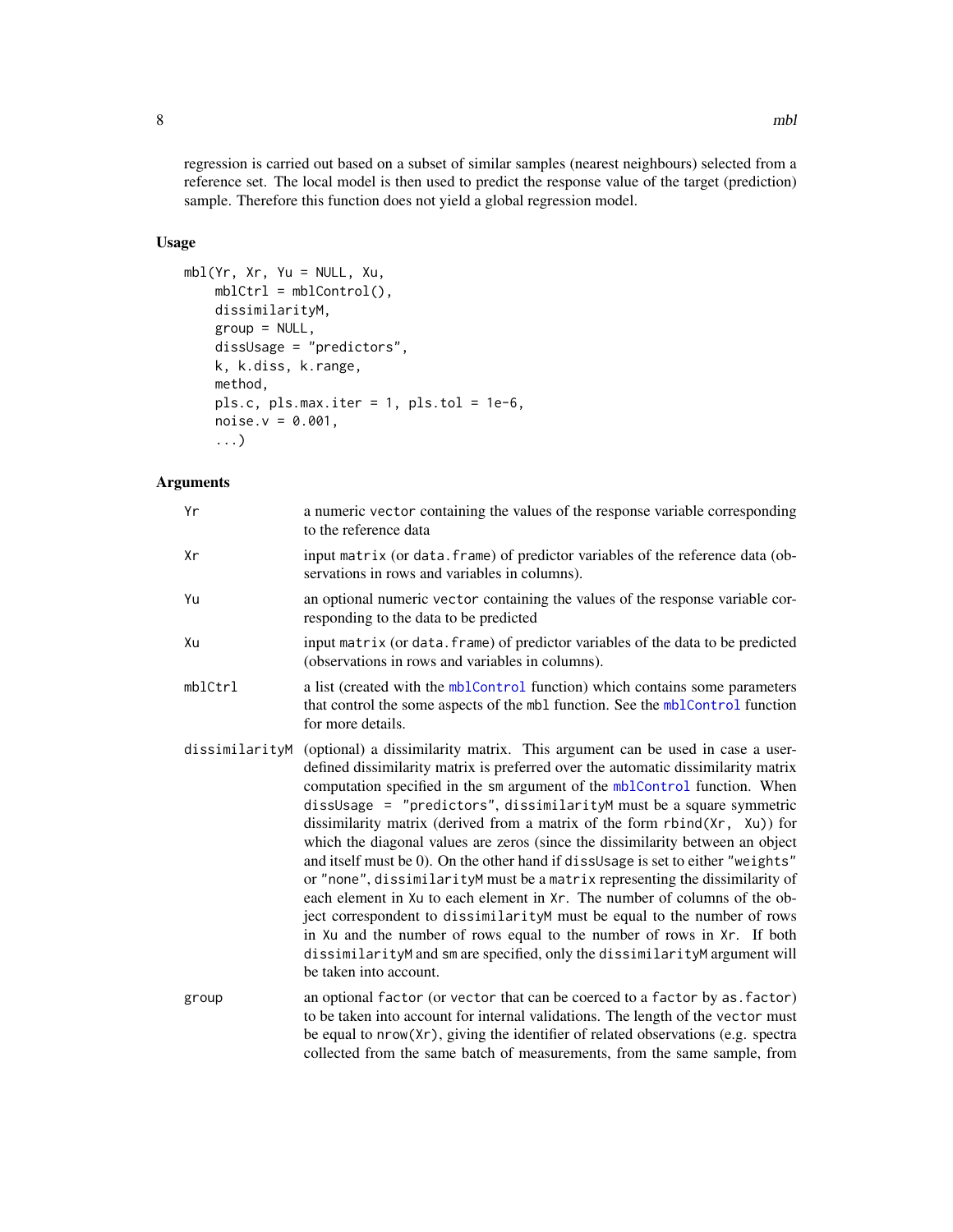<span id="page-8-0"></span>

|              | samples with very similar origin, etc). When one observation is selected for<br>cross validation, all observations of the same group are removed together and<br>assigned to validation. See details.                                                                                                                                                                                                            |
|--------------|------------------------------------------------------------------------------------------------------------------------------------------------------------------------------------------------------------------------------------------------------------------------------------------------------------------------------------------------------------------------------------------------------------------|
| dissUsage    | specifies how the dissimilarity information shall be used. The possible options<br>are: "predictors", "weights" and "none" (see details below). Default is "pre-<br>dictors".                                                                                                                                                                                                                                    |
| k            | a numeric (integer) vector containing the sequence of k nearest neighbours<br>to be tested. Either k or k.diss must be specified. Numbers with decimal<br>values will be coerced to their next higher integer values. This vector will be<br>automatically sorted into ascending order.                                                                                                                          |
| k.diss       | a vector containing the sequence of dissimilarity thresholds to be tested. When<br>the dissimilarity between a sample in Xr and a sample Xu is below the given<br>threshold, the sample in sample in Xr is treated as a neighbour of the sample<br>in Xu, otherwise it is ignored. These thresholds depend on the corresponding<br>dissimilarity measure specified in sm. Either k or k. diss must be specified. |
| k.range      | a vector of length 2 which specifies the minimum (first value) and the maxi-<br>mum (second value) number of neighbours allowed when the k.diss argument<br>is used.                                                                                                                                                                                                                                             |
| method       | a character string indicating the method to be used at each local multivari-<br>ate regression. Options are: "pls", "wapls1" and "gpr" (see details below).<br>Note: "wap1s2" from the previos version of the package is no longer avail-<br>able/supported.                                                                                                                                                     |
| pls.c        | the number of pls components to be used in the regressions if either "pls" or<br>"wap1s1" is used. When "p1s" is used, this argument must be a single numeri-<br>cal value. When "wap1s1" is used, this argument must be a vector of length 2<br>indicating the minimum (first value) and the maximum (second value) number<br>of pls components used for the regressions (see details below).                   |
| pls.max.iter | maximum number of iterations for the partial least squares methods.                                                                                                                                                                                                                                                                                                                                              |
| pls.tol      | limit for convergence in the partial orthogonal scores partial least squares re-<br>gressions using the nipals algorithm. Default is 1e-6.                                                                                                                                                                                                                                                                       |
| noise.v      | a value indicating the variance of the noise for Gaussian process regression.<br>Default is 0.001.                                                                                                                                                                                                                                                                                                               |
|              | additional arguments to be passed to other functions.                                                                                                                                                                                                                                                                                                                                                            |
|              |                                                                                                                                                                                                                                                                                                                                                                                                                  |

# Details

By using the group argument one can specify observations (spectra) groups of samples that have something in common e.g. spectra collected from the same batch of measurements, from the same sample, from samples with very similar origin, etc) which could produce biased cross-validation results due to pseudo-replication. This argument allows to select calibration points that are independent from the validation ones in cross-validation. In this regard, when valMethod = "loc\_crossval" (used in [mblControl](#page-16-1) function), then the p argument refer to the percentage of groups of samples (rather than single samples) to be retained in each resampling iteration at each local segment. The dissUsage argument is used to specifiy whether the dissimilarity information must be used within the local regressions and (if so), how. When dissUsage = "predictors" the local (square symmetric) dissimilarity matrix corresponding the selected neighbourhood is used as source of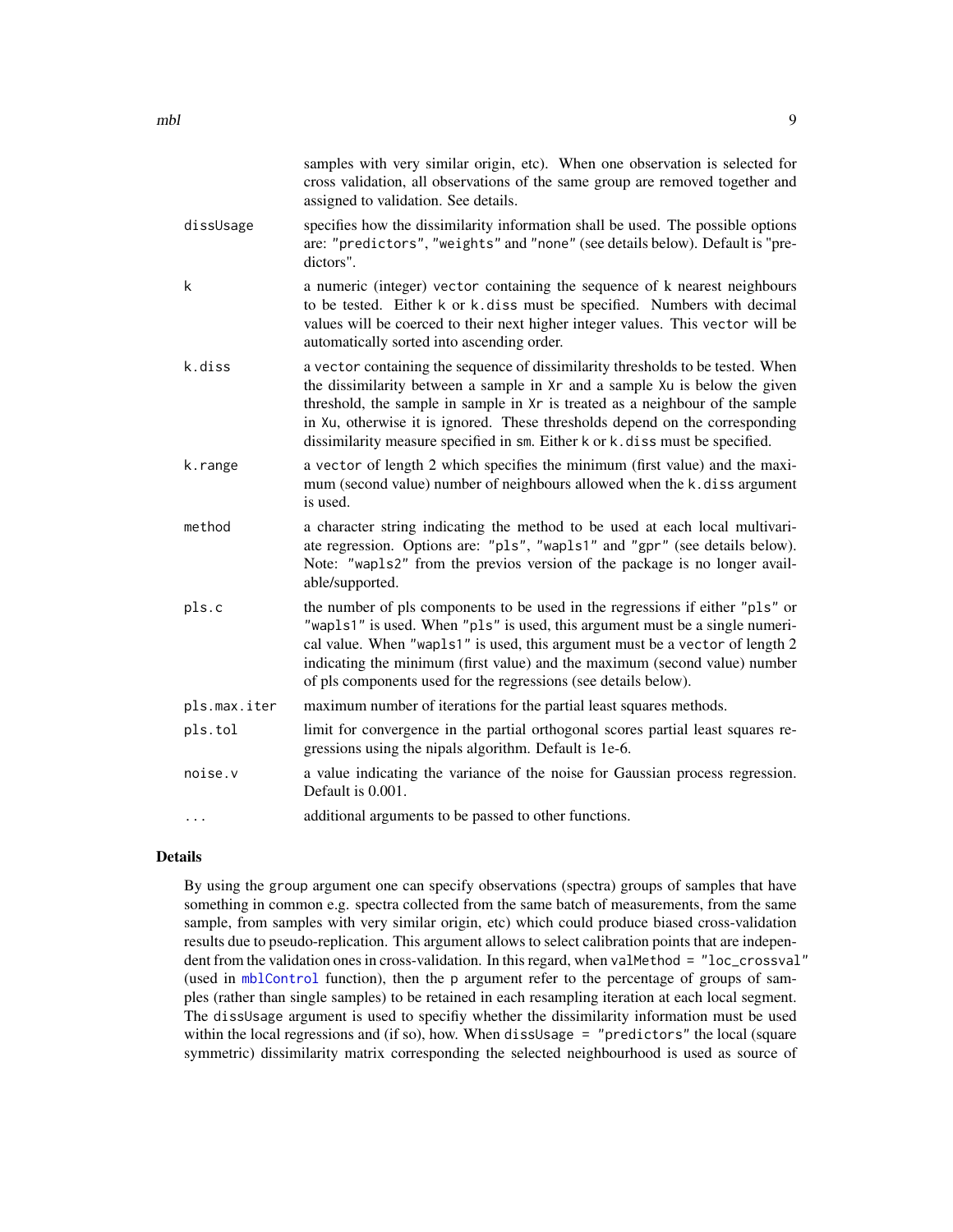additional predictors (i.e the columns of this local matrix are treated as predictor variables). In some cases this may result in an improvement of the prediction performance (Ramirez-Lopez et al., 2013a). If dissusage = "weights", the neighbours of the query point  $(xu_i)$  are weighted according to their dissimilarity (e.g. distance) to  $xu_j$  prior carrying out each local regression. The following tricubic function (Cleveland and Delvin, 1988; Naes et al., 1990) is used for computing the final weights based on the measured dissimilarities:

$$
W_j = (1 - v^3)^3
$$

where if  $xr_i \in$  neighbours of  $xu_i$ :

$$
v_j(xu_j) = d(xr_i, xu_j)
$$

otherwise:

$$
v_j(xu_j) = 0
$$

In the above formulas  $d(xr_i, xu_j)$  represents the dissimilarity between the query point and each object in  $Xr$ . When dissUsage = "none" is chosen the dissimilarity information is not used. The possible options for performing regressions at each local segment implemented in the mbl function are described as follows:

- Partial least squares ("pls"): It uses the orthogonal scores (non-linear iterative partial least squares, nipals) algorithm. The only parameter which needs to be optimized is the number of pls components. This can be done by cross-validation at each local segment.
- Weighted average pls ("wapls1"): It uses multiple models generated by multiple pls components (i.e. between a minimum and a maximum number of pls components). At each local partition the final predicted value is a weighted average of all the predicted values generated by the multiple pls models. The weight for each component is calculated as follows:

$$
w_j = \frac{1}{s_{1:j} \times g_j}
$$

where  $s_{1:j}$  is the root mean square of the spectral residuals of the unknown (or target) sample when a total of j pls components are used and  $g_j$  is the root mean square of the regression coefficients corresponding to the *j*th pls component (see Shenk et al., 1997 for more details). "wapls1" is not compatible with valMethod = "loc\_crossval" since the weights are computed based on the sample to be predicted at each local iteration.

• Gaussian process with dot product covariance ("gpr"): Gaussian process regression is a probabilistic and non-parametric Bayesian approach. It is commonly described as a collection of random variables which have a joint Gaussian distribution and it is characterized by both a mean and a covariance function (Williams and Rasmussen, 1996). The covariance function used in the implemented method is the dot product, which inplies that there are no parameters to be optimized for the computation of the covariance. Here, the process for predicting the response variable of a new sample  $(y_{new})$  from its predictor variables  $(x_{new})$  is carried out first by computing a prediction vector  $(A)$ . It is derived from a set of reference spectra  $(X)$ and their respective response vector  $(Y)$  as follows:

$$
A = (XX^{\mathsf{T}} + \sigma^2 I)^{-1} Y
$$

where  $\sigma^2$  denotes the variance of the noise and I the identity matrix (with dimensions equal to the number of observations in X). The prediction of  $y_{new}$  is then carried out by:

$$
y_{new} = (x_{new} x_{new}^{\mathbf{T}}) A
$$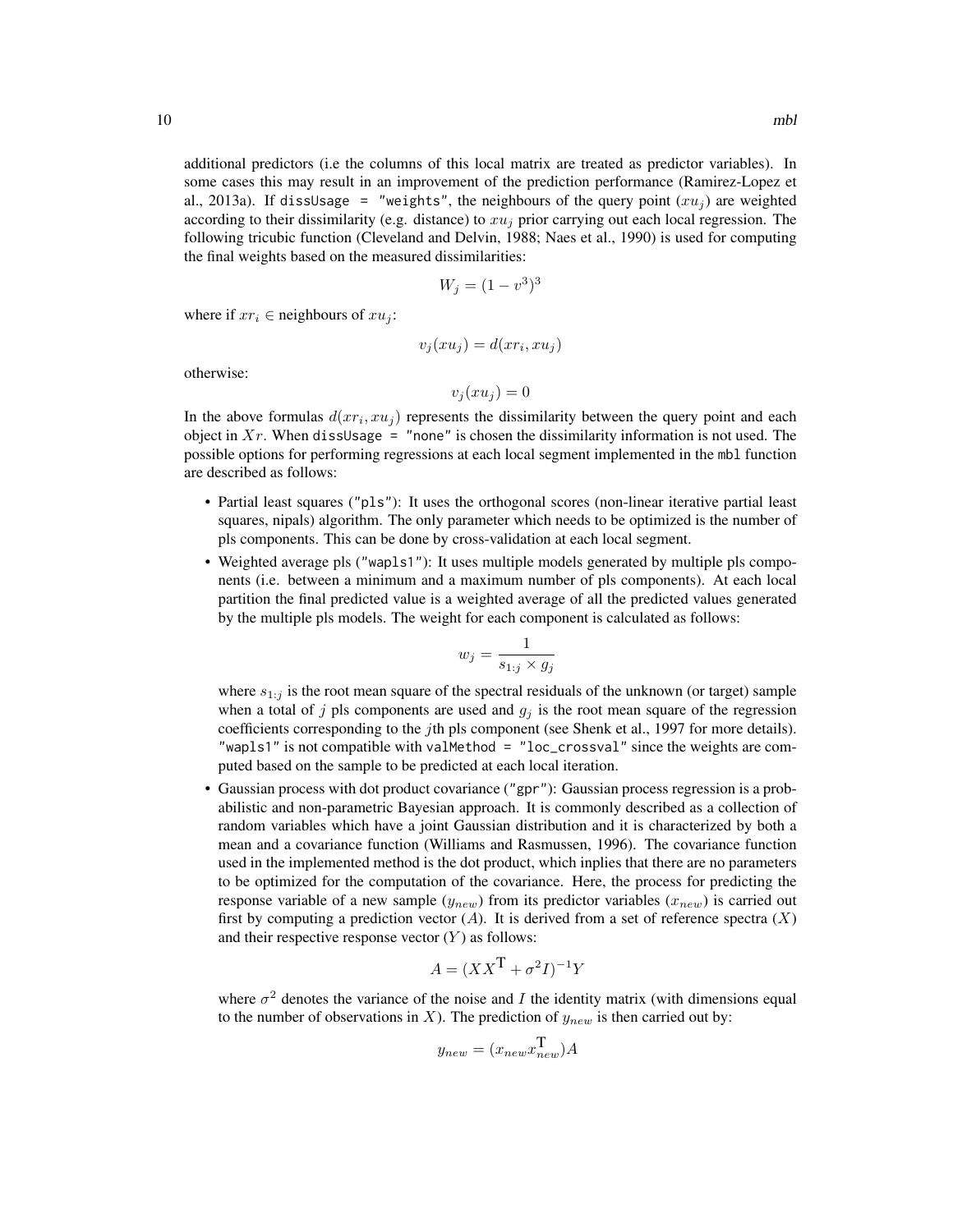<span id="page-10-0"></span>The loop used to iterate over the Xu samples in mbl uses the %dopar% operator of the [foreach](#page-0-0) package, which can be used to parallelize this internal loop. The last example given in the [mbl](#page-6-1) function ilustrates how to parallelize the [mbl](#page-6-1) function. Note that the computational cost depends largely on the way on which the arguments of the function are set. For big datasets, it is recommended to carefully select the values of the parameters to test (e.g. validation method, regression method, dissimilarity information usage, dissimilarity method).

# Value

a list of class mbl with the following components (sorted by either k or k.diss according to the case):

- call: the call used.
- cntrlParam: the list with the control parameters used. If one or more control parameters were reset automatically, then a list containing a list with the initial control parameters specified and a list with the parameters which were finally used.
- dissimilarities: a list with the method used to obtain the dissimilarity matrices and the dissimilarity matrices corresponding to  $D(Xr, Xu)$  and  $D(Xr, Xr)$  if dissUsage = "predictors". This object is returned only if the returnDiss argument in the mblCtrl list was set to TRUE in the the call used.
- totalSamplesPredicted the total number of samples predicted.
- pcAnalysis: a list containing the results of the principal component analysis. The first two objects (scores\_Xr and scores\_Xu) are the scores of the Xr and Xu matrices. It also contains the number of principal components used (n.componentsUsed) and another object which is a vector containing the standardized Mahalanobis dissimilarities (also called GH, Global H distance) between each sample in Xu and the centre of Xr.
- components: a list containing either the number of principal components or partial least squares components used for the computation of the orthogonal dissimilarities. This object is only returned if the dissimilarity meausre specified in mblCtrl is any of the following options: 'pc', 'loc.pc', "pls", 'loc.pls'. If any of the local orthogonal dissimilarities was used ('loc.pc' or "pls") a data.frame is also returned in his list. This object is equivalent to the loc.n.components object returned by the [orthoDiss](#page-24-1) function. It specifies the number of local components (either principal components or partial least squares components) used for computing the dissimilarity between each query sample and its neighbour samples, as returned by the [orthoDiss](#page-24-1) function.
- nnValStats: a data frame containing the statistics of the nearest neighbour cross-validation for each either k or k.diss depending on the arguments specified in the call. It is returned only if 'NNv' or 'both' were selected as validation method
- localCrossValStats: a data frame containing the statistics of the local leave-group-out cross validation for each either k or k.diss depending on the arguments specified in the call. It is returned only if 'local\_crossval' or 'both' were selected as validation method
- YuPredictionStats: a data frame containing the statistics of the cross-validation of the prediction of Yu for each either k or k.diss depending on the arguments specified in the call. It is returned only if Yu was provided.
- results: a list of data frames which contains the results of the predictions for each either k or k.diss. Each data.frame contains the following columns: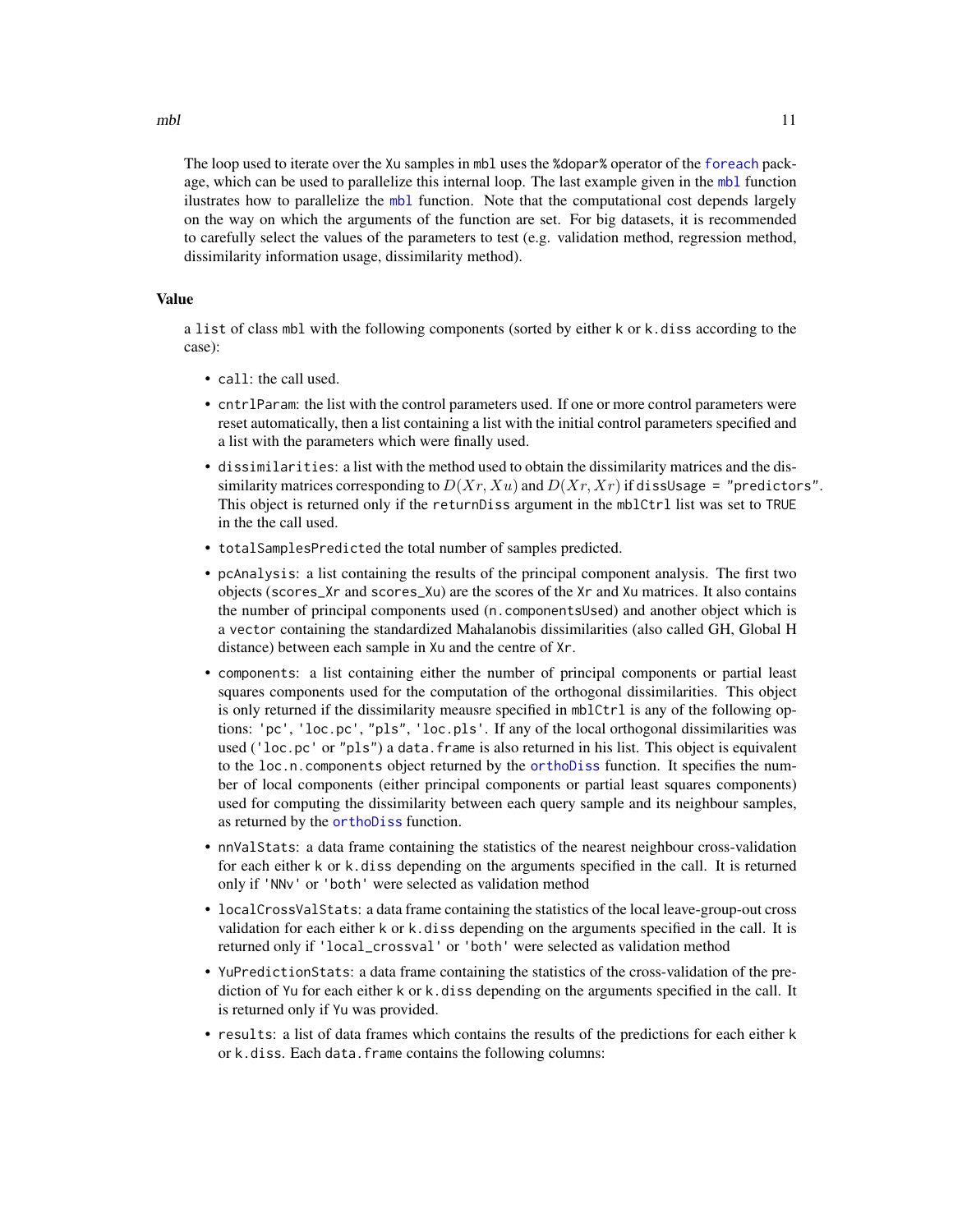- <span id="page-11-0"></span>– o.index: The index of the sample predicted in the input matrix
- k.diss: This column is only ouput if the k.diss argument is used. It indicates the corresponding dissimilarity threshold for selecting the neighbors used to predict a given sample.
- distance: This column is only ouput if the k.diss argument is used. It is a logical that indicates whether the neighbors selected by the given dissimilarity threshold were outside the boundaries specified in the k.range argument. In that case the number of neighbors used is coerced to on of the boundaries.
- k.org: This column is only ouput if the k.diss argument is used. It indicates the number of neighbors that are retained when the given dissimilarity threshold is used.
- pls.comp: This column is only ouput if pls regression was used. It indicates the final number of pls components used. If no optimization was set, it retrieves the original pls components specified in the pls.c argument.
- min.pls: This column is only ouput if wapls1 regression was used. It indicates the final number of minimum pls components used. If no optimization was set, it retrieves the original minimum pls components specified in the pls.c argument.
- max.pls: This column is only ouput if wapls1 regression was used. It indicates the final number of maximum pls components used. If no optimization was set, it retrieves the original maximum pls components specified in the pls.c argument.
- yu.obs: This column is only ouput if the Yu argument is used. It indicates the input values given in Yu (the response variable corresponding to the data to be predicted).
- pred: The predicted values
- yr.min.obs: The minimum reference value (of the response variable) in the neighborhood.
- yr.max.obs: The maximum reference value (of the response variable) in the neighborhood.
- index.nearest.in.ref The index in Xr of the nearest neighbor.
- y.nearest: The reference value (of the response variable) of the nearest neighbor in Xr.
- y.nearest.pred: This column is only ouput if the validation method (selected with the [mblControl](#page-16-1) function) is equal to 'NNv'. It represents the predicted value of the nearest neighbor sample in Xr using the neighborhood of the predicted sample in Xu.
- loc.rmse.cv: This column is only ouput if the validation method (selected with the [mblControl](#page-16-1) function) is equal to 'loc\_crossval'. It represents the cross validation RMSE value computed in for the neighborhood of the sample of the predicted sample in Xu.
- loc.st.rmse.cv: This column is only ouput if the validation method (selected with the [mblControl](#page-16-1) function) is equal to 'loc\_crossval'. It represents the cross validation standardized RMSE value computed in for the neighborhood of the sample of the predicted sample in Xu.
- dist.nearest: The distance to the nearest neighbor.
- dist.k.farthest: The distance to the farthest neighbor selected.

When the k, diss argument is used, the printed results show a table with a column named 'p.bounded'. It represents the percentage of samples for which the neighbors selected by the given dissimilarity threshold were outside the boundaries specified in the k.range argument.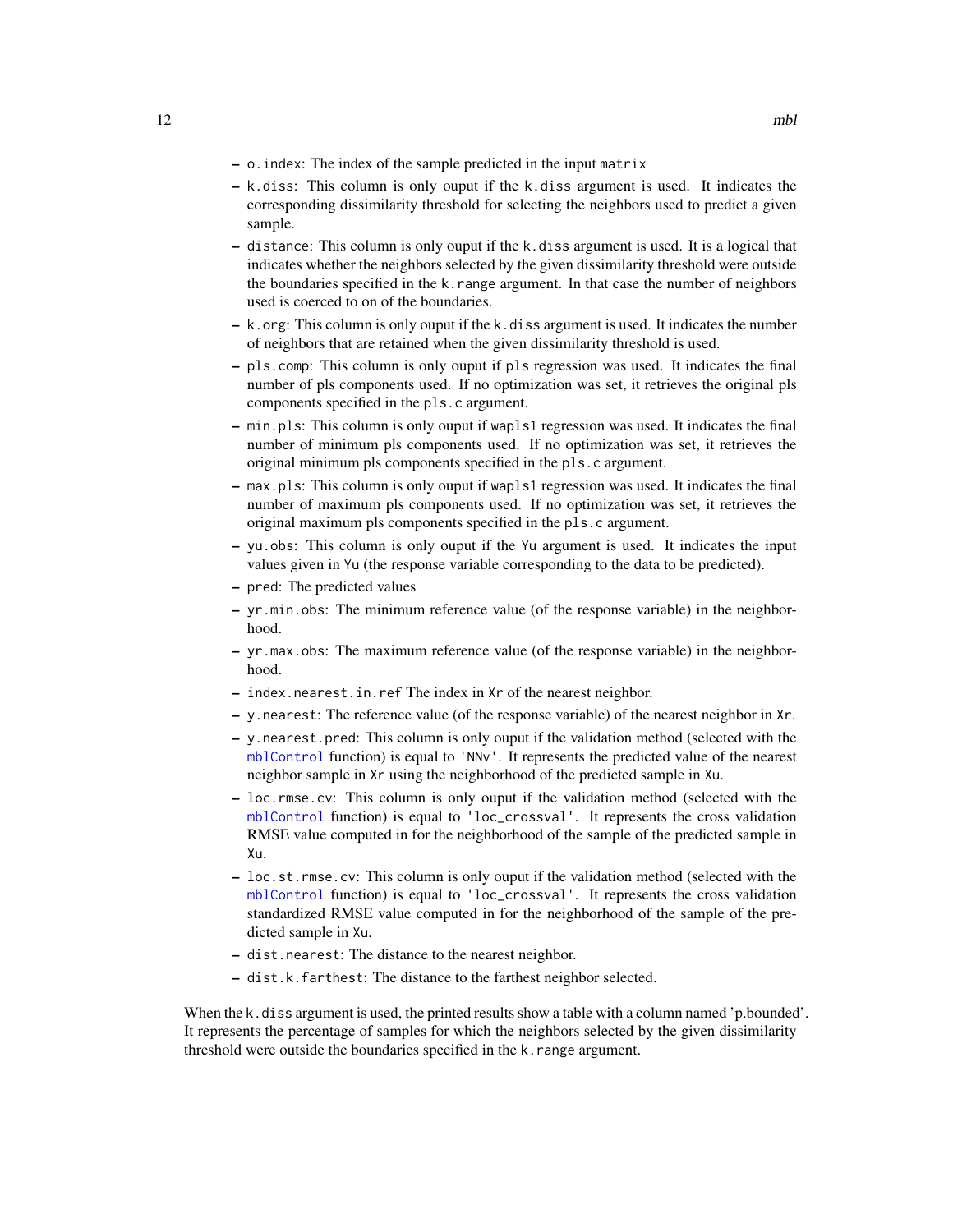# <span id="page-12-0"></span>Author(s)

Leonardo Ramirez-Lopez and Antoine Stevens

# **References**

Cleveland, W. S., and Devlin, S. J. 1988. Locally weighted regression: an approach to regression analysis by local fitting. Journal of the American Statistical Association, 83, 596-610.

Fernandez Pierna, J.A., Dardenne, P. 2008. Soil parameter quantification by NIRS as a Chemometric challenge at "Chimiomitrie 2006". Chemometrics and Intelligent Laboratory Systems 91, 94-98

Naes, T., Isaksson, T., Kowalski, B. 1990. Locally weighted regression and scatter correction for near-infrared reflectance data. Analytical Chemistry 62, 664-673.

Ramirez-Lopez, L., Behrens, T., Schmidt, K., Stevens, A., Dematte, J.A.M., Scholten, T. 2013a. The spectrum-based learner: A new local approach for modeling soil vis-NIR spectra of complex datasets. Geoderma 195-196, 268-279.

Ramirez-Lopez, L., Behrens, T., Schmidt, K., Viscarra Rossel, R., Dematte, J. A. M., Scholten, T. 2013b. Distance and similarity-search metrics for use with soil vis-NIR spectra. Geoderma 199, 43-53.

Rasmussen, C.E., Williams, C.K. Gaussian Processes for Machine Learning. Massachusetts Institute of Technology: MIT-Press, 2006.

Shenk, J., Westerhaus, M., and Berzaghi, P. 1997. Investigation of a LOCAL calibration procedure for near infrared instruments. Journal of Near Infrared Spectroscopy, 5, 223-232.

# See Also

[mblControl](#page-16-1), [fDiss](#page-3-1), [corDiss](#page-2-1), [sid](#page-37-1), [orthoDiss](#page-24-1), [neigCleaning](#page-20-1)

# Examples

```
## Not run:
require(prospectr)
```
data(NIRsoil)

```
# Filter the data using the Savitzky and Golay smoothing filter with
# a window size of 11 spectral variables and a polynomial order of 3
# (no differentiation).
sg \leq savitzkyGolay(NIRsoil$spc, p = 3, w = 11, m = 0)
```

```
# Replace the original spectra with the filtered ones
NIRsoil$spc <- sg
```

```
Xu <- NIRsoil$spc[!as.logical(NIRsoil$train),]
Yu <- NIRsoil$CEC[!as.logical(NIRsoil$train)]
```

```
Yr <- NIRsoil$CEC[as.logical(NIRsoil$train)]
Xr <- NIRsoil$spc[as.logical(NIRsoil$train),]
```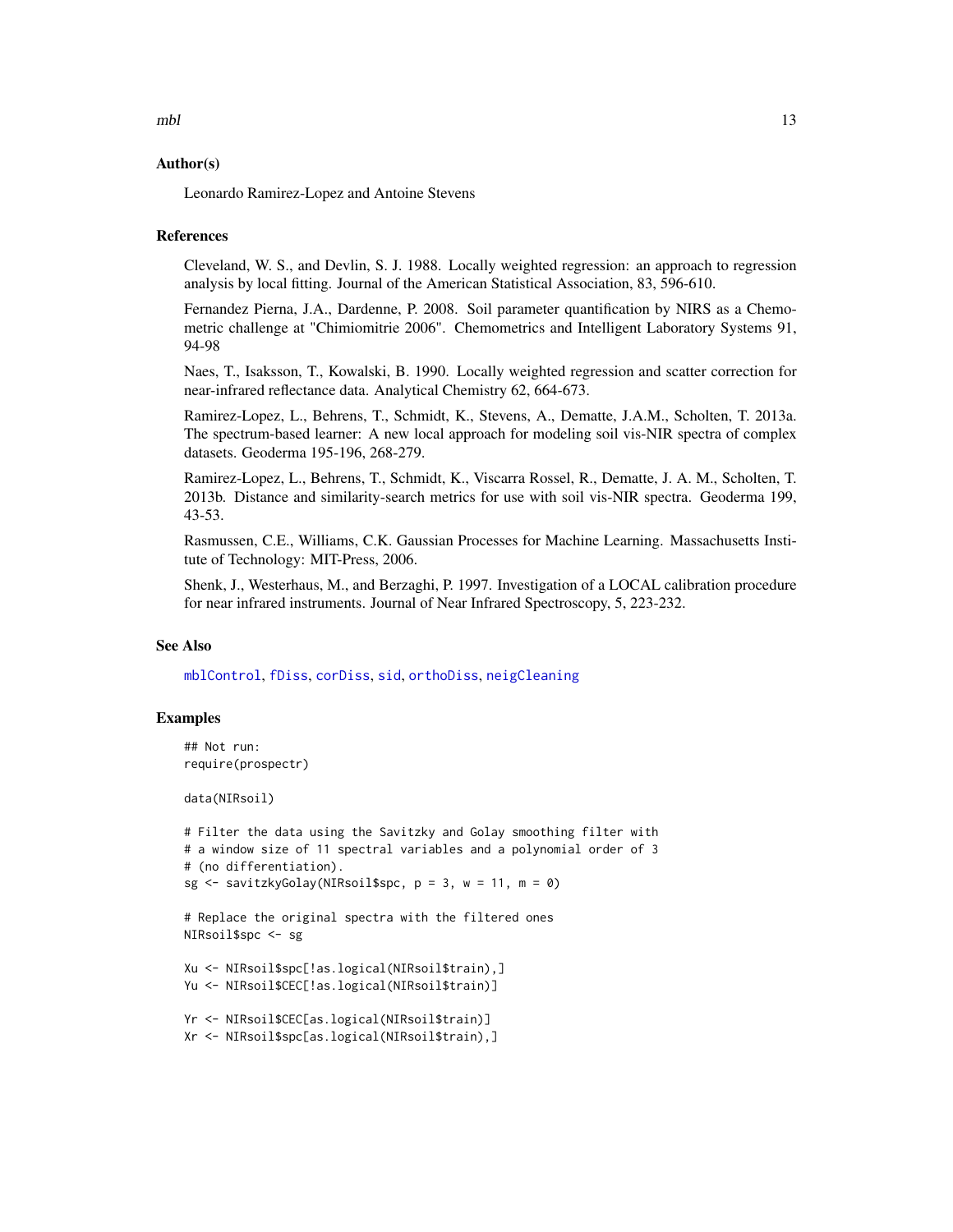```
Xu <- Xu[!is.na(Yu),]
Xr \leftarrow Xr[!is.na(Yr),]Yu <- Yu[!is.na(Yu)]
Yr <- Yr[!is.na(Yr)]
# Example 1
# A mbl implemented in Ramirez-Lopez et al. (2013,
# the spectrum-based learner)
# Example 1.1
# An exmaple where Yu is supposed to be unknown, but the Xu
# (spectral variables) are known
ctrl1 <- mblControl(sm = "pc", pcSelection = list("opc", 40),
                    valMethod = "NNv",
                    scaled = FALSE, center = TRUE)
sbl.u <- mbl(Yr = Yr, Xr = Xr, Yu = NULL, Xu = Xu,mblCtrl = ctrl1,
             dissUsage = "predictors",
             k = seq(40, 150, by = 10),
             method = "gpr")sbl.u
plot(sbl.u)
# Example 1.2
# If Yu is actually known...
sbl.u2 <- mbl(Yr = Yr, Xr = Xr, Yu = Yu, Xu = Xu,mblCtrl = ctrl1,
              dissUsage = "predictors",
              k = seq(40, 150, by = 10),
              method = "gpr")sbl.u2
# Example 1.3
# A variation of the spectrum-based learner implemented in
# Ramirez-Lopez et al. (2013) where the dissimilarity matrices are
# recomputed based on partial least squares scores
ctrl_1.3 <- mblControl(sm = "pls", pcSelection = list("opc", 40),
                       valMethod = "NNv",
                       scaled = FALSE, center = TRUE)
sbl_1.3 <- mbl(Yr = Yr, Xr = Xr, Yu = Yu, Xu = Xu,
               mblCtrl = \text{ctrl}.3,dissUsage = "predictors",
               k = seq(40, 150, by = 10),
               method = "gpr")sbl_1.3
# Example 2
# A mbl similar to the ones implemented in
# Ramirez-Lopez et al. (2013)
```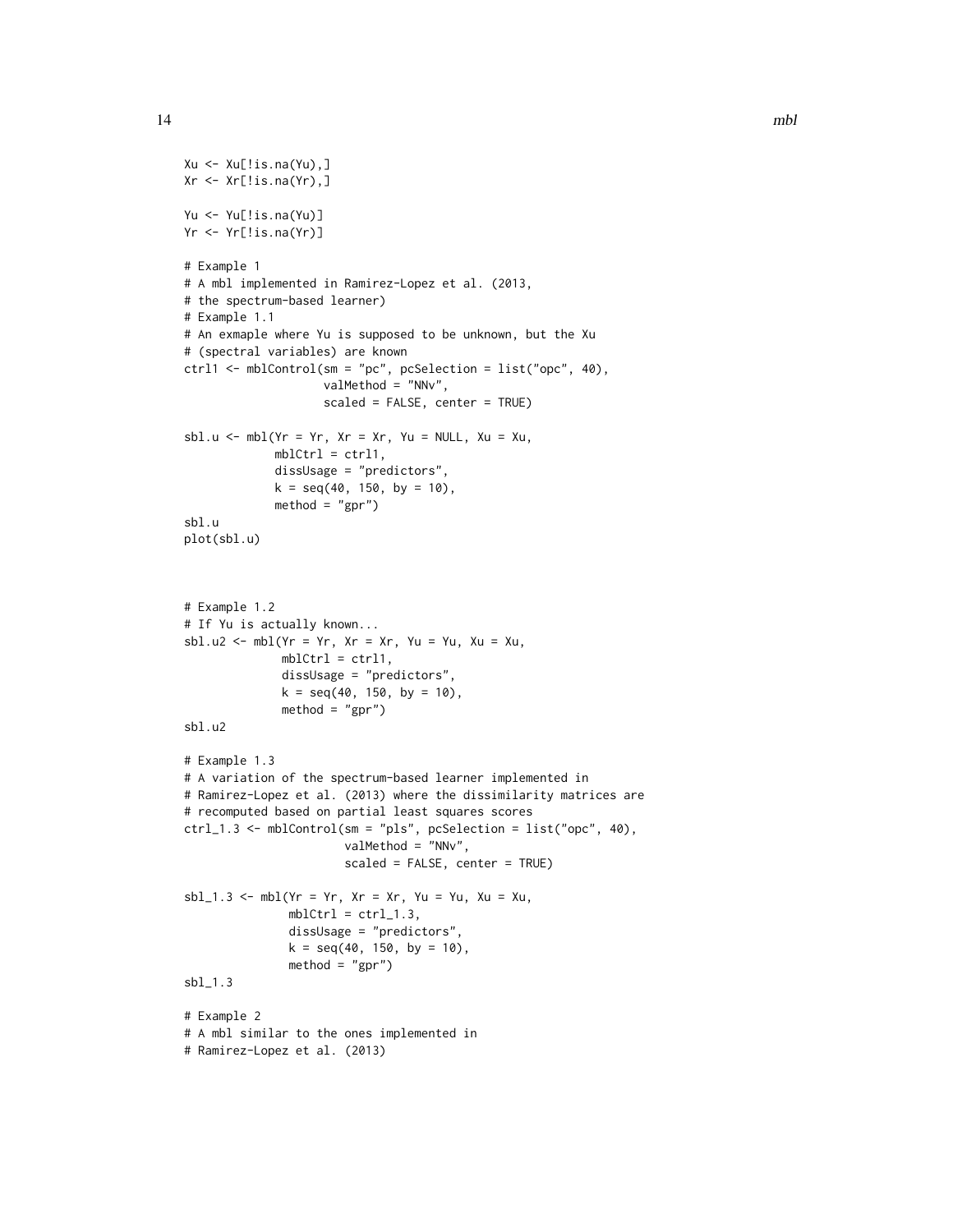```
# and Fernandez Pierna and Dardenne (2008)
ctrl.mbl <- mblControl(sm = "cor",
                       pcSelection = list("cumvar", 0.999),
                       valMethod = "NNv",
                       scaled = FALSE, center = TRUE)
local.mbl \leq mbl(Yr = Yr, Xr = Xr, Yu = Yu, Xu = Xu,mblCtrl = ctrl.mbl,dissUsage = "none",
                 k = seq(40, 150, by = 10),
                 pls.c = c(5, 15),method = "wapls1")
local.mbl
# Example 3
# A variation of the previous example (using the optimized pc
# dissmilarity matrix) using the control list of the example 1
localmb12 \leq mbl(Yr = Yr, Xr = Xr, Yu = Yu, Xu = Xu,mblCtrl = ctrl1,
                  dissUsage = "none",
                  k = seq(40, 150, by = 10),
                  pls.c = c(5, 15),method = "wapls1")
local.mbl2
# Example 4
# Using the function with user-defined dissimilarities:
# Examples 4.1 - 4.2: Compute a square symetric matrix of
# dissimilarities between
# all the elements in Xr and Xu (dissimilarities will be used as
# additional predictor variables later in the mbl function)
# Examples 4.3 - 4.4: Derive a dissimilarity value of each element
# in Xu to each element in Xr (in this case dissimilarities will
# not be used as additional predictor variables later in the
# mbl function)
# Example 4.1
# the manhattan distance
manhattanD <- dist(rbind(Xr, Xu), method = "manhattan")
manhattanD <- as.matrix(manhattanD)
ctrl.udd <- mblControl(sm = "none",
                       pcSelection = list("cumvar", 0.999),
                       valMethod = c("NNv", "loc_crossval"),
                       resampling = 10, p = 0.75,
                       scaled = FALSE, center = TRUE)
mbl.udd1 <- mbl(Yr = Yr, Xr = Xr, Yu = Yu, Xu = Xu,
                mblCtrl = ctrl.udd,
                dissimilarityM = manhattanD,
                dissUsage = "predictors",
```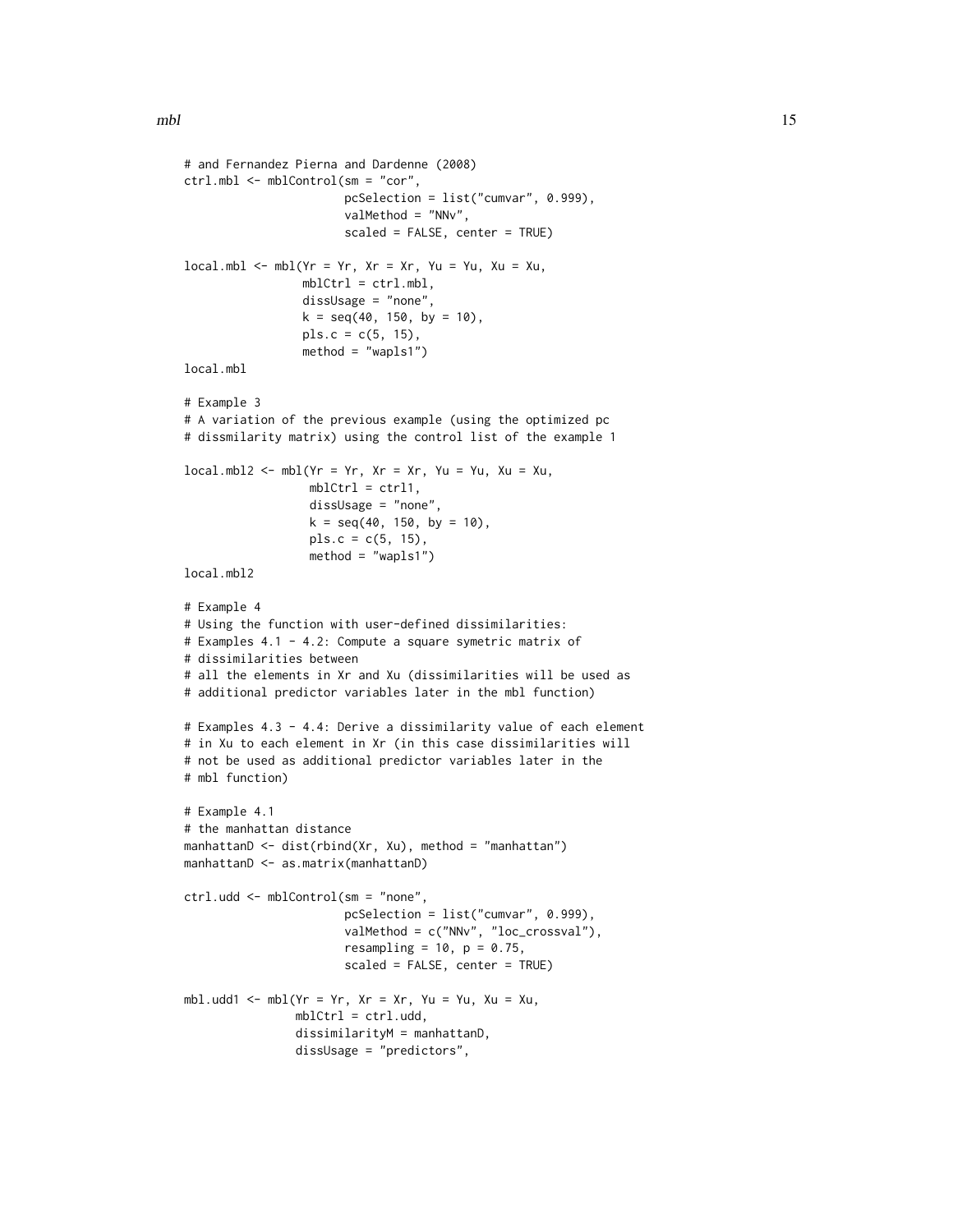```
k = seq(40, 150, by = 10),
                method = "gpr")mbl.udd1
#Example 4.2
# first derivative spectra
Xr.der.sp <- t(diff(t(rbind(Xr, Xu)), lag = 7, differences = 1))
Xu.der.sp <- t(diff(t(Xu), lag = 7, differences = 1))
# The principal components dissimilarity on the derivative spectra
der.ortho <- orthoDiss(Xr = Xr.der.sp, X2 = Xu.der.sp,
                       Yr = Yr,
                       pcSelection = list("opc", 40),
                       method = "pls",center = FALSE, scale = FALSE)
der.ortho.diss <- der.ortho$dissimilarity
# mbl applied to the absorbance spectra
mbl.udd2 <- mbl(Yr = Yr, Xr = Xr, Yu = Yu, Xu = Xu,
                mblCtrl = ctrl.udd,
                dissimilarityM = der.ortho.diss,
                dissUsage = "none",
                k = seq(40, 150, by = 10),
                method = "gpr")#Example 4.3
# first derivative spectra
der.Xr <- t(diff(t(Xr), lag = 1, differences = 1))
der.Xu <- t(diff(t(Xu), lag = 1, differences = 1))
# the sid on the derivative spectra
der.sid <- sid(Xr = der.Xr, X2 = der.Xu, mode = "density",
               center = TRUE, scaled = FALSE)
der.sid <- der.sid$sid
mbl.udd3 <- mbl(Yr = Yr, Xr = Xr, Yu = Yu, Xu = Xu,
                mblCtrl = ctrl.udd,
                dissimilarityM = der.sid,
                dissUsage = "none",
                k = seq(40, 150, by = 10),
                method = "gpr")mbl.udd3
# Example 5
# For running the mbl function in parallel
n.cores <- detectCores() - 1
if(n.cores == 0) n.cores < -1# Set the number of cores according to the OS
if (.Platform$OS.type == "windows") {
  require(doParallel)
  clust <- makeCluster(n.cores)
  registerDoParallel(clust)
```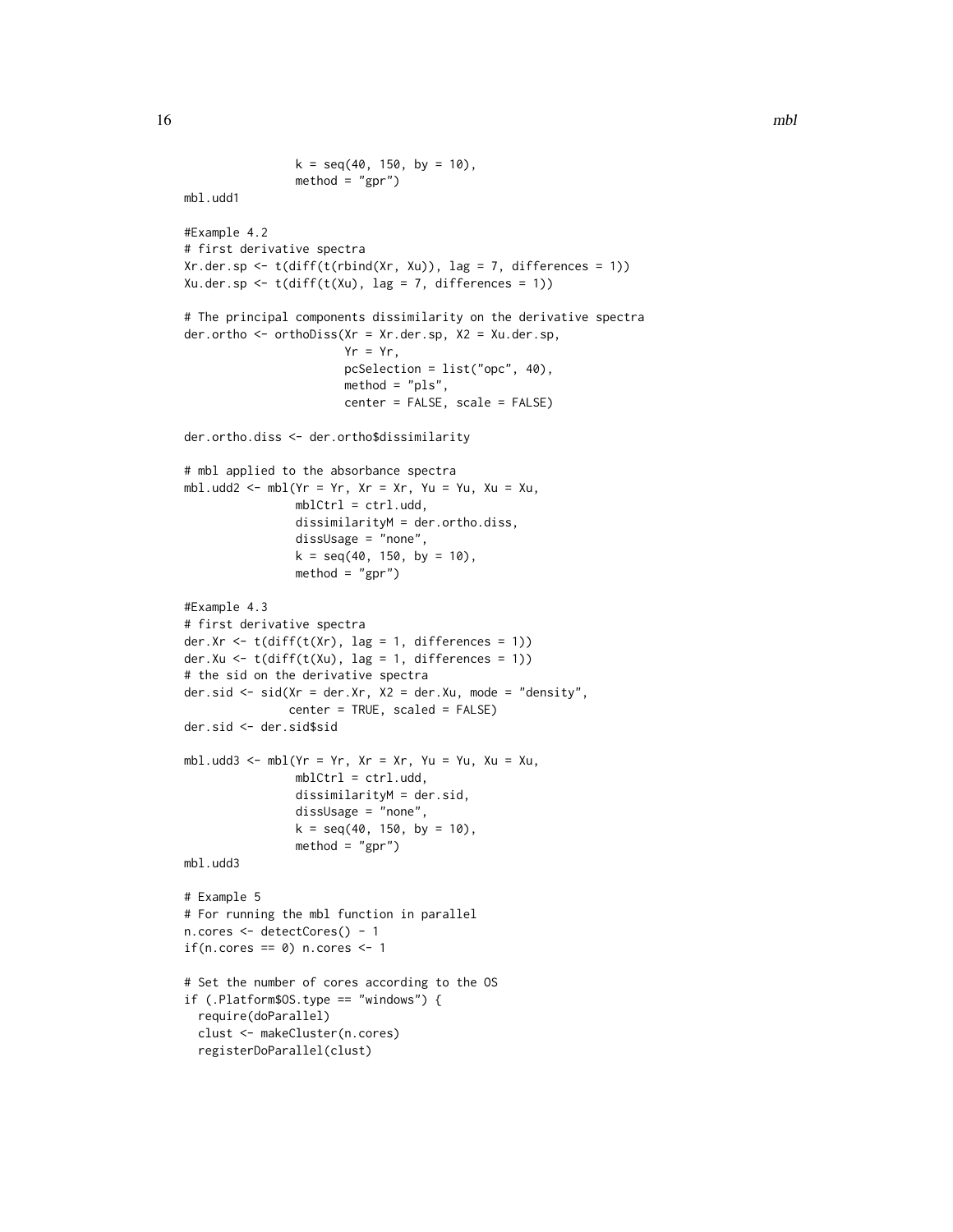#### <span id="page-16-0"></span>mblControl 17

```
}else{
  require(doSNOW)
  clust <- makeCluster(n.cores, type = "SOCK")
 registerDoSNOW(clust)
  ncores <- getDoParWorkers()
}
ctrl <- mblControl(sm = "pc", pcSelection = list("opc", 40),
                  valMethod = "NNv",
                   scaled = FALSE, center = TRUE)
mbl.p <- mbl(Yr = Yr, Xr = Xr, Yu = Yu, Xu = Xu,
             mblCtrl = ctrl,dissUsage = "none",
             k = seq(40, 150, by = 10),
             method = "gpr")registerDoSEQ()
try(stopCluster(clust))
mbl.p
## End(Not run)
```
<span id="page-16-1"></span>

| mblControl | A function that controls some aspects of the memory-based learning |
|------------|--------------------------------------------------------------------|
|            | process in the mb1 function                                        |

# Description

This function is used to specify various aspects in the memory-based learning process in the mbl function

# Usage

```
mblControl(sm = "pc",
           pcSelection = list("opc", 40),
           pcMethod = "svd",
           ws = if(sm == "moveor") 41,k0,
           returnDiss = FALSE,
           center = TRUE,
           scaled = TRUE,
           valMethod = c("NNv", "loc_crossval"),
           localOptimization = TRUE,
           resampling = 10,
           p = 0.75,
           range.pred.lim = TRUE,
           progress = TRUE,
           cores = 1,allowParallel = TRUE)
```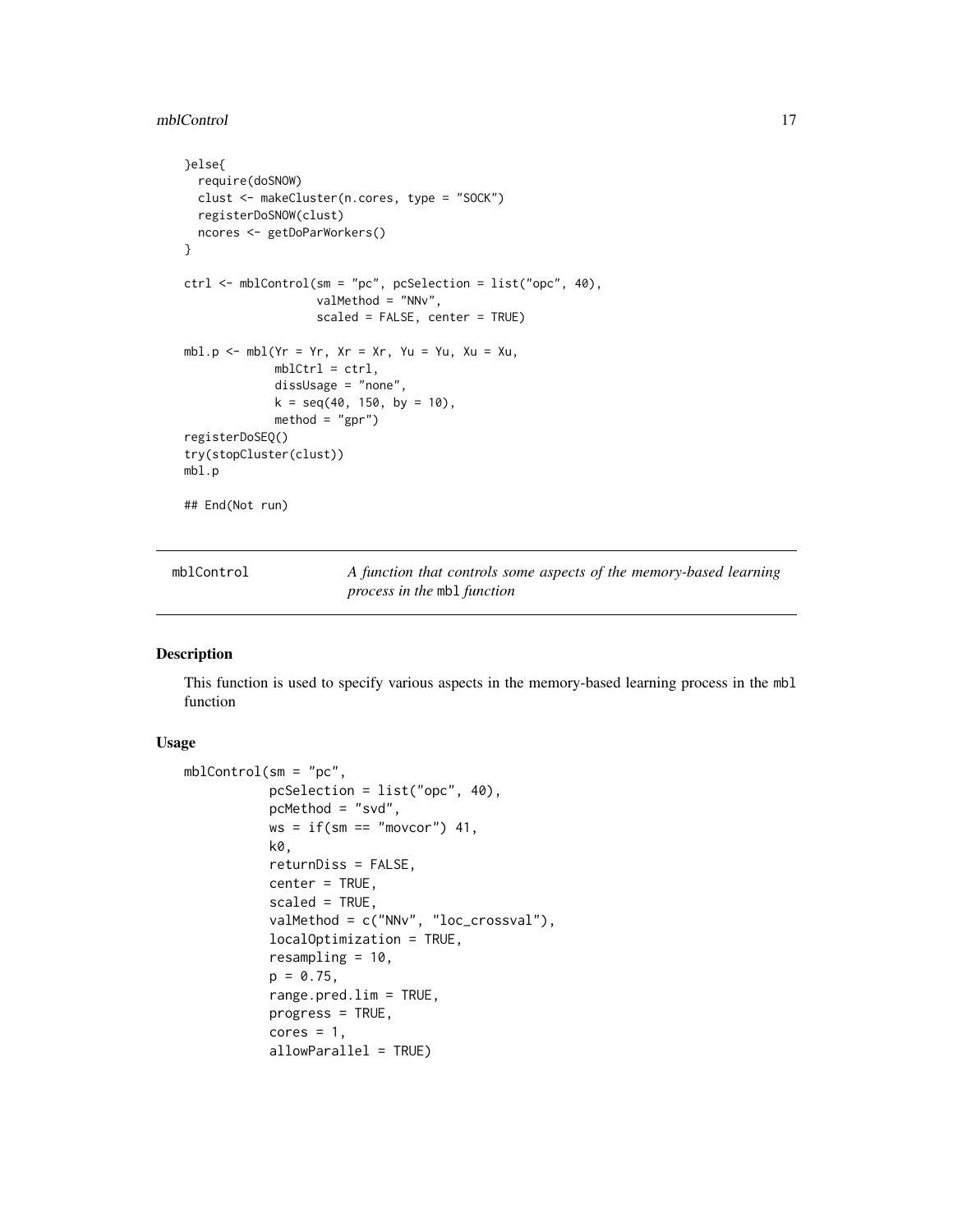#### <span id="page-17-0"></span>Arguments

| ۰.<br>×<br>$\sim$ |  |
|-------------------|--|

a character string indicating the spectral dissimilarity metric to be used in the selection of the nearest neighbours of each observation for which a prediction is required (see [mbl](#page-6-1)). Options are:

- "euclid": Euclidean dissimilarity.
- "cosine": Cosine dissimilarity.
- "sidF": Spectral information divergence computed on the spectral variables.
- "sidD": Spectral information divergence computed on the density distributions of the spectra.
- "cor": Correlation dissimilarity.
- "movcor": Moving window correlation dissimilarity.
- "pc": Principal components dissimilarity: Mahalanobis dissimilarity computed on the principal components space.
- "loc.pc": Dissimilarity estimation based on local principal components.
- "pls": Partial least squares dissimilarity: Mahalanobis dissimilarity computed on the partial least squares space.
- "loc.pls" Dissimilarity estimation based on local partial least squares.

The "pc" spectral dissimilarity metric is the default. If the "sidD" is chosen, the default parameters of the sid function are used however they cab be modified by specifying them as additional arguments in the [mbl](#page-6-1) function.

This argument can also be set to "none", in such a case, a dissimilarity matrix must be specified in the dissimilarityM argument of the [mbl](#page-6-1) function.

- pcSelection a list which specifies the method to be used for identifying the number of principal components to be retained for computing the Mahalanobis dissimilarity of each sample in  $\text{sm} = "Xu"$  to the centre of  $\text{sm} = "Xr".$  It also specifies the number of components in any of the following cases: sm = "pc", sm = "loc.pc", sm = "pls" and sm = "loc.pls". This list must contain two objects in the following order:
	- method:the method for selecting the number of components. Possible options are: "opc" (optimized pc selection based on Ramirez-Lopez et al. (2013a, 2013b). See the [orthoProjection](#page-28-1) function for more details; "cumvar" (for selecting the number of principal components based on a given cumulative amount of explained variance); "var" (for selecting the number of principal components based on a given amount of explained variance); and "manual" (for specifying manually the desired number of principal components)
	- value:a numerical value that complements the selected method. If "opc" is chosen, it must be a value indicating the maximal number of principal components to be tested (see Ramirez-Lopez et al., 2013a, 2013b). If "cumvar" is chosen, it must be a value (higher than 0 and lower than 1) indicating the maximum amount of cumulative variance that the retained components should explain. If "var" is chosen, it must be a value (higher than 0 and lower than 1) indicating that components that explain (individually) a variance lower than this threshold must be excluded. If "manual" is chosen, it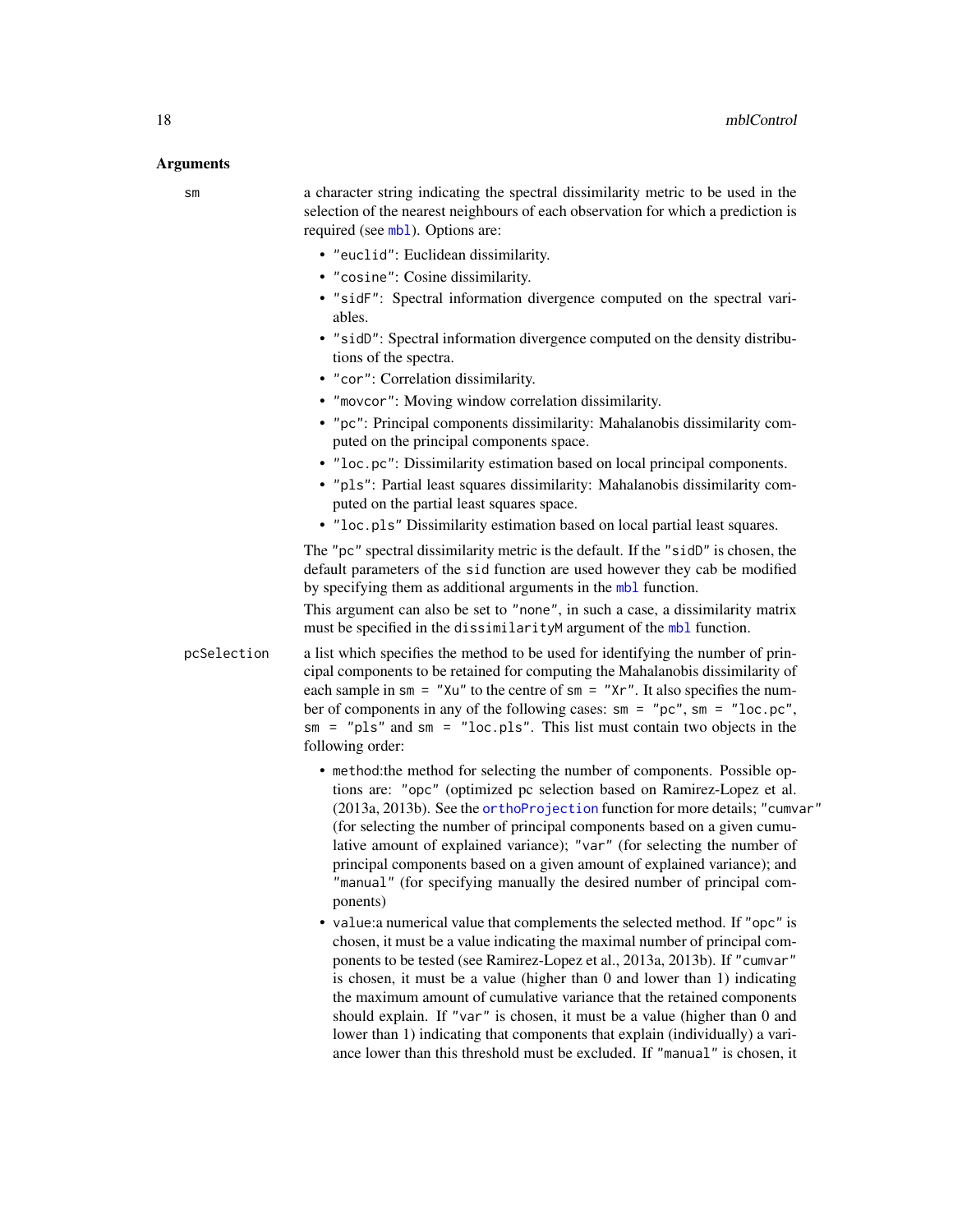<span id="page-18-0"></span>

|                   | must be a value specifying the desired number of principal components to<br>retain.                                                                                                                                                                                                                                                                                                                                                                                           |
|-------------------|-------------------------------------------------------------------------------------------------------------------------------------------------------------------------------------------------------------------------------------------------------------------------------------------------------------------------------------------------------------------------------------------------------------------------------------------------------------------------------|
|                   | The default method for the pcSelection argument is "opc" and the maxi-<br>mal number of principal components to be tested is set to 40. Optionally, the<br>pcSelection argument admits "opc" or "cumvar" or "var" or "manual" as a<br>single character string. In such a case the default for "value" when either "opc"<br>or "manual" are used is 40. When "cumvar" is used the default "value" is set<br>to 0.99 and when "var" is used the default "value" is set to 0.01. |
| pcMethod          | a character string indicating the principal component analysis algorithm to be<br>used. Options are: "svd" (default) and "nipals". See orthoDiss.                                                                                                                                                                                                                                                                                                                             |
| WS                | an odd integer value which specifies the window size when the moving window<br>correlation dissimilarity is used (i.e $sm = "movcor")$ . The default is 41.                                                                                                                                                                                                                                                                                                                   |
| k0                | if any of the local dissimilarity methods is used (i.e. either $sm = "loc.pc"$ or<br>$sm = "loc. pls")$ a numeric integer value. This argument controls the num-<br>ber of initial neighbours $(k0)$ to retain in order to compute the local principal<br>components (at each neighbourhood).                                                                                                                                                                                 |
| returnDiss        | a logical indicating if the dissimilarity matrices must be returned.                                                                                                                                                                                                                                                                                                                                                                                                          |
| center            | a logical indicating whether or not the predictor variables must be centered at<br>each local segment (before regression).                                                                                                                                                                                                                                                                                                                                                    |
| scaled            | a logical indicating whether or not the predictor variables must be scaled at each<br>local segment (before regression).                                                                                                                                                                                                                                                                                                                                                      |
| valMethod         | a character vector which indicates the (internal) validation method(s) to be used<br>for assessing the global performance of the local models. Possible options are:<br>"NNv" and "loc_crossval". Alternatively "none" can be used when corss-<br>validation is not required (see details below).                                                                                                                                                                             |
| localOptimization |                                                                                                                                                                                                                                                                                                                                                                                                                                                                               |
|                   | a logical. If valMethod = "loc_crossval", it optmizes the parameters of the<br>local pls models (i.e. pls factors for pls and minimum and maximum pls factors<br>for wapls1).                                                                                                                                                                                                                                                                                                 |
| resampling        | a value indicating the number of resampling iterations at each local segment<br>when "loc_crossval" is selected in the valMethod argument. Default is 10.                                                                                                                                                                                                                                                                                                                     |
| p                 | a value indicating the percentage of samples to be retained in each resampling it-<br>eration at each local segment when "loc_crossval" is selected in the valMethod<br>argument. Default is $0.75$ (i.e. $75$ "%")                                                                                                                                                                                                                                                           |
|                   | range pred lim a logical value. It indicates whether the prediction limits at each local regression<br>are determined by the range of the response variable values employed at each<br>local regression. If FALSE, no prediction limits are imposed. Default is TRUE.                                                                                                                                                                                                         |
| progress          | a logical indicating whether or not to print a progress bar for each sample to<br>be predicted. Default is TRUE. Note: In case multicore processing is used, this<br>progress bar will not be printed.                                                                                                                                                                                                                                                                        |
| cores             | number of cores used for the computation of dissimilarities when method in<br>pcSelection is "opc" (which can be computationally intensive) (default = 1).<br>See details.                                                                                                                                                                                                                                                                                                    |
| allowParallel     | To allow parallel execution of the sample loop (default is TRUE)                                                                                                                                                                                                                                                                                                                                                                                                              |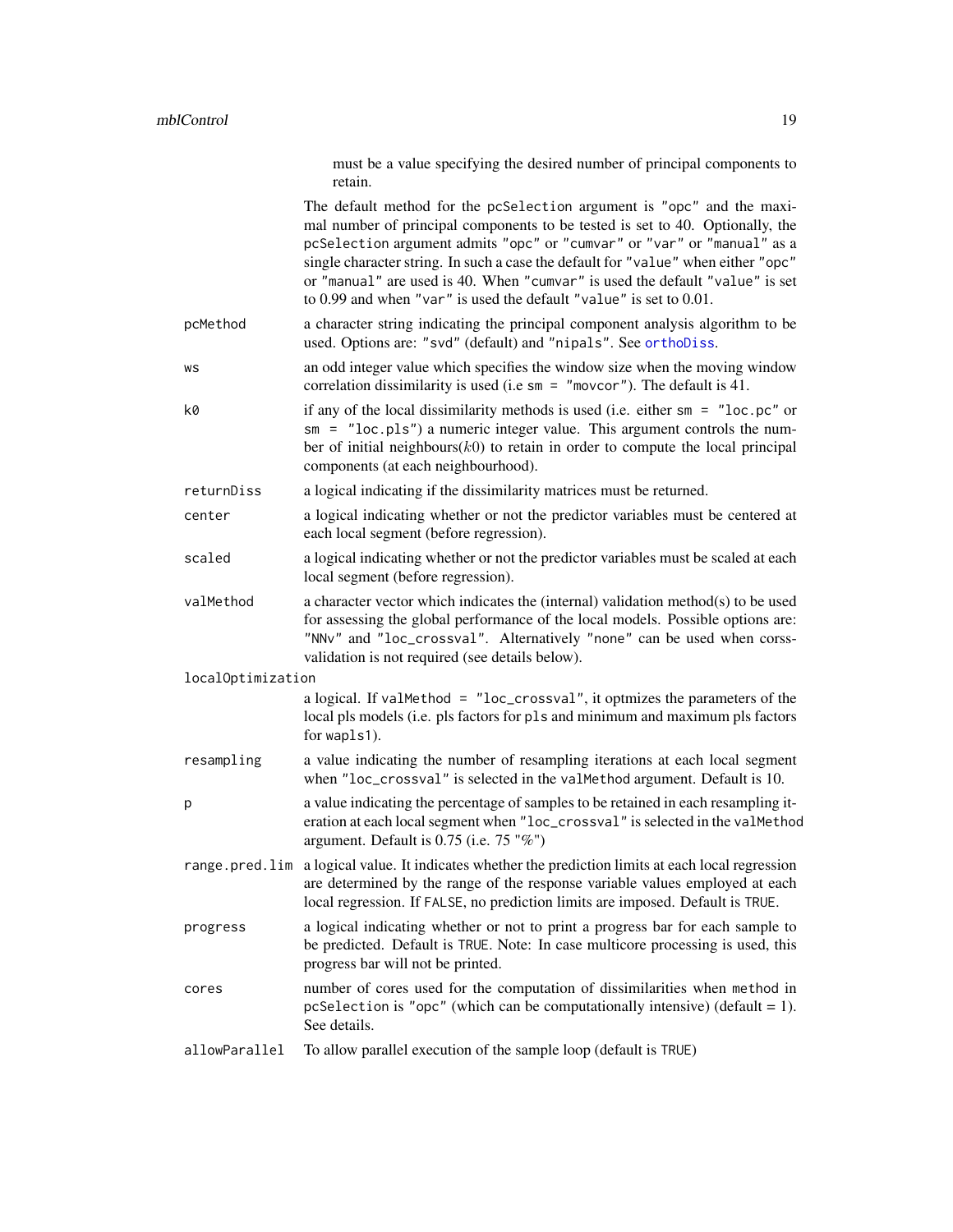# <span id="page-19-0"></span>Details

The validation methods avaliable for assessing the predictive performance of the memory-based learning method used are described as follows:

- Leave-nearest-neighbour-out cross validation ("NNv"): From the group of neighbours of each sample to be predicted, the nearest sample (i.e. the most similar sample) is excluded and then a local model is fitted using the remaining neighbours. This model is then used to predict the value of the target response variable of the nearest sample. These predicted values are finally cross validated with the actual values (See Ramirez-Lopez et al. (2013a) for additional details). This method is faster than "loc\_crossval"
- Local leave-group-out cross validation ("loc\_crossval"): The group of neighbours of each sample to be predicted is partitioned into different equal size subsets. Each partition is selected based on a stratified random sampling which takes into account the values of the response variable of the corresponding set of neighbours. The selected local subset is used as local validation subset and the remaining samples are used for fitting a model. This model is used to predict the target response variable values of the local validation subset and the local root mean square error is computed. This process is repeated  $m$  times and the final local error is computed as the average of the local root mean square error of all the  $m$  iterations. In the mbl function  $m$  is controlled by the resampling argument and the size of the subsets is controlled by the p argument which indicates the percentage of samples to be selected from the subset of nearest neighbours. The global error of the predictions is computed as the average of the local root mean square errors.
- No validation ("none"): No validation is carried out. If "none" is seleceted along with "NNv" and/or "loc\_crossval", then it will be ignored and the respective validation(s) will be carried out.

Multi-threading for the computation of dissimilarities is based on OpenMP and hence works only on windows and linux. However, the loop used to iterate over the Xu samples in mbl uses the %dopar% operator of the [foreach](#page-0-0) package, which can be used to parallelize this internal loop. The last example given in the [mbl](#page-6-1) function ilustrates how to parallelize the mbl function.

# Value

mblControl returns a list of class mbl with the specified parameters

# Author(s)

Leonardo Ramirez-Lopez and Antoine Stevens

#### **References**

Ramirez-Lopez, L., Behrens, T., Schmidt, K., Stevens, A., Dematte, J.A.M., Scholten, T. 2013a. The spectrum-based learner: A new local approach for modeling soil vis-NIR spectra of complex datasets. Geoderma 195-196, 268-279.

Ramirez-Lopez, L., Behrens, T., Schmidt, K., Viscarra Rossel, R., Dematte, J. A. M., Scholten, T. 2013b. Distance and similarity-search metrics for use with soil vis-NIR spectra. Geoderma 199, 43-53.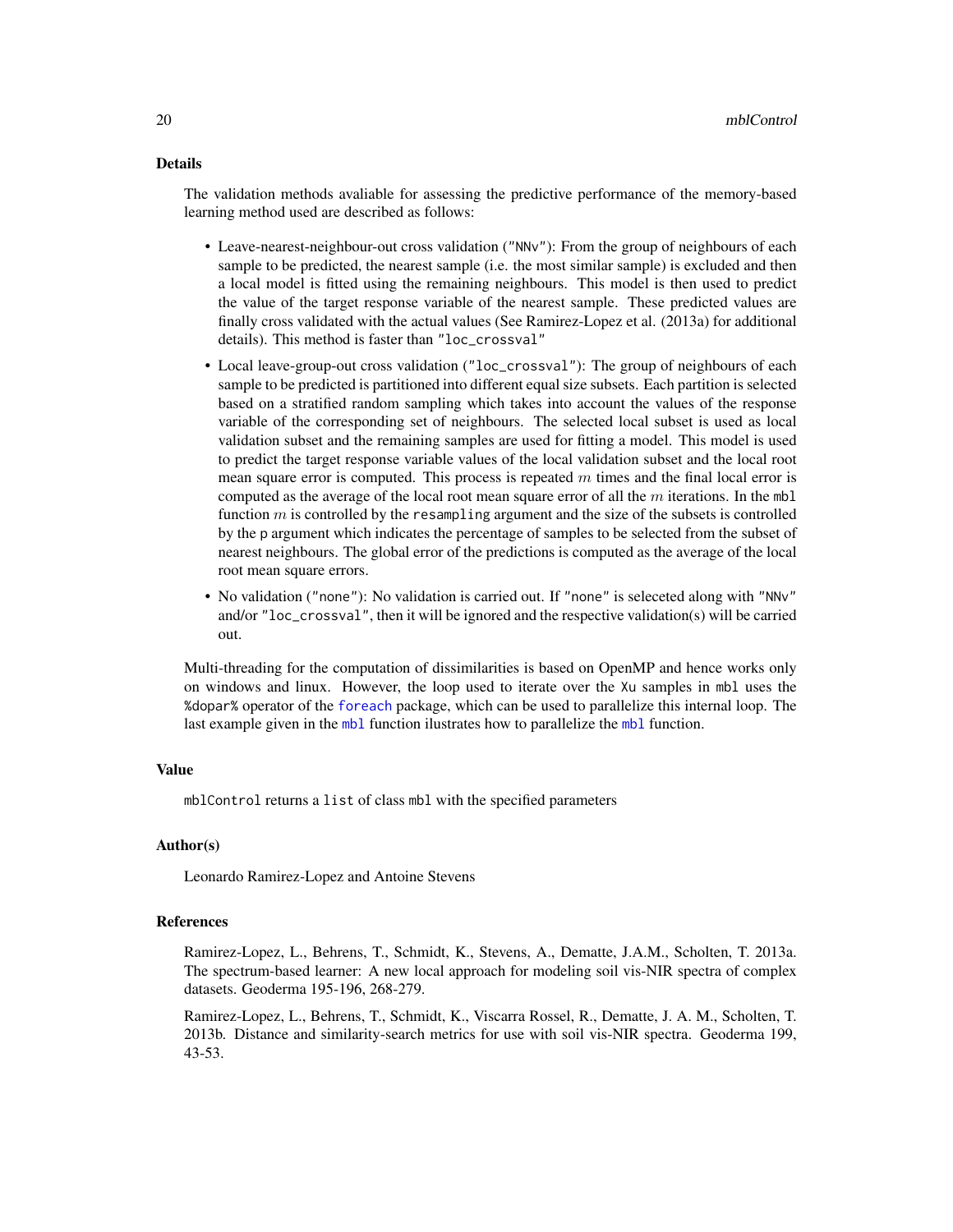# <span id="page-20-0"></span>neigCleaning 21

# See Also

[fDiss](#page-3-1), [corDiss](#page-2-1), [sid](#page-37-1), [orthoDiss](#page-24-1), [mbl](#page-6-1)

#### Examples

#A control list with the default parameters mblControl()

```
#A control list which specifies the moving correlation
#dissimilarity metric with a moving window of 30
mblControl(sm = "movcor", ws = 31)
```
<span id="page-20-1"></span>

| neigCleaning | A function for identifying samples that do not belong to any of the |
|--------------|---------------------------------------------------------------------|
|              | neighbourhoods of a given set of samples (neigCleaning)             |

# Description

This function can be used to identify the samples in a spectral dataset  $Xr$  that do not belong to the neighbourhood of any sample in another spectral dataset  $Xu$ .

# Usage

```
neigCleaning(Xr, Xu,
             sm = "pc",pcSelection = list("cumvar", 0.99),
             pcMethod = "svd",
             Yr = NULL,ws,
             k0,
             center = TRUE,
             scaled = TRUE,
             k.thr,
             k.dist.thr,
             k.range,
             returnDiss = FALSE,
             cores = 1)
```
# Arguments

| Хr            | input (spectral) matrix (or data. frame) in which the neighbours of the samples<br>in Xu shall be searched.                                                                                                |
|---------------|------------------------------------------------------------------------------------------------------------------------------------------------------------------------------------------------------------|
| Xu            | input (spectral) matrix (or data. frame) containing the samples for which their<br>neighbours will be searched in Xr.                                                                                      |
| $\mathsf{sm}$ | a character string indicating the spectral dissimilarity metric to be used in the<br>selection of the nearest neighbours of each observation for which a prediction is<br>required (see mb1). Options are: |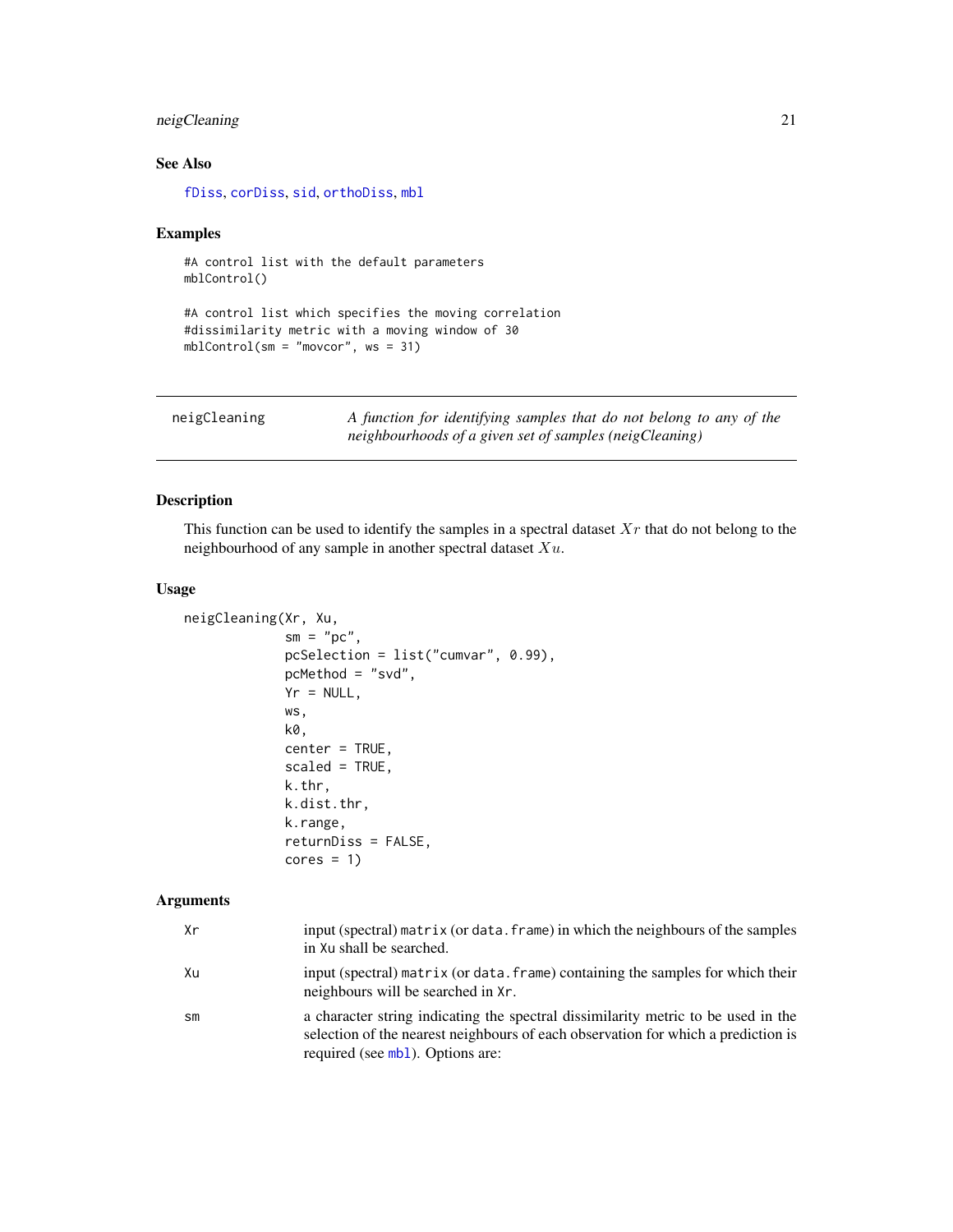- <span id="page-21-0"></span>• "euclid": Euclidean dissimilarity.
- "cosine": Cosine dissimilarity.
- "sidF": Spectral information divergence computed on the spectral variables.
- "sidD": Spectral information divergence computed on the density distributions of the spectra.
- "cor": Correlation dissimilarity.
- "movcor": Moving window correlation dissimilarity.
- "pc": Principal components dissimilarity: Mahalanobis dissimilarity computed on the principal components space.
- "loc.pc": Dissimilarity estimation based on local principal components.
- "pls": Partial least squares dissimilarity: Mahalanobis dissimilarity computed on the partial least squares space.
- "loc.pls" Dissimilarity estimation based on local partial least squares.

The "pc" spectral dissimilarity metric is the default. If the "sidD" is chosen, the default parameters of the sid function are used however they cab be modified by specifying them as additional arguments in the [mbl](#page-6-1) function. This argument can also be set to NULL, in such a case, a dissimilarity matrix must be specified in the dissimilarityM argument of the [mbl](#page-6-1) function.

- pcSelection if  $sm = "pc", sm = "loc.pc", sm = "pls" or sm = "loc.pls" a list which$ specifies the method to be used for identifying the number of principal components to be retained for computing the Mahalanobis distance of each sample in  $sm = "Xu"$  to the centre of sm = " $Xr"$ . It also specifies the number of components in any of the following cases:  $sm = "pc", sm = "loc.pc", sm = "pls"$ and sm = "loc.pls". This list must contain two objects in the following order:
	- method:the method for selecting the number of components. Possible options are: "opc" (optimized pc selection based on Ramirez-Lopez et al. (2013a, 2013b). See the [orthoProjection](#page-28-1) function for more details; "cumvar" (for selecting the number of principal components based on a given cumulative amount of explained variance); "var" (for selecting the number of principal components based on a given amount of explained variance); and "manual" (for specifying manually the desired number of principal components)
	- value:a numerical value that complements the selected method. If "opc" is chosen, it must be a value indicating the maximal number of principal components to be tested (see Ramirez-Lopez et al., 2013a, 2013b). If "cumvar" is chosen, it must be a value (higher than 0 and lower than 1) indicating the maximum amount of cumulative variance that the retained components should explain. If "var" is chosen, it must be a value (higher than 0 and lower than 1) indicating that components that explain (individually) a variance lower than this treshold must be excluded. If "manual" is chosen, it must be a value specifying the desired number of principal components to retain.

The default method for the pcSelection argument is "opc" and the maximal number of principal components to be tested is set to 40. Optionally, the pcSelection argument admits "opc" or "cumvar" or "var" or "manual" as a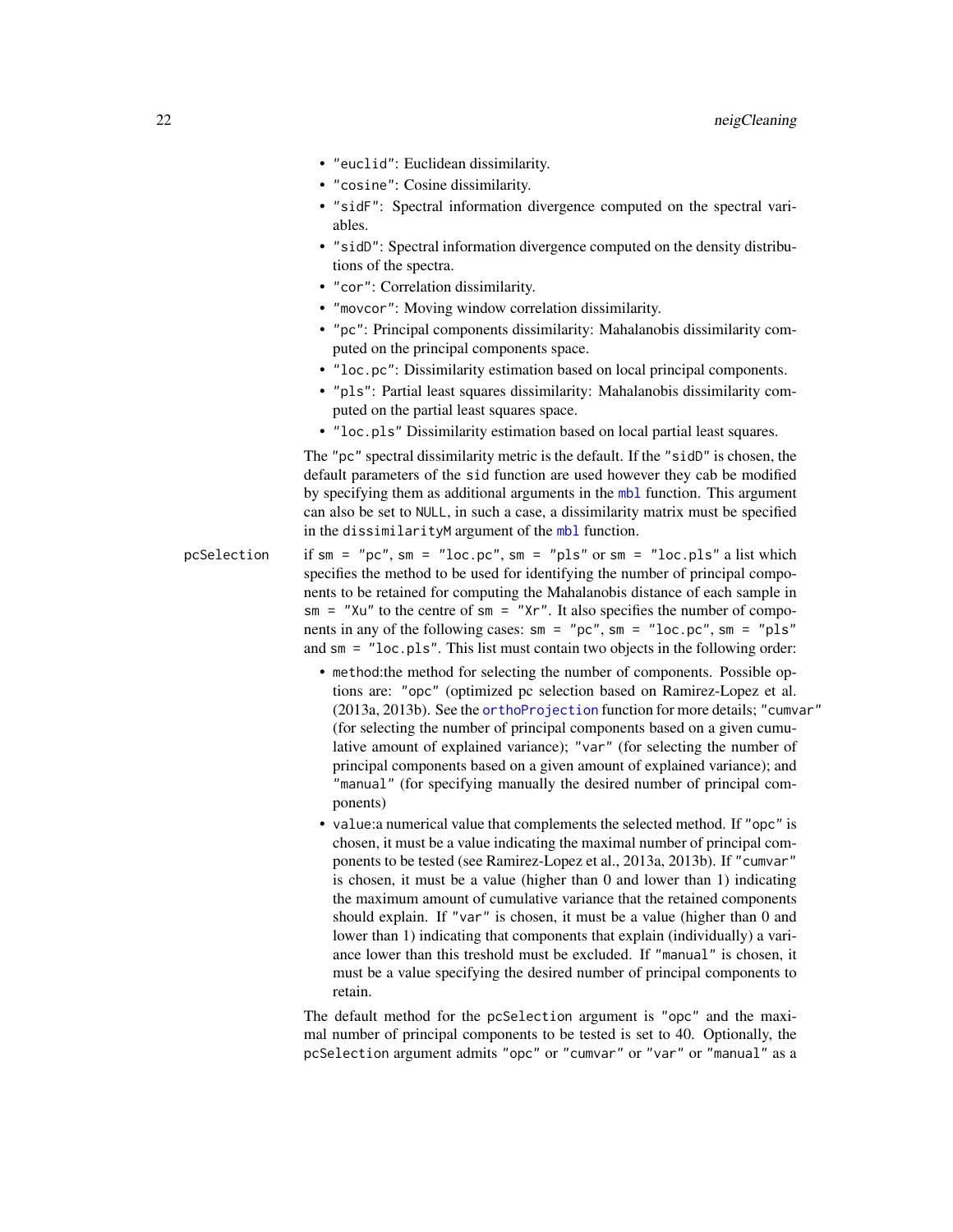<span id="page-22-0"></span>

|            | single character string. In such a case the default for "value" when either "opc"<br>or "manual" are used is 40. When "cumvar" is used the default "value" is set<br>to 0.99 and when "var" is used the default "value" is set to 0.01.                                                                                                                                                                                                                                                                                                                                                                                                                                                                                                                              |
|------------|----------------------------------------------------------------------------------------------------------------------------------------------------------------------------------------------------------------------------------------------------------------------------------------------------------------------------------------------------------------------------------------------------------------------------------------------------------------------------------------------------------------------------------------------------------------------------------------------------------------------------------------------------------------------------------------------------------------------------------------------------------------------|
| pcMethod   | a character string indicating the principal component analysis algorithm to be<br>used. Options are: "svd" (default) and "nipals". See orthoDiss.                                                                                                                                                                                                                                                                                                                                                                                                                                                                                                                                                                                                                    |
| Yr         | either if the method used in the pcSelection argument is "opc" or if the sm<br>argument is either "pls" or "loc.pls", then it must be a vector containing<br>the side information corresponding to the spectra in Xr. It is equivalent to the<br>sideInf parameter of the simEval function. It can be a numeric vector or<br>matrix (regarding one or more continuous variables). The root mean square<br>of differences (rmsd) is used for assessing the similarity between the samples<br>and their corresponding most similar samples in terms of the side information<br>provided. When $sm = "pc", this parameter can also be a single discrete variable$<br>of class factor. In such a case the kappa index is used. See simEval function<br>for more details. |
| WS         | an odd integer value which specifies the window size when the moving window<br>correlation similarity/dissimilarity is used (i.e $sm = "movcor")$ . The default<br>value is 41.                                                                                                                                                                                                                                                                                                                                                                                                                                                                                                                                                                                      |
| k0         | if any of the local similarity/dissimilarity methods is used (i.e. either $sm = "loc.pc"$<br>or $sm = "loc. pls")$ a numeric integer value. This argument controls the num-<br>ber of initial neighbours $(k0)$ to retain in order to compute the local principal<br>components (at each neighbourhood).                                                                                                                                                                                                                                                                                                                                                                                                                                                             |
| center     | a logical indicating if Xr and Xu must be centered (on the basis of $Xr \cup Xu$ ).                                                                                                                                                                                                                                                                                                                                                                                                                                                                                                                                                                                                                                                                                  |
| scaled     | a logical indicating if Xr and Xu must be scaled (on the basis of $Xr \cup Xu$ ).                                                                                                                                                                                                                                                                                                                                                                                                                                                                                                                                                                                                                                                                                    |
| k.thr      | an integer value indicating the k-nearest neighbours of each sample in Xu that<br>must be selected from Xr.                                                                                                                                                                                                                                                                                                                                                                                                                                                                                                                                                                                                                                                          |
| k.dist.thr | an integer value indicating a distance treshold. When the distance between a<br>sample in Xr and a sample in Xu is below the given treshold, the sample in<br>sample in Xr is retained, otherwise it is ignored. The treshold depends on the<br>corresponding similarity/dissimilarity metric specified in sm. Either k.thr or<br>k.dist.thr must be specified.                                                                                                                                                                                                                                                                                                                                                                                                      |
| k.range    | a vector of length 2 which specifies the minimum (first value) and the maximum<br>(second value) number of neighbours allowed when the k.dist.thr argument<br>is used.                                                                                                                                                                                                                                                                                                                                                                                                                                                                                                                                                                                               |
| returnDiss | a logical indicating if the similarity/dissimilarity matrix must be returned. De-<br>fault is FALSE.                                                                                                                                                                                                                                                                                                                                                                                                                                                                                                                                                                                                                                                                 |
| cores      | number of cores used when method in pcSelection is "opc" (which can be<br>computationally intensive) (default = $1$ ).                                                                                                                                                                                                                                                                                                                                                                                                                                                                                                                                                                                                                                               |

# Details

This function may be specially useful when the reference set (Xr) is very large. In some cases the number of observations in the reference set can be reduced by removing irrelevant samples (i.e. samples that are not neighbours of a particular target set). If Xr is very large, it is recommended to consider the use this function prior using the mbl function.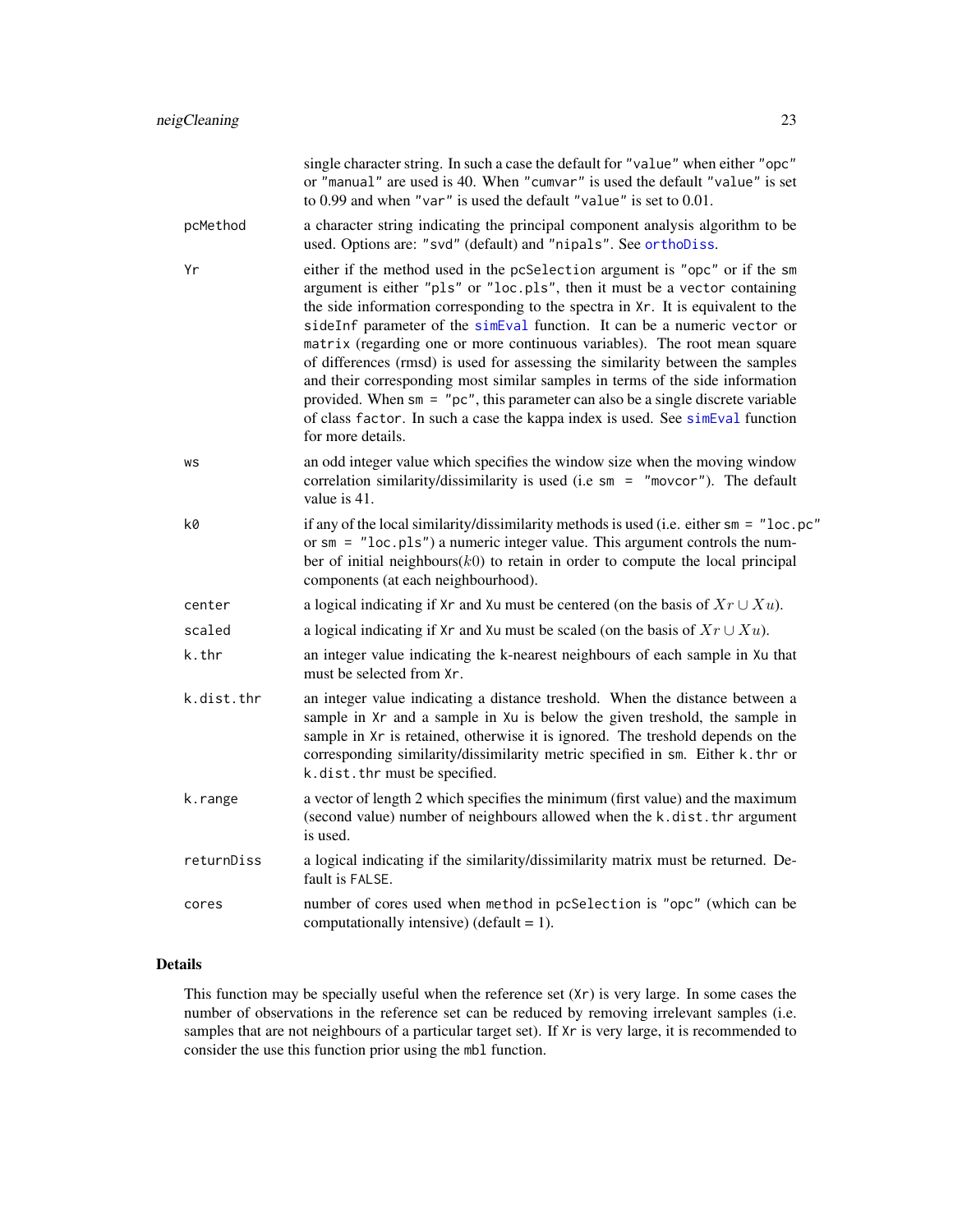<span id="page-23-0"></span>neigCleaning returns a list containing the following objects:

- select the indices of the observations in Xr that belong to the negihborhood of the samples in Xu.
- reject the indices of the observations in Xr that do not belong to the negihborhood of the samples in Xu.
- rn.lower.k.dist a data.frame that is returned only if the k.dist.thr argument was used. It comprises three columns, the first one (sampleIndex) indicates the index of the samples in Xu, the second column (nk) indicates the number of neighbours found in Xr for each sample in Xr and the third column (neighbours.used) indicates whether the original number of neighbours (below the distance treshold) was used or if the number of neighbours was reset to one of the range values specified in the k.range argument.
- dissimilarity the distance matrix used.

#### Author(s)

Leonardo Ramirez-Lopez

# References

Ramirez-Lopez, L., Behrens, T., Schmidt, K., Stevens, A., Dematte, J.A.M., Scholten, T. 2013a. The spectrum-based learner: A new local approach for modeling soil vis-NIR spectra of complex datasets. Geoderma 195-196, 268-279.

Ramirez-Lopez, L., Behrens, T., Schmidt, K., Viscarra Rossel, R., Dematte, J. A. M., Scholten, T. 2013b. Distance and similarity-search metrics for use with soil vis-NIR spectra. Geoderma 199, 43-53.

#### See Also

[fDiss](#page-3-1), [corDiss](#page-2-1), [sid](#page-37-1), [orthoDiss](#page-24-1), [mbl](#page-6-1)

#### Examples

## Not run: require(prospectr)

data(NIRsoil)

```
Xu <- NIRsoil$spc[!as.logical(NIRsoil$train),]
Yu <- NIRsoil$CEC[!as.logical(NIRsoil$train)]
Yr <- NIRsoil$CEC[as.logical(NIRsoil$train)]
Xr <- NIRsoil$spc[as.logical(NIRsoil$train),]
Xu <- Xu[!is.na(Yu),]
Yu <- Yu[!is.na(Yu)]
Xr \leftarrow Xr[!is.na(Yr),]Yr <- Yr[!is.na(Yr)]
```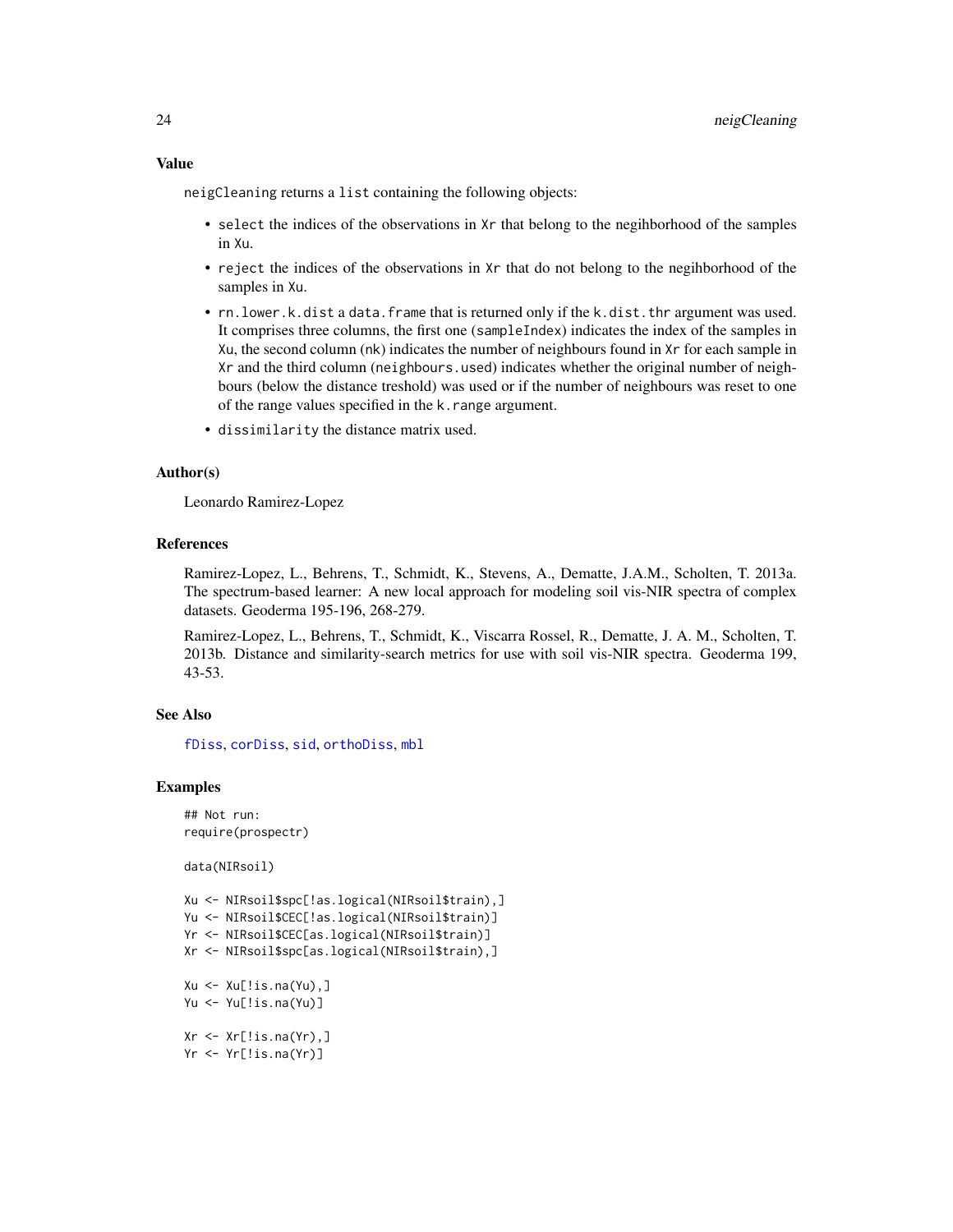```
# Identify the non-neighbour samples using the default parameters
# (In this example all the samples in Xr belong at least to the
# first 100 neighbours of one sample in Xu)
ex1 < - neigCleaning(Xr = Xr, Xu = Xu,
                            k.thr = 100)
# Identify the non-neighbour samples using principal component(PC)
# and partial least squares (PLS) distances, and using the "opc"
# approach for selecting the number of components
ex2 <- neigCleaning(Xr = Xr, Xu = Xu,
                            Yr = Yr,
                            sm = "pc",pcSelection = list("opc", 40),
                            k.thr = 150)
ex3 <- neigCleaning(Xr = Xr, Xu = Xu,
                            Yr = Yr,
                            sm = "pls",pcSelection = list("opc", 40),
                            k.thr = 150)
# Identify the non-neighbour samples using distances computed
# based on local PC analysis and using the "cumvar" and "var"
# approaches for selecting the number of PCs
ex4 <- neigCleaning(Xr = Xr, Xu = Xu,
                            sm = "loc.pc",pcSelection = list("cumvar", 0.999),
                            k0 = 200,
                            k.thr = 150)
ex5 < - neigCleaning(Xr = Xr, Xu = Xu,
                            sm = "loc.pc",pcSelection = list("var", 0.001),
                            k0 = 200,
                            k.thr = 150)
## End(Not run)
```
<span id="page-24-1"></span>orthoDiss *A function for computing dissimilarity matrices from orthogonal projections (orthoDiss)*

#### Description

This function computes dissimilarities (in an orthogonal space) between either observations in a given set or between observations in two different sets. The dissimilarities are computed based on either principal component projection or partial least squares projection of the data. After projecting the data, the Mahalanobis distance is applied.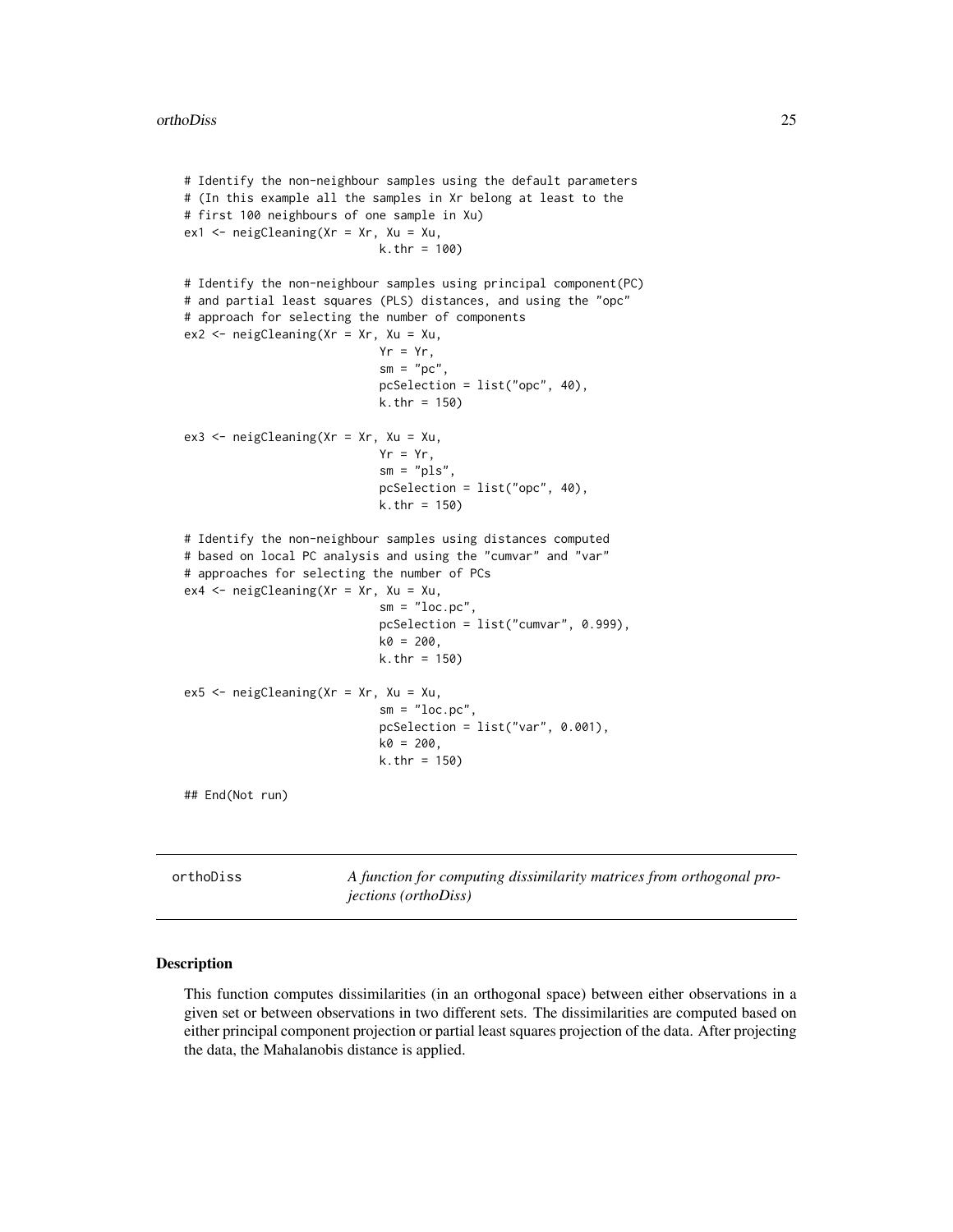# Usage

```
orthoDiss(Xr, X2 = NULL,
         Yr = NULL,pcSelection = list("cumvar", 0.99),
         method = "pca",local = FALSE,k0,
         center = TRUE, scaled = FALSE,
         return.all = FALSE, cores = 1, ...
```
# Arguments

| Xr             | a matrix (or data. frame) containing the (reference) data.                                                                                                                                                                                                                                                                                                                                                                                                                                                                                                                                                                                                                                                                                                         |
|----------------|--------------------------------------------------------------------------------------------------------------------------------------------------------------------------------------------------------------------------------------------------------------------------------------------------------------------------------------------------------------------------------------------------------------------------------------------------------------------------------------------------------------------------------------------------------------------------------------------------------------------------------------------------------------------------------------------------------------------------------------------------------------------|
| X <sub>2</sub> | an optional matrix (or data. frame) containing data of a second set of observa-<br>tions(samples).                                                                                                                                                                                                                                                                                                                                                                                                                                                                                                                                                                                                                                                                 |
| Yr             | either if the method used in the pcSelection argument is "opc" or if the sm<br>argument is either "pls" or "loc.pls", then it must be a vector containing<br>the side information corresponding to the spectra in Xr. It is equivalent to the<br>sideInf parameter of the simEval function. It can be a numeric vector or<br>matrix (regarding one or more continuous variables). The root mean square<br>of differences (rmsd) is used for assessing the similarity between the samples<br>and their corresponding most similar samples in terms of the side information<br>provided. When sm = "pc", this parameter can also be a single discrete variable<br>of class factor. In such a case the kappa index is used. See simEval function<br>for more details. |
| pcSelection    | a list which specifies the method to be used for identifying the number of princi-<br>pal components to be retained for computing the Mahalanobis distance of each<br>sample in sm = "Xu" to the centre of sm = "Xr". It also specifies the number<br>of components in any of the following cases: $sm = "pc", sm = "loc.pc",$<br>$sm = "pls"$ and $sm = "loc.pls".$ This list must contain two objects in the<br>following order:                                                                                                                                                                                                                                                                                                                                 |
|                | • method: the method for selecting the number of components. Possible op-<br>tions are: "opc" (optimized pc selection based on Ramirez-Lopez et al.<br>(2013a, 2013b). See the orthoProjection function for more details; "cumvar"<br>(for selecting the number of principal components based on a given cumu-<br>lative amount of explained variance); "var" (for selecting the number of<br>principal components based on a given amount of explained variance); and<br>"manual" (for specifying manually the desired number of principal com-<br>ponents)                                                                                                                                                                                                       |
|                | • value: a numerical value that complements the selected method. If "opc" is<br>chosen, it must be a value indicating the maximal number of principal com-<br>ponents to be tested (see Ramirez-Lopez et al., 2013a, 2013b). If "cumvar"<br>is chosen, it must be a value (higher than 0 and lower than 1) indicating<br>the maximum amount of cumulative variance that the retained components<br>should explain. If "var" is chosen, it must be a value (higher than 0 and<br>lower than 1) indicating that components that explain (individually) a vari-<br>ance lower than this threshold must be excluded. If "manual" is chosen, it                                                                                                                         |

<span id="page-25-0"></span>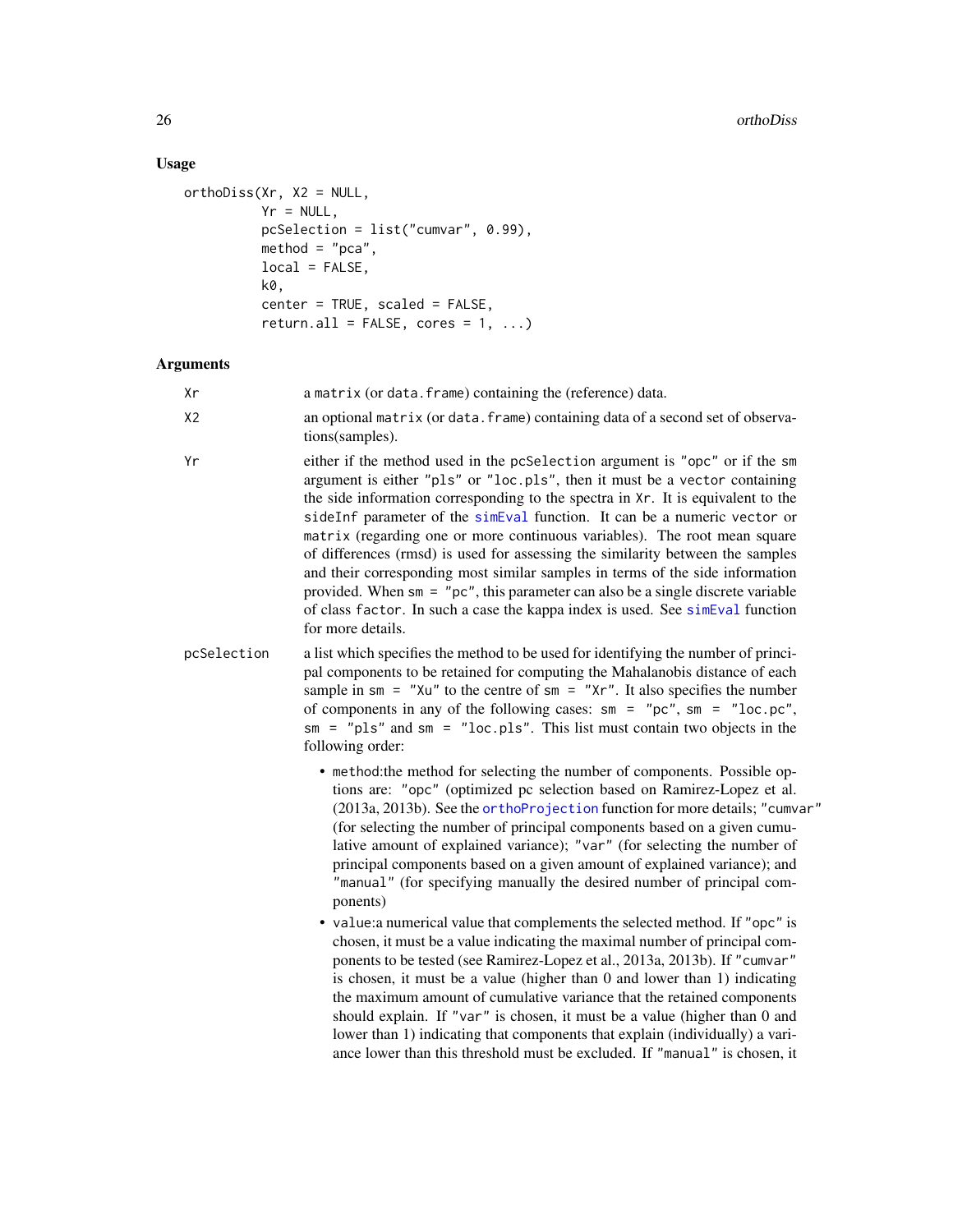|            | must be a value specifying the desired number of principal components to<br>retain.                                                                                                                                                                                                                                                                                                                                                                                           |
|------------|-------------------------------------------------------------------------------------------------------------------------------------------------------------------------------------------------------------------------------------------------------------------------------------------------------------------------------------------------------------------------------------------------------------------------------------------------------------------------------|
|            | The default method for the pcSelection argument is "opc" and the maxi-<br>mal number of principal components to be tested is set to 40. Optionally, the<br>pcSelection argument admits "opc" or "cumvar" or "var" or "manual" as a<br>single character string. In such a case the default for "value" when either "opc"<br>or "manual" are used is 40. When "cumvar" is used the default "value" is set<br>to 0.99 and when "var" is used the default "value" is set to 0.01. |
| method     | the method for projecting the data. Options are: "pca" (principal component<br>analysis using the singular value decomposition algorithm), "pca.nipals" (prin-<br>cipal component analysis using the non-linear iterative partial least squares al-<br>gorithm) and "pls" (partial least squares). See the orthoProjection function<br>for further details on the projection methods.                                                                                         |
| local      | a logical indicating whether or not to compute the distances locally (i.e. project-<br>ing locally the data) by using the $k0$ nearest neighbour samples of each sample.<br>Default is FALSE. See details.                                                                                                                                                                                                                                                                    |
| k0         | if local = TRUE a numeric integer value which indicates the number of nearest<br>$neighbours(k0)$ to retain in order to recompute the local orthogonal distances.                                                                                                                                                                                                                                                                                                             |
| center     | a logical indicating if the spectral data Xr (and X2 if specified) must be centered.<br>If X2 is specified the data is centered on the basis of $Xr \cup Xu$ . For dissimilarity<br>computations based on pls, the data is always centered for the projections.                                                                                                                                                                                                               |
| scaled     | a logical indicating if Xr (and X2 if specified) must be scaled. If X2 is specified<br>the data is scaled on the basis of $Xr \cup Xu$ .                                                                                                                                                                                                                                                                                                                                      |
| return.all | a logical. In case X2 is specified it indicates whether or not the distances between<br>all the elements resulting from $Xr \cup Xu$ must be computed.                                                                                                                                                                                                                                                                                                                        |
| cores      | number of cores used when method in pcSelection is "opc" (which can be<br>computationally intensive) and $local = FALSE$ (default = 1). Dee details.                                                                                                                                                                                                                                                                                                                          |
| .          | additional arguments to be passed to the orthoProjection function.                                                                                                                                                                                                                                                                                                                                                                                                            |
|            |                                                                                                                                                                                                                                                                                                                                                                                                                                                                               |

# Details

When local = TRUE, first a global distance matrix is computed based on the parameters specified. Then, by using this matrix for each target observation, a given set of nearest neighbours  $(k0)$  are identified. These neighbours (together with the target observation) are projected (from the original data space) onto a (local) orthogonal space (using the same parameters specified in the function). In this projected space the Mahalanobis distance between the target sample and the neighbours is recomputed. A missing value is assigned to the samples that do not belong to this set of neighbours (non-neighbour samples). In this case the dissimilarity matrix cannot be considered as a distance metric since it does not necessarily satisfies the symmetry condition for distance matrices (i.e. given two samples  $x_i$  and  $x_j$ , the local dissimilarity (d) between them is relative since generally  $d(x_i, x_j) \neq d(x_j, x_i)$ ). On the other hand, when local = FALSE, the dissimilarity matrix obtained can be considered as a distance matrix.

# Value

a list of class orthoDiss with the following components: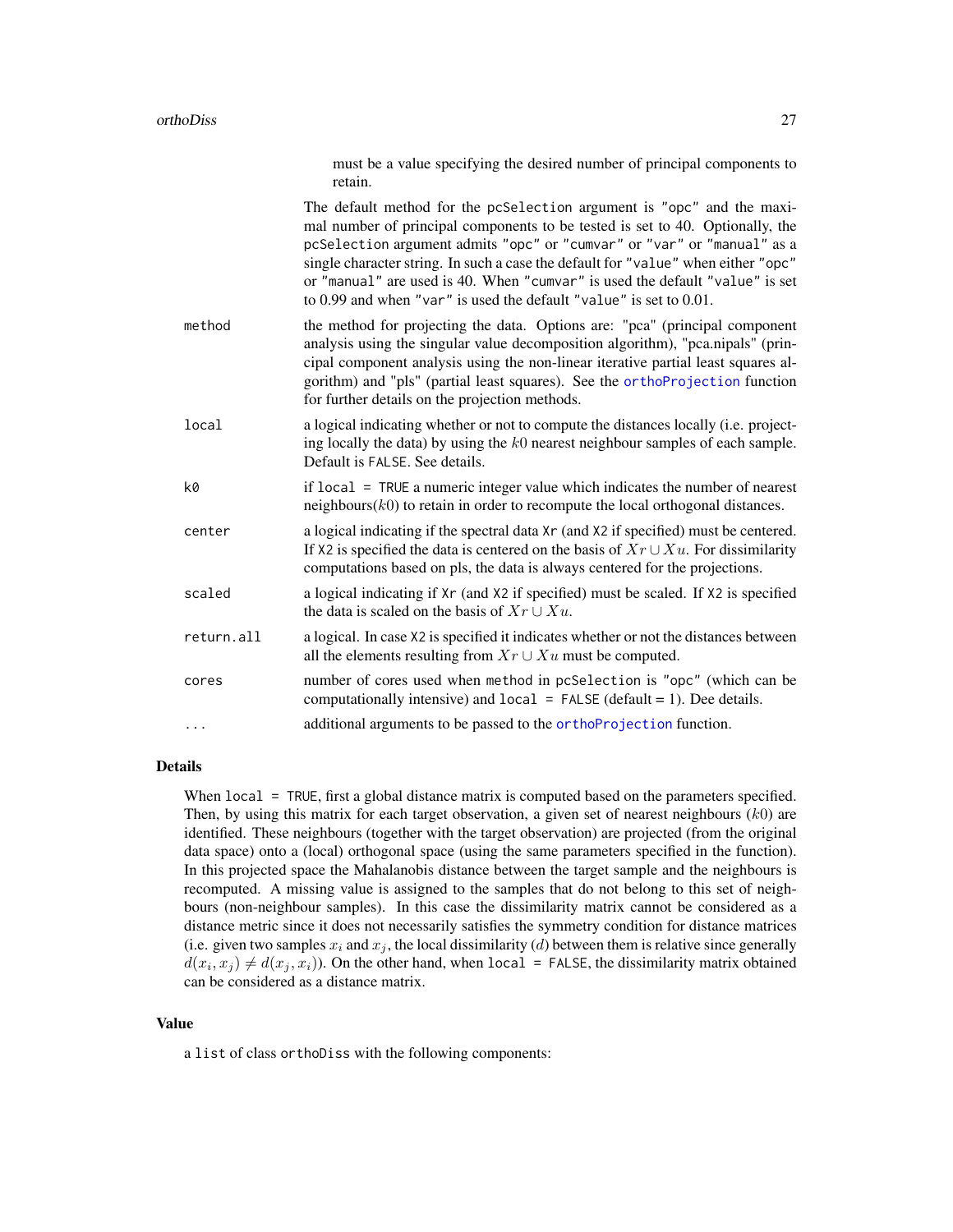- <span id="page-27-0"></span>• n.components the number of components (either principal components or partial least squares components) used for computing the global distances.
- global.variance.info the information about the expalined variance(s) of the projection. When local = TRUE, the information corresponds to the global projection done prior computing the local projections.
- loc.n.components if local = TRUE, a data.frame which specifies the number of local components (either principal components or partial least squares components) used for computing the dissimilarity between each target sample and its neighbour samples.
- dissimilarity the computed dissimilarity matrix. If local = FALSE a distance matrix. If local = TRUE a matrix of class orthoDiss. In this case each column represent the dissimilarity between a target sample and its neighbourhood.

Multi-threading for the computation of dissimilarities (see cores parameter) is based on OpenMP and hence works only on windows and linux.

#### Author(s)

Leonardo Ramirez-Lopez

#### References

Ramirez-Lopez, L., Behrens, T., Schmidt, K., Stevens, A., Dematte, J.A.M., Scholten, T. 2013a. The spectrum-based learner: A new local approach for modeling soil vis-NIR spectra of complex datasets. Geoderma 195-196, 268-279.

Ramirez-Lopez, L., Behrens, T., Schmidt, K., Viscarra Rossel, R., Dematte, J. A. M., Scholten, T. 2013b. Distance and similarity-search metrics for use with soil vis-NIR spectra. Geoderma 199, 43-53.

#### See Also

[orthoProjection](#page-28-1), [simEval](#page-40-1)

#### Examples

```
## Not run:
require(prospectr)
```
data(NIRsoil)

```
Xu <- NIRsoil$spc[!as.logical(NIRsoil$train),]
Yu <- NIRsoil$CEC[!as.logical(NIRsoil$train)]
Yr <- NIRsoil$CEC[as.logical(NIRsoil$train)]
Xr <- NIRsoil$spc[as.logical(NIRsoil$train),]
Xu \leftarrow Xu[!is.na(Yu),]Yu <- Yu[!is.na(Yu)]
```
 $Xr \leftarrow Xr[!is.na(Yr),]$ Yr <- Yr[!is.na(Yr)]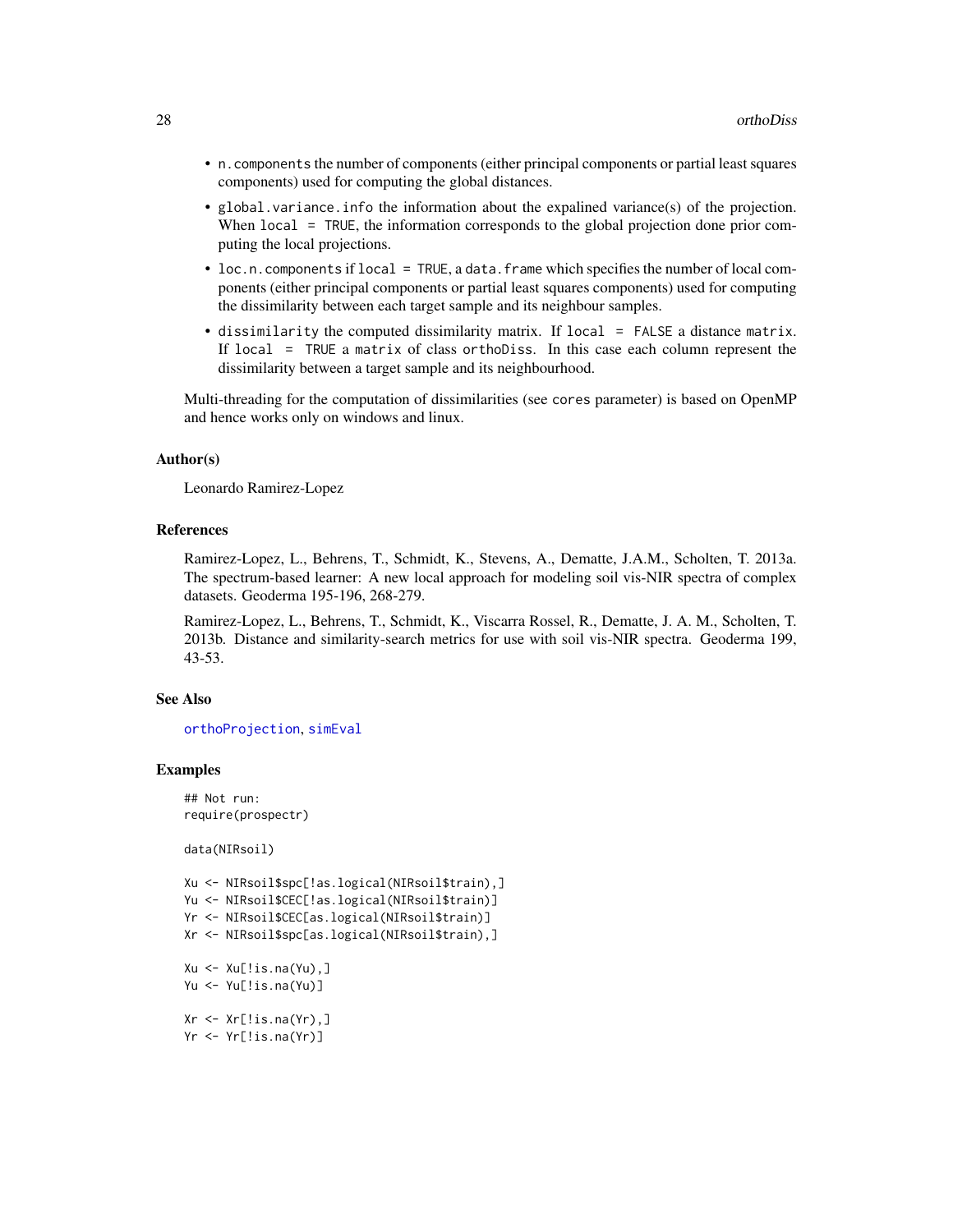# <span id="page-28-0"></span>orthoProjection 29

```
# Computation of the orthogonal dissimilarity matrix using the
# default parameters
ex1 < -ortholiss(Xr = Xr, X2 = Xu)# Computation of a principal component dissimilarity matrix using
# the "opc" method for the selection of the principal components
ex2 < - orthoDiss(Xr = xr, X2 = Xu,
                 Yr = Yr,
                 pcSelection = list("opc", 40),
                 method = "pca",return.all = TRUE)
# Computation of a partial least squares (PLS) dissimilarity
# matrix using the "opc" method for the selection of the PLS
# components
ex3 \le orthoDiss(Xr = xr, X2 = Xu,
                 Yr = Yr,
                 pcSelection = list("opc", 40),
                 method = "pls")# Computation of a partial least squares (PLS) local dissimilarity
# matrix using the "opc" method for the selection of the PLS
# components
ex4 \le orthoDiss(Xr = Xr, X2 = Xu,
                 Yr = Yr,
                 pcSelection = list("opc", 40),
                 method = "pls",
                 local = TRUE,
                 k0 = 200)
## End(Not run)
```

```
orthoProjection Orthogonal projections using partial least squares and principal com-
                        ponent analysis
```
# <span id="page-28-2"></span>**Description**

Functions to perform orthogonal projections of high dimensional data matrices using partial least squares (pls) and principal component analysis (pca)

# Usage

```
orthoProjection(Xr, X2 = NULL,
                Yr = NULL.
                method = "pca", pcSelection = list("cumvar", 0.99),
                center = TRUE, scaled = FALSE, cores = 1, ...)
```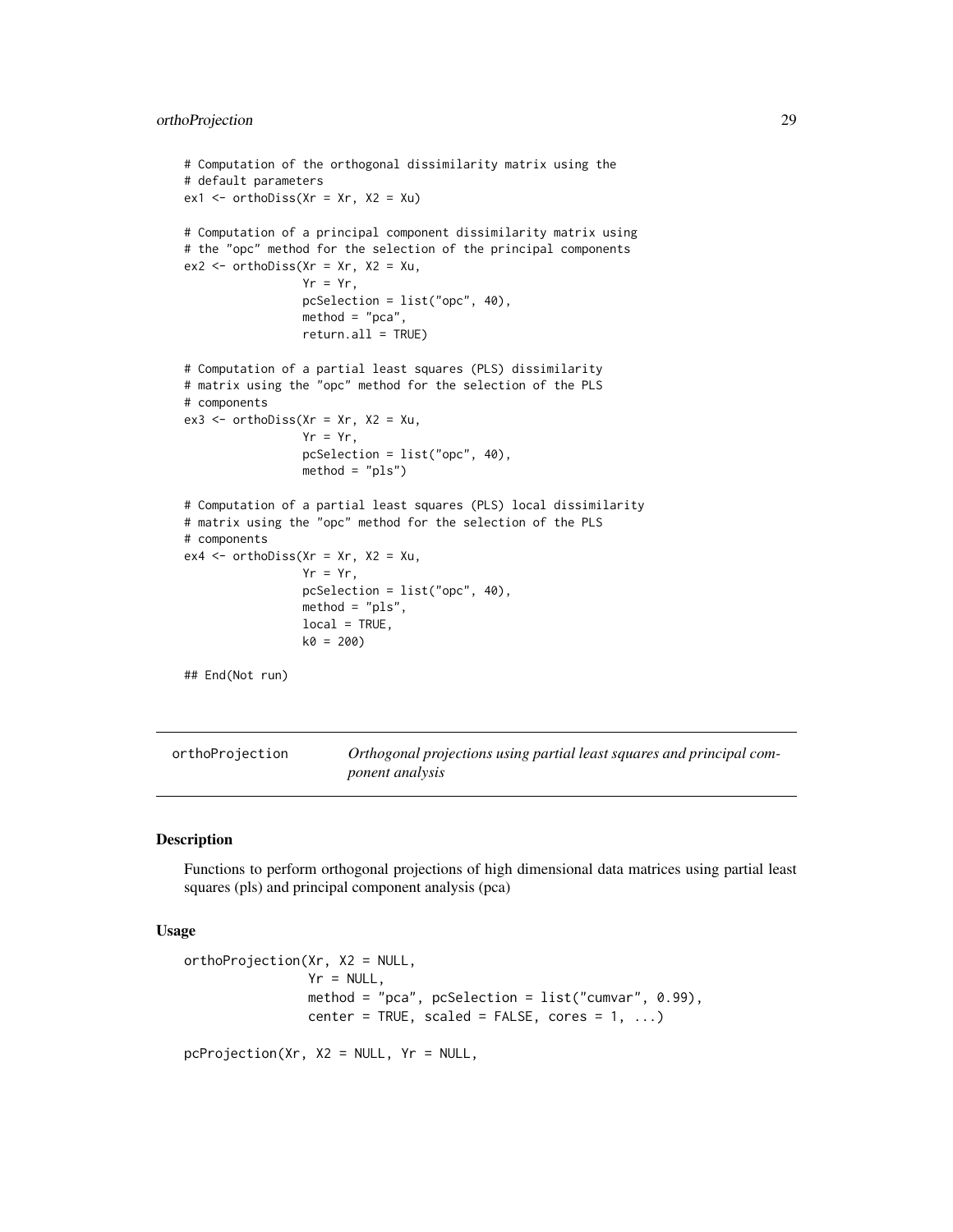```
pcSelection = list("cumvar", 0.99),
             center = TRUE, scaled = FALSE,
             method = "pca",tol = 1e-6, max.iter = 1000,
             cores = 1, \ldots)
plsProjection(Xr, X2 = NULL, Yr,
              pcSelection = list("opc", 40),
              scaled = FALSE,
              tol = 1e-6, max.iter = 1000,
              cores = 1, ...)
## S3 method for class 'orthoProjection'
predict(object, newdata, ...)
pcProjection(Xr, X2 = NULL, Yr = NULL, pcSelection = list("cumvar", 0.99),
 center = TRUE, scaled = FALSE, method = "pca", tol = 1e-06,
 max.iter = 1000, cores = 1, ...plsProjection(Xr, X2 = NULL, Yr, pcSelection = list("opc", 40),
  scaled = FALSE, tol = 1e-06, max.iter = 1000, cores = 1, ...)
## S3 method for class 'orthoProjection'
predict(object, newdata, ...)
```
# Arguments

| Xr             | a matrix (or data. frame) containing the (reference) data.                                                                                                                                                                                                                                                                                                                                                                                                                                                                                                                                                                                                                                                                                                        |
|----------------|-------------------------------------------------------------------------------------------------------------------------------------------------------------------------------------------------------------------------------------------------------------------------------------------------------------------------------------------------------------------------------------------------------------------------------------------------------------------------------------------------------------------------------------------------------------------------------------------------------------------------------------------------------------------------------------------------------------------------------------------------------------------|
| X <sub>2</sub> | an optional matrix (or data. frame) containing data of a second set of observa-<br>tions (samples).                                                                                                                                                                                                                                                                                                                                                                                                                                                                                                                                                                                                                                                               |
| Yr             | if the method used in the pcSelection argument is "opc" or if the sm argument<br>is either "pls" or "loc.pls", then it must be a vector containing the side in-<br>formation corresponding to the spectra in Xr. It is equivalent to the side Inf<br>parameter of the simeval function. It can be a numeric vector or matrix (re-<br>garding one or more continuous variables). The root mean square of differences<br>(rmsd) is used for assessing the similarity between the samples and their corre-<br>sponding most similar samples in terms of the side information provided. When<br>$sm = "pc", this parameter can also be a single discrete variable of class factor.$<br>In such a case the kappa index is used. See simeval function for more details. |
| method         | the method for projecting the data. Options are: "pca" (principal component<br>analysis using the singular value decomposition algorithm), "pca.nipals" (prin-<br>cipal component analysis using the non-linear iterative partial least squares al-<br>gorithm) and "pls" (partial least squares).                                                                                                                                                                                                                                                                                                                                                                                                                                                                |
| pcSelection    | a list which specifies the method to be used for identifying the number of princi-<br>pal components to be retained for computing the Mahalanobis distance of each<br>sample in $\text{sm} = "Xu"$ to the centre of $\text{sm} = "Xr".$ It also specifies the number<br>of components in any of the following cases: $\sin = \text{''pc}$ ", $\sin = \text{''loc.pc}$ ",                                                                                                                                                                                                                                                                                                                                                                                          |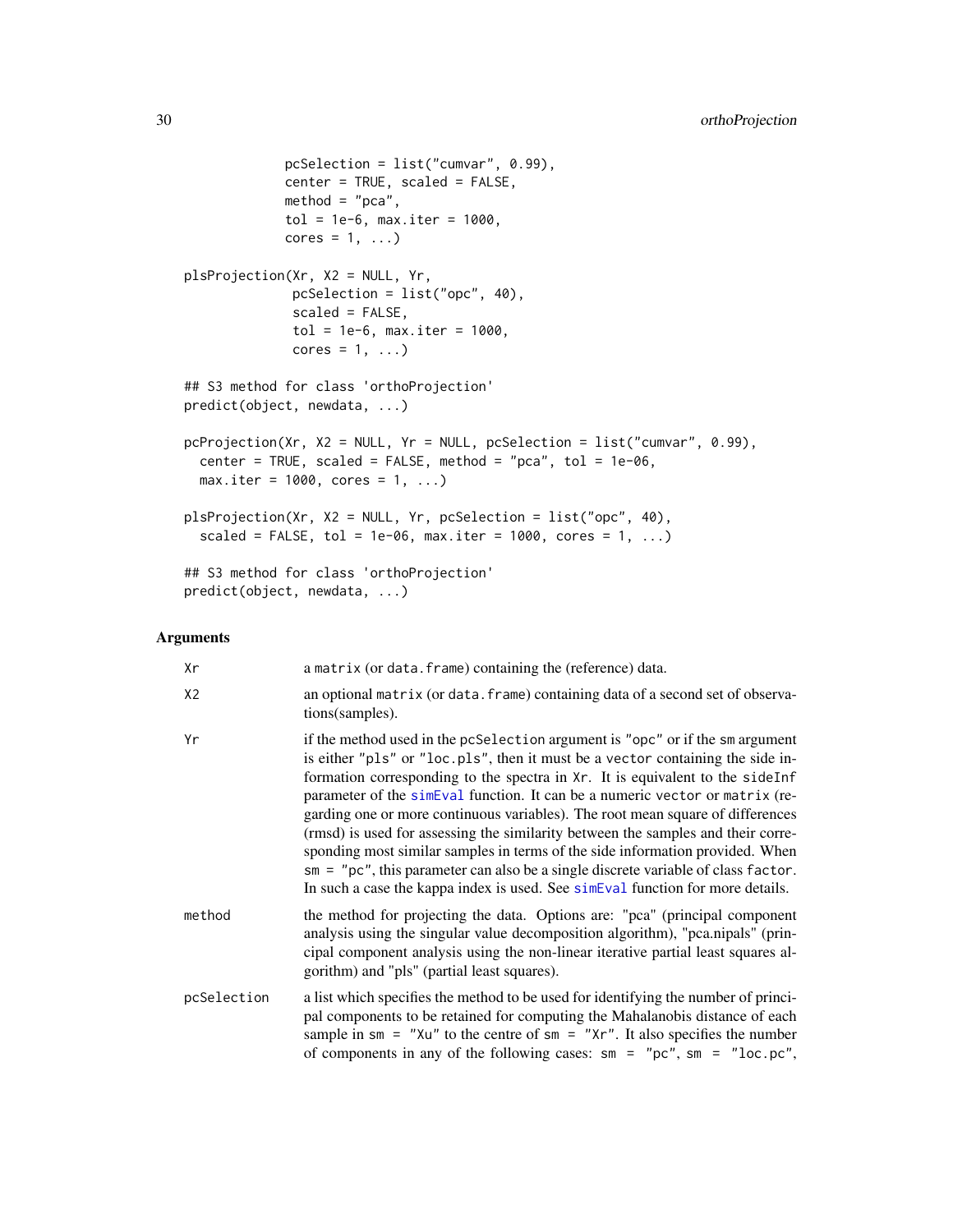sm = "pls" and sm = "loc.pls". This list must contain two objects in the following order:

- method:the method for selecting the number of components. Possible options are: "opc" (optimized pc selection based on Ramirez-Lopez et al. (2013a, 2013b) in which the side information concept is used, see details), "cumvar" (for selecting the number of principal components based on a given cumulative amount of explained variance); "var" (for selecting the number of principal components based on a given amount of explained variance); and "manual" (for specifying manually the desired number of principal components)
- value:a numerical value that complements the selected method. If "opc" is chosen, it must be a value indicating the maximal number of principal components to be tested (see Ramirez-Lopez et al., 2013a, 2013b). If "cumvar" is chosen, it must be a value (higher than 0 and lower than 1) indicating the maximum amount of cumulative variance that the retained components should explain. If "var" is chosen, it must be a value (higher than 0 and lower than 1) indicating that components that explain (individually) a variance lower than this threshold must be excluded. If "manual" is chosen, it must be a value specifying the desired number of principal components to retain.

The default method for the pcSelection argument is "opc" and the maximal number of principal components to be tested is set to 40. Optionally, the pcSelection argument admits "opc" or "cumvar" or "var" or "manual" as a single character string. In such a case the default for "value" when either "opc" or "manual" are used is 40. When "cumvar" is used the default "value" is set to 0.99 and when "var" is used the default "value" is set to 0.01.

- center a logical indicating if the data Xr (and X2 if specified) must be centered. If X2 is specified the data is centered on the basis of  $Xr \cup Xu$ . This argument only applies to the principal components projection. For pls projections the data is always centered.
- scaled a logical indicating if  $Xr$  (and X2 if specified) must be scaled. If X2 is specified the data is scaled on the basis of  $Xr \cup Xu$ .
- cores number of cores used when method in pcSelection is "opc" (which can be computationally intensive) (default  $= 1$ ). Dee details.
- ... additional arguments to be passed to pcProjection or plsProjection.
- tol tolerance limit for convergence of the algorithm in the nipals algorithm (default is 1e-06). In the case of PLS this applies only to Yr with more than two variables.
- max.iter maximum number of iterations (default is 1000). In the case of method = "pls" this applies only to Yr matrices with more than one variable.
- object object of class "orthoProjection" (as returned by orthoProjection, pcProjection or plsProjection).
- newdata an optional data frame or matrix in which to look for variables with which to predict. If omitted, the scores are used. It must contain the same number of columns, to be used in the same order.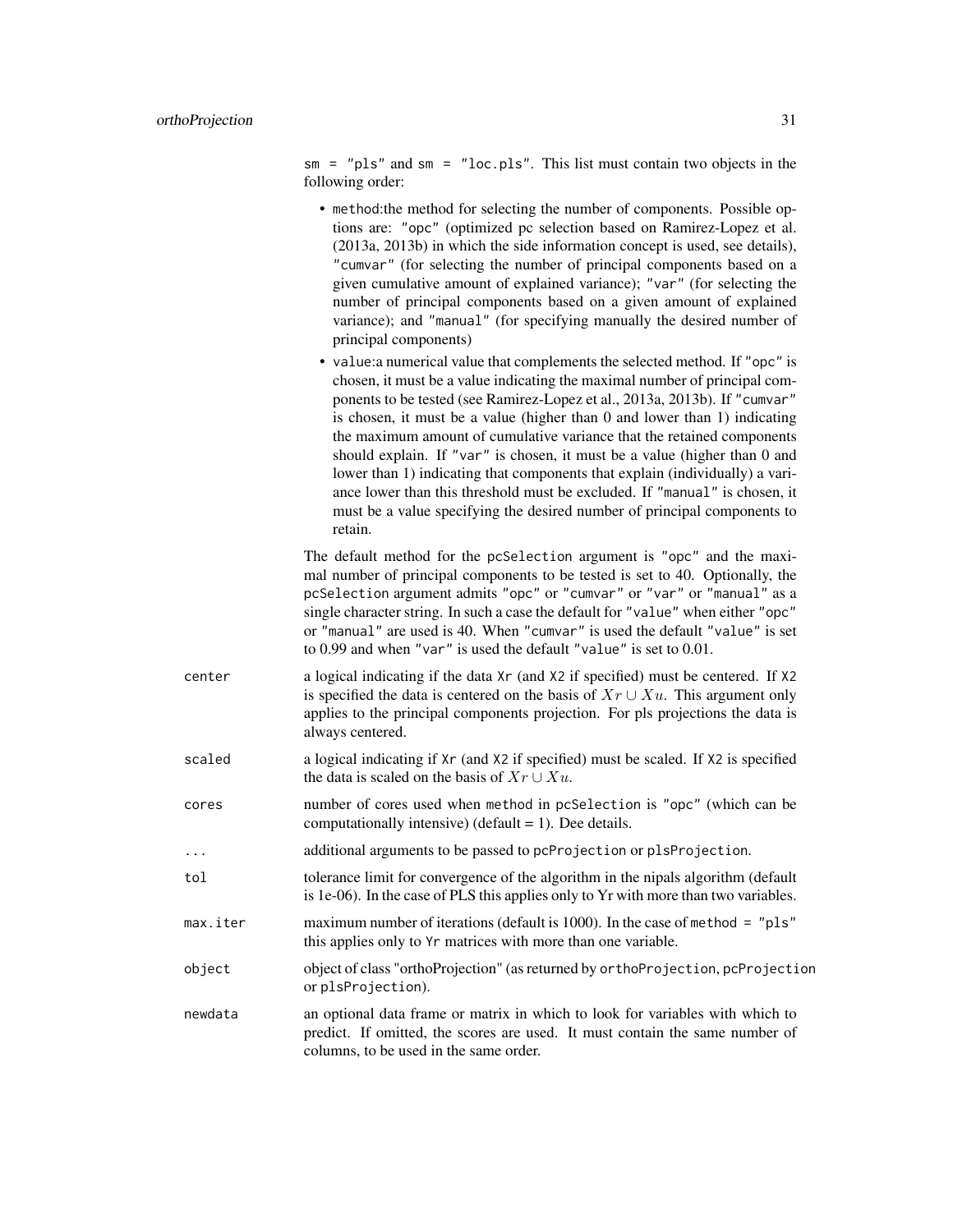#### <span id="page-31-0"></span>Details

In the case of method  $=$  "pca", the algrithm used is the singular value decomposition in which given a data matrix  $X$ , is factorized as follows:

$$
X = UDV^{\mathrm{T}}
$$

where U and V are othogonal matrices, and where U is a matrix of the left singular vectors of  $X, D$ is a diagonal matrix containing the singular values of  $X$  and  $V$  is the is a matrix of the right singular vectors of  $X$ . The matrix of principal component scores is obtained by a matrix multiplication of U and D, and the matrix of principal component loadings is equivalent to the matrix  $V$ . When method = "pca.nipals", the algorithm used for principal component analysis is the non-linear iterative partial least squares (nipals). In the case of the of the partial least squares projection (a.k.a projection to latent structures) the nipals regression algorithm. Details on the "nipals" algorithm are presented in Martens  $(1991)$ . When method = "opc", the selection of the components is carried out by using an iterative method based on the side information concept (Ramirez-Lopez et al. 2013a, 2013b). First let be P a sequence of retained components (so that  $P = 1, 2, ..., k$ . At each iteration, the function computes a dissimilarity matrix retaining  $p_i$  components. The values of the side information of the samples are compared against the side information values of their most spectrally similar samples. The optimal number of components retrieved by the function is the one that minimizes the root mean squared differences (RMSD) in the case of continuous variables, or maximizes the kappa index in the case of categorical variables. In this process the [simEval](#page-40-1) function is used. Note that for the "opc" method is necessary to specify Yr (the side information of the samples). Multi-threading for the computation of dissimilarities (see cores parameter) is based on OpenMP and hence works only on windows and linux.

#### Value

orthoProjection, pcProjection, plsProjection, return a list of class orthoProjection with the following components:

- scores a matrix of scores corresponding to the samples in Xr and X2 (if it applies). The number of components that the scores represent is given by the number of components chosen in the function.
- X.loadings a matrix of loadings corresponding to the explanatory variables. The number of components that these loadings represent is given by the number of components chosen in the function.
- Y.loadings a matrix of partial least squares loadings corresponding to Yr. The number of components that these loadings represent is given by the number of components chosen in the function. This object is only returned if the partial least squares algorithm was used.
- weigths a matrix of partial least squares ("pls") weights. This object is only returned if the "pls" algorithm was used.
- projectionM a matrix that can be used to project new data onto a "pls" space. This object is only returned if the "pls" algorithm was used.
- variance a matrix indicating the standard deviation of each component (sdv), the cumulative explained variance (cumExplVar) and the variance explained by each single component (explVar). These values are computed based on the data used to create the projection matrices. For example if the "pls" method was used, then these values are computed based only on the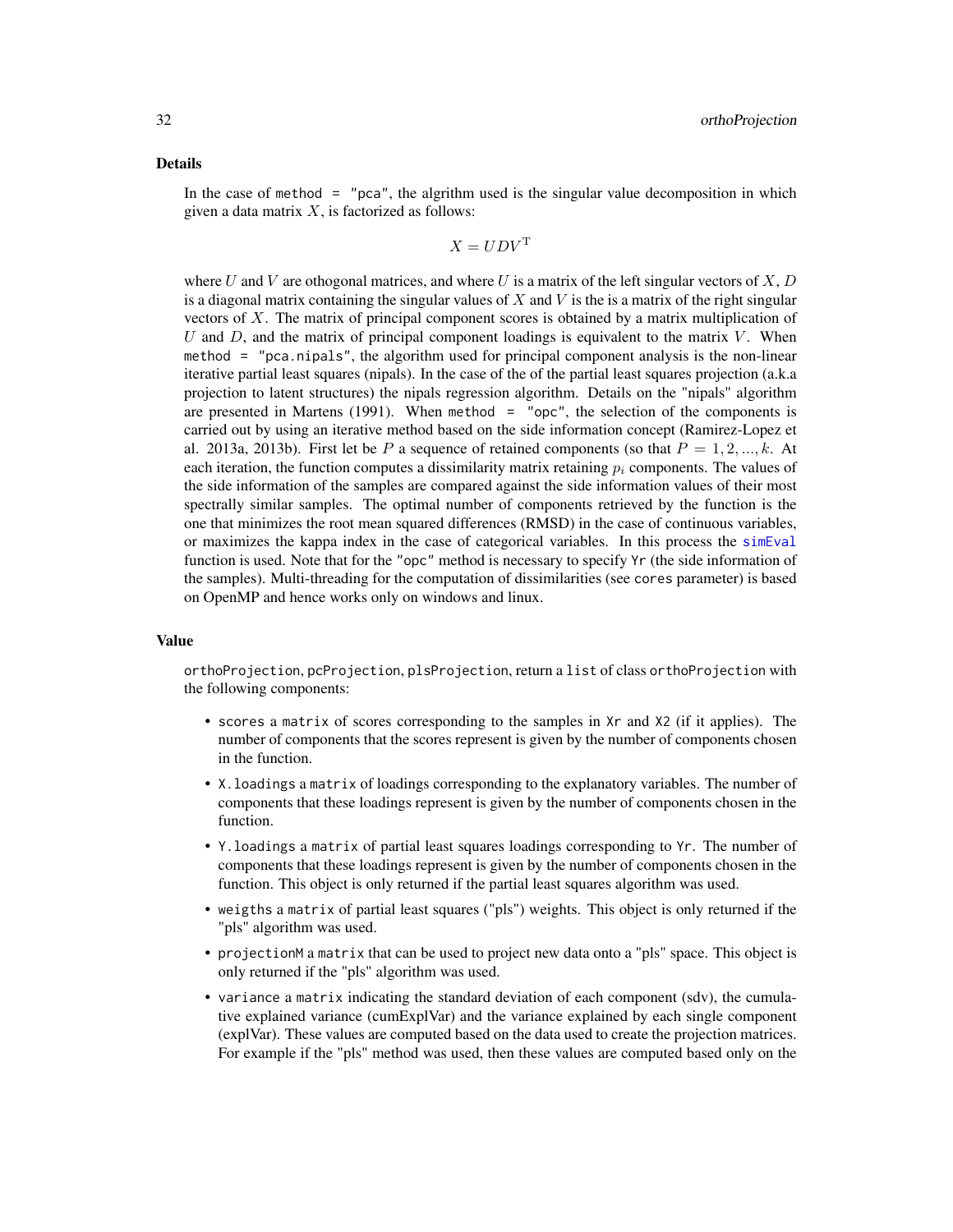<span id="page-32-0"></span>data that contains information on Yr (i.e. the Xr data) If the principal component method is used, the this data is computed on the basis of Xr and X2 (if it applies) since both matrices are employed in the computation of the projection matrix (loadings in this case).

- svd the standard deviation of the retrieved scores.
- n.components the number of components (either principal components or partial least squares components) used for computing the global distances.
- opcEval a data. frame containing the statistics computed for optimizing the number of principal components based on the variable(s) specified in the  $Yr$  argument. If  $Yr$  was a continuous was a continuous vector or matrix then this object indicates the root mean square of differences (rmse) for each number of components. If Yr was a categorical variable this object indicates the kappa values for each number of components. This object is returned only if "opc" was used within the pcSelection argument. See the [simEval](#page-40-1) function for more details.
- method the orthoProjection method used.

predict.orthoProjection, returns a matrix of scores proprojected for newdtata.

#### Author(s)

Leonardo Ramirez-Lopez

#### References

Martens, H. (1991). Multivariate calibration. John Wiley & Sons.

Ramirez-Lopez, L., Behrens, T., Schmidt, K., Stevens, A., Dematte, J.A.M., Scholten, T. 2013a. The spectrum-based learner: A new local approach for modeling soil vis-NIR spectra of complex datasets. Geoderma 195-196, 268-279.

Ramirez-Lopez, L., Behrens, T., Schmidt, K., Viscarra Rossel, R., Dematte, J. A. M., Scholten, T. 2013b. Distance and similarity-search metrics for use with soil vis-NIR spectra. Geoderma 199, 43-53.

#### See Also

[orthoDiss](#page-24-1), [simEval](#page-40-1), [mbl](#page-6-1)

#### Examples

## Not run: require(prospectr)

data(NIRsoil)

```
Xu <- NIRsoil$spc[!as.logical(NIRsoil$train),]
Yu <- NIRsoil$CEC[!as.logical(NIRsoil$train)]
Yr <- NIRsoil$CEC[as.logical(NIRsoil$train)]
```

```
Xr <- NIRsoil$spc[as.logical(NIRsoil$train),]
```

```
Xu \leftarrow Xu[!is.na(Yu),]Yu <- Yu[!is.na(Yu)]
```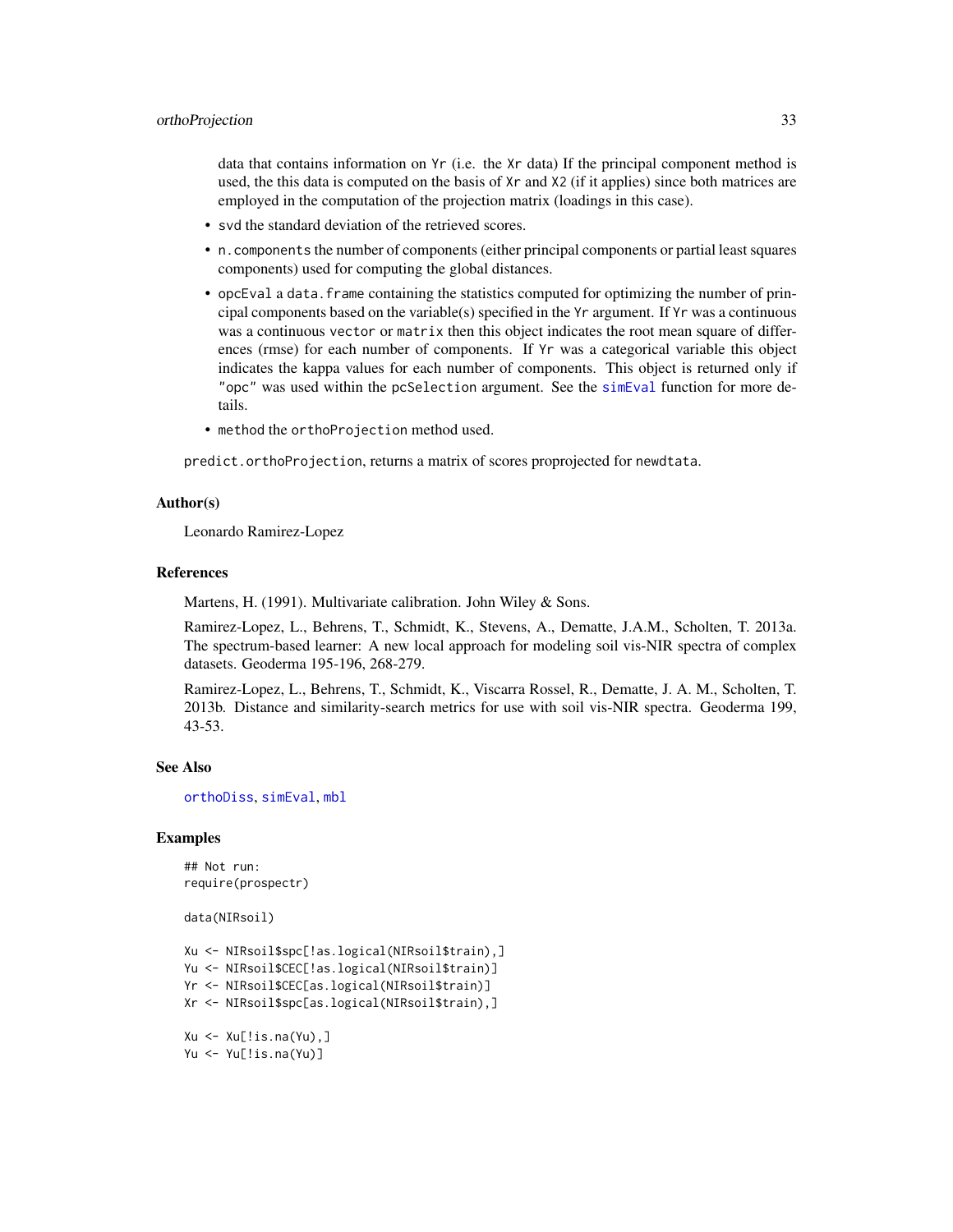```
Xr \leftarrow Xr[!is.na(Yr),]Yr <- Yr[!is.na(Yr)]
# A partial least squares projection using the "opc" method
# for the selection of the optimal number of components
plsProj <- orthoProjection(Xr = Xr, Yr = Yr, X2 = Xu,
                           method = "pls",
                           pcSelection = list("opc", 40))
# A principal components projection using the "opc" method
# for the selection of the optimal number of components
pcProj <- orthoProjection(Xr = xr, Yr = Yr, X2 = Xu,
                          method = "pca",pcSelection = list("opc", 40))
# A partial least squares projection using the "cumvar" method
# for the selection of the optimal number of components
plsProj2 <- orthoProjection(Xr = Xr, Yr = Yr, X2 = Xu,
                            method = "pls",
                            pcSelection = list("cumvar", 0.99))
```
## End(Not run)

<span id="page-33-1"></span>plot.mbl *Plot method for an object of class* mbl

#### Description

Plots the content of an object of class mbl

#### Usage

```
## S3 method for class 'mbl'
plot(x, g = c("validation", "pca"), param = "rmse", pcs = c(1,2), ...)
```
# Arguments

| $\mathsf{x}$ | an object of class mbl (as returned by mbl).                                                                                                                                               |
|--------------|--------------------------------------------------------------------------------------------------------------------------------------------------------------------------------------------|
| g            | a character vector indicating what results shall be plotted. Options are: "valida-<br>tion" (for plotting the validation results) and/or "pca" (for plotting the principal<br>components). |
| param        | one of the following options "rmse", "st.rmse" or "r2". The respective validation<br>statistic is then plotted. It is only available if "validation" is specified in the g<br>argument.    |
| pcs          | a vector of length one or two indicating the principal components to be plotted.<br>Default is $c(1, 2)$ . It is only available if "pca" is specified in the g argument.                   |
| $\ddots$     | some arguments to be passed to methods as graphical parameters.                                                                                                                            |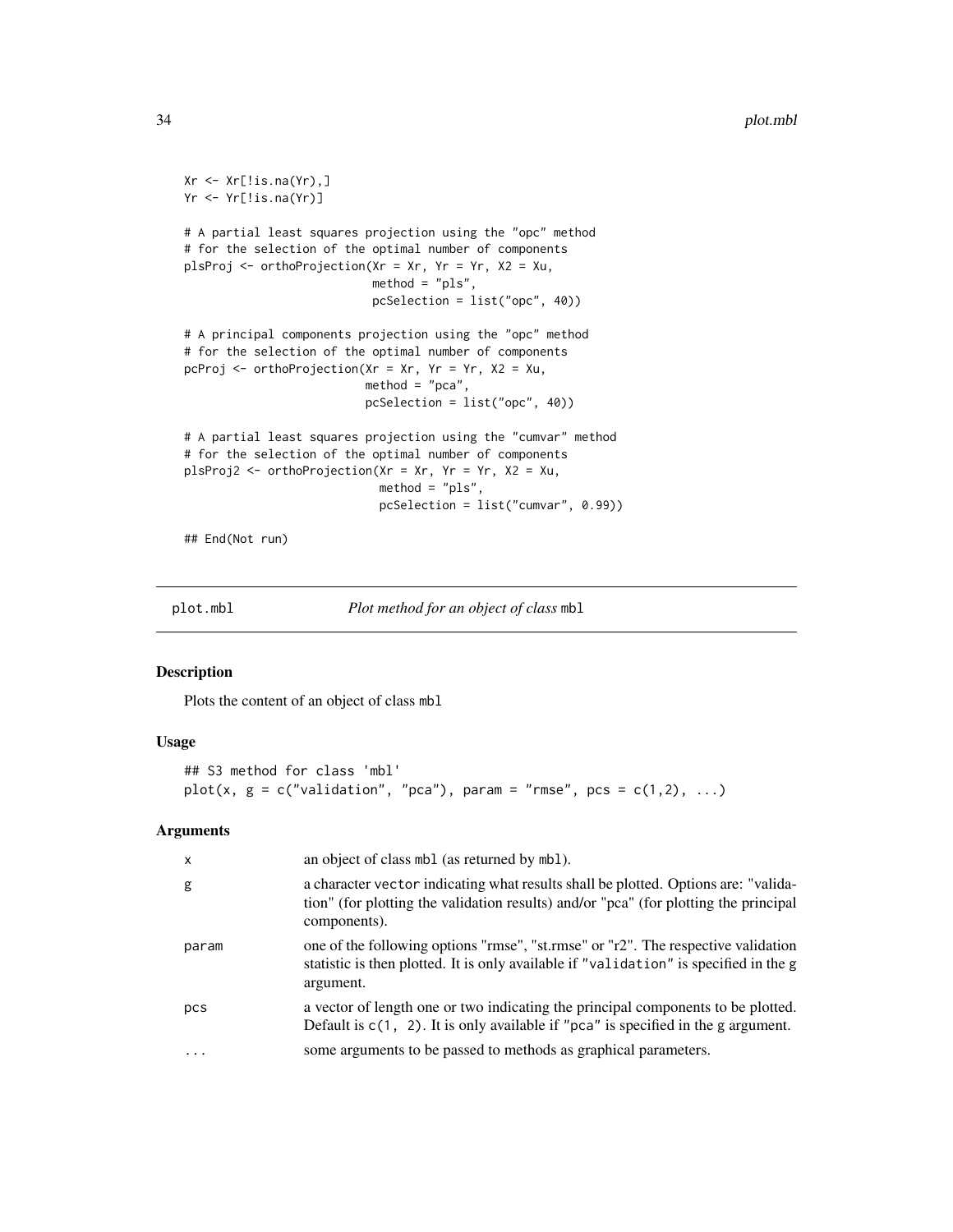# <span id="page-34-0"></span>Author(s)

Leonardo Ramirez-Lopez and Antoine Stevens

# See Also

[mbl](#page-6-1)

# Examples

## Not run: require(prospectr)

data(NIRsoil)

```
Xu <- NIRsoil$spc[!as.logical(NIRsoil$train),]
Yu <- NIRsoil$CEC[!as.logical(NIRsoil$train)]
Yr <- NIRsoil$CEC[as.logical(NIRsoil$train)]
Xr <- NIRsoil$spc[as.logical(NIRsoil$train),]
Xu \leftarrow Xu[!is.na(Yu),]Yu <- Yu[!is.na(Yu)]
Xr \leftarrow Xr[!is.na(Yr),]Yr <- Yr[!is.na(Yr)]
ctrl \leftarrow mblControl(sm = "cor", ws = 51,pcSelection = list("cumvar", 0.999),
                    valMethod = c("NNv"),
                    scaled = TRUE, center = TRUE)
ex1 < - mb1(Yr = Yr, Xr = Xr, Yu = NULL, Xu = Xu,mblCtrl = ctrl,dissUsage = "none",
           k = seq(30, 250, 30),
           method = "wapls1",
           plsC = c(7, 20)plot(ex1)
## End(Not run)
```
<span id="page-34-1"></span>plot.orthoProjection *Plot method for an object of class* orthoProjection

# Description

Plots the content pf an object of class orthoProjection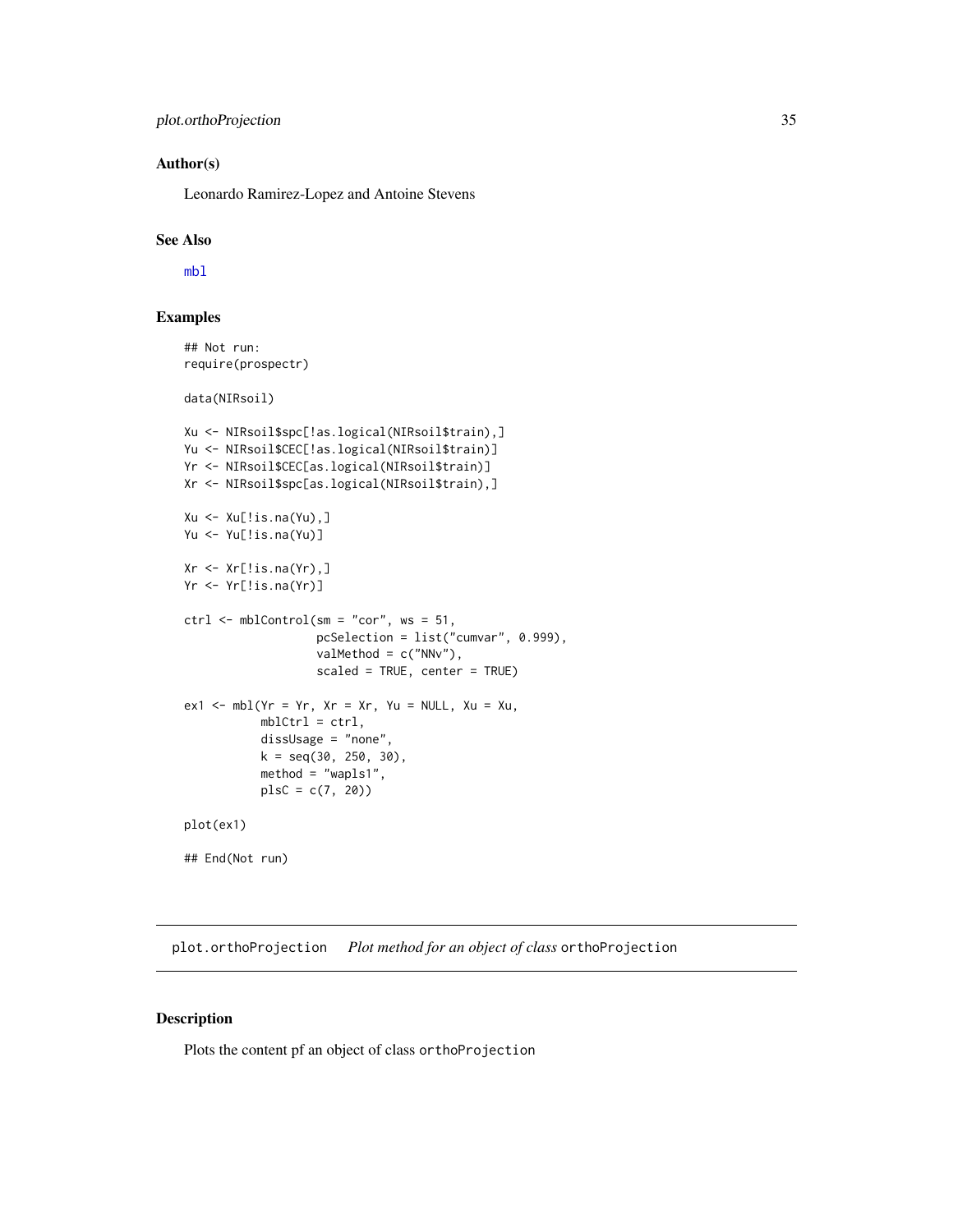#### Usage

```
## S3 method for class 'orthoProjection'
plot(x, \ldots)
```
# Arguments

|   | an object of class ortho Projection (as returned by ortho Projection). |
|---|------------------------------------------------------------------------|
| . | arguments to be passed to methods.                                     |

# Author(s)

Leonardo Ramirez-Lopez and Antoine Stevens

# See Also

[orthoProjection](#page-28-1)

# Examples

## Not run: require(prospectr)

data(NIRsoil)

```
Xu <- NIRsoil$spc[!as.logical(NIRsoil$train),]
Yu <- NIRsoil$CEC[!as.logical(NIRsoil$train)]
Yr <- NIRsoil$CEC[as.logical(NIRsoil$train)]
Xr <- NIRsoil$spc[as.logical(NIRsoil$train),]
Xu <- Xu[!is.na(Yu),]
Yu <- Yu[!is.na(Yu)]
Xr \leftarrow Xr[!is.na(Yr),]Yr <- Yr[!is.na(Yr)]
# A partial least squares projection using the "opc" method
```

```
# for the selection of the optimal number of components
plsProj <- orthoProjection(Xr = Xr, Yr = Yr, X2 = Xu,
                           method = "pls",
                           pcSelection = list("opc", 40))
```
plot(plsProj)

## End(Not run)

<span id="page-35-0"></span>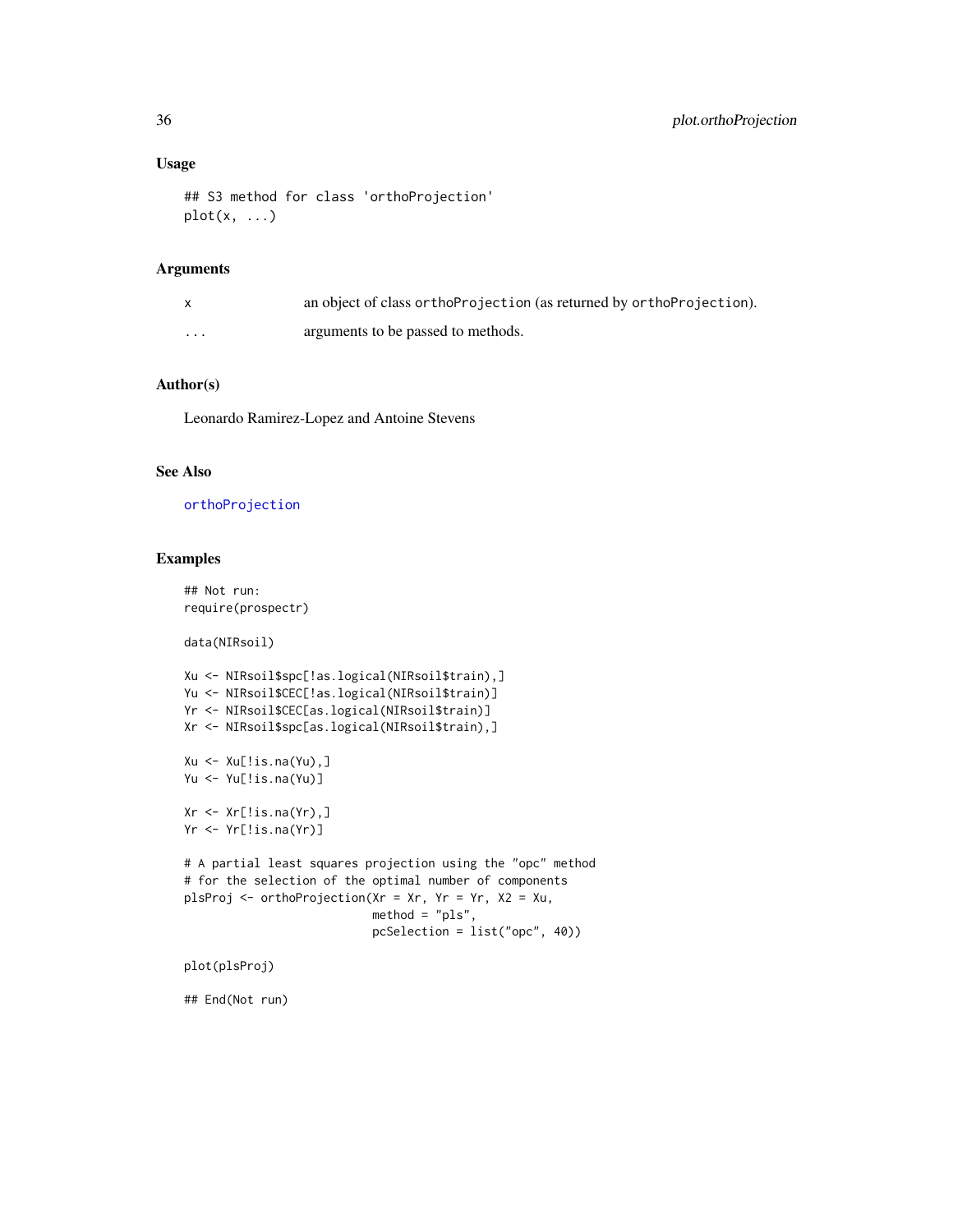<span id="page-36-1"></span><span id="page-36-0"></span>print.localOrthoDiss *Print method for an object of class* orthoDiss

# Description

Prints the content of an object of class orthoDiss

#### Usage

```
## S3 method for class 'localOrthoDiss'
print(x, \ldots)
```
# Arguments

| $\mathsf{X}$ | an object of class $localOrthoDiss$ (returned by orthobiss when it uses $local = TRUE$ ). |
|--------------|-------------------------------------------------------------------------------------------|
| .            | arguments to be passed to methods (not yet functional).                                   |

# Author(s)

Leonardo Ramirez-Lopez and Antoine Stevens

<span id="page-36-2"></span>

| print.mbl | <i>Print method for an object of class mbl</i> |  |
|-----------|------------------------------------------------|--|
|           |                                                |  |

# Description

Prints the content of an object of class mbl

# Usage

```
## S3 method for class 'mbl'
print(x, \ldots)
```
# Arguments

| X | an object of class mbl (as returned by the mbl function). |
|---|-----------------------------------------------------------|
| . | arguments to be passed to methods (not yet functional).   |

# Author(s)

Leonardo Ramirez-Lopez and Antoine Stevens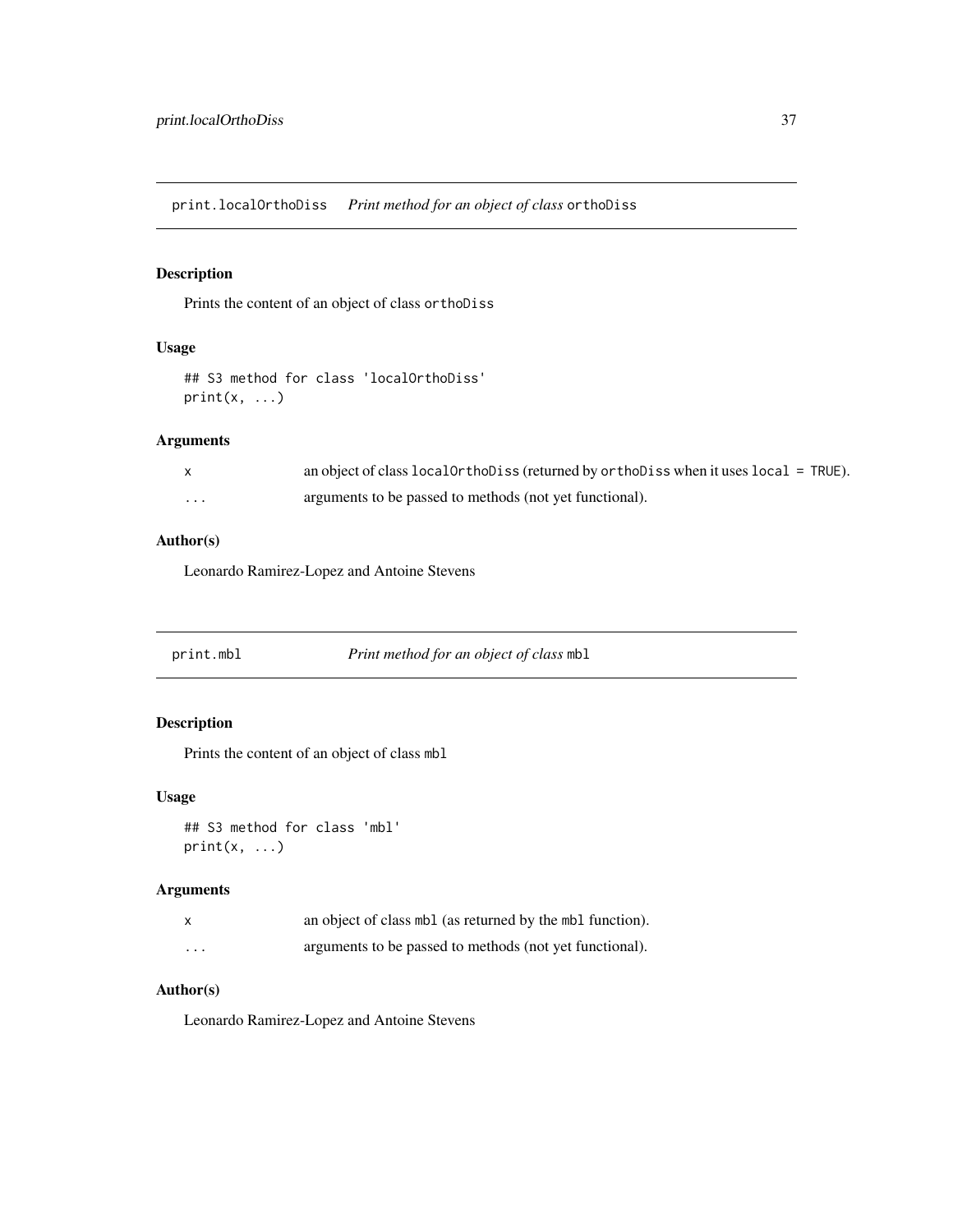<span id="page-37-2"></span><span id="page-37-0"></span>print.orthoProjection *Print method for an object of class* orthoProjection

# Description

Prints the contents of an object of class orthoProjection

# Usage

```
## S3 method for class 'orthoProjection'
print(x, \ldots)
```
# Arguments

|                         | an object of class orthoProjection (as returned by the orthoProjection<br>function). |
|-------------------------|--------------------------------------------------------------------------------------|
| $\cdot$ $\cdot$ $\cdot$ | arguments to be passed to methods (not yet functional).                              |

# Author(s)

Leonardo Ramirez-Lopez

<span id="page-37-1"></span>

| sid | A function for computing the spectral information divergence between |
|-----|----------------------------------------------------------------------|
|     | spectra (sid)                                                        |

# Description

This function computes the spectral information divergence (distance) between spectra based on the kullback-leibler divergence algorithm (see details).

# Usage

```
sid(Xr, X2 = NULL,mode = "density",
   center = FALSE, scaled = TRUE,
   kernel = "gaussian",
   n = if (mode == "density") round(0.5 * ncol(Xr)),bw = "nrd0",reg = 1e-04,...)
```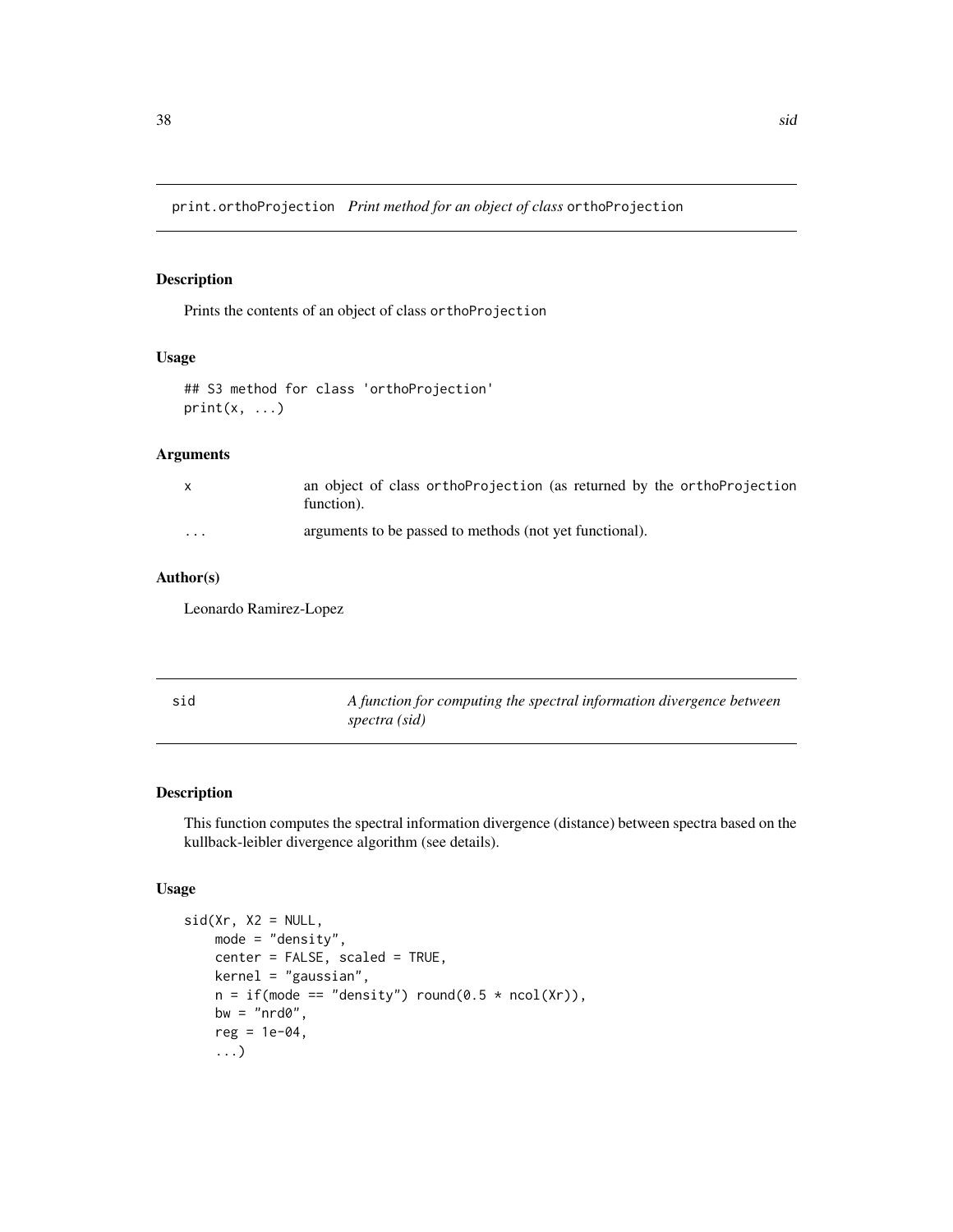# <span id="page-38-0"></span>Arguments

| Хr             | a matrix (or data. frame) containing the spectral (reference) data.                                                                                                                                                                                                                                                                                                                                                                                                                                   |
|----------------|-------------------------------------------------------------------------------------------------------------------------------------------------------------------------------------------------------------------------------------------------------------------------------------------------------------------------------------------------------------------------------------------------------------------------------------------------------------------------------------------------------|
| X <sub>2</sub> | an optional matrix (or data. frame) containing the spectral data of a second set<br>of samples.                                                                                                                                                                                                                                                                                                                                                                                                       |
| mode           | the method to be used for computing the spectral information divergence. Op-<br>tions are "density" (default) for computing the divergence values on the den-<br>sity distributions of the spectral observations, and "feature" for computing the<br>divergence vales on the spectral features. See details.                                                                                                                                                                                          |
| center         | a logical indicating if the computations must be carried out on the centered X<br>and $X2$ (if specified) matrices. If mode = "feature" centering is not carried<br>out since this option does not accept negative values which are generated after<br>centering the matrices. Default is FALSE. See details.                                                                                                                                                                                         |
| scaled         | a logical indicating if the computations must be carried out on the variance<br>scaled X and X2 (if specified) matrices. Default is TRUE.                                                                                                                                                                                                                                                                                                                                                             |
| kernel         | if mode $=$ "density" a character string indicating the smoothing kernel to be<br>used. It must be one of "gaussian" (default), "rectangular", "triangular",<br>"epanechnikov", "biweight", "cosine" or "optcosine". See the density<br>function of the stats package.                                                                                                                                                                                                                                |
| n              | if mode = "density" a numerical value indicating the number of equally spaced<br>points at which the density is to be estimated. See the density function of the<br>stats package for further details. Default is round( $0.5 * \text{ncol}(X)$ ).                                                                                                                                                                                                                                                    |
| bw             | if mode = "density" a numerical value indicating the smoothing kernel band-<br>width to be used. Optionally the character string "nrd0" can be used, it com-<br>putes the bandwidth using the bw. nrd0 function of the stats package. See the<br>density and the bw. nrd0 functions for more details. By default "nrd0" is used,<br>in this case the bandwidth is computed as $bw$ . $nrd@(as. vector(X))$ , if X2 is<br>specified the bandwidth is computed as bw. $nrd0(as. vector(rbind(X, X2))).$ |
| reg            | a numerical value higher than 0 which indicates a regularization parameter. Val-<br>ues (probabilities) below this threshold are replaced by this value for numerical<br>stability. Default is 1e-4.                                                                                                                                                                                                                                                                                                  |
| $\cdots$       | additional arguments to be passed to the density function of the base package.                                                                                                                                                                                                                                                                                                                                                                                                                        |

# Details

This function computes the spectral information divergence (distance) between spectra. When mode = "density", the function first computes the probability distribution of each spectrum which result in a matrix of density distribution estimates. The density distributions of all the samples in the datasets are compared based on the kullback-leibler divergence algorithm. When mode = "feature", the kullback-leibler divergence between all the samples is computed directly on the spectral variables. The spectral information divergence (SID) algorithm (Chang, 2000) uses the Kullback-Leibler divergence  $(KL)$  or relative entropy (Kullback and Leibler, 1951) to account for the vis-NIR information provided by each spectrum. The SID between two spectra  $(x_i$  and  $x_j)$ is computed as follows:

 $SID(x_i, x_j) = KL(x_i || x_j) + KL(x_j || x_i)$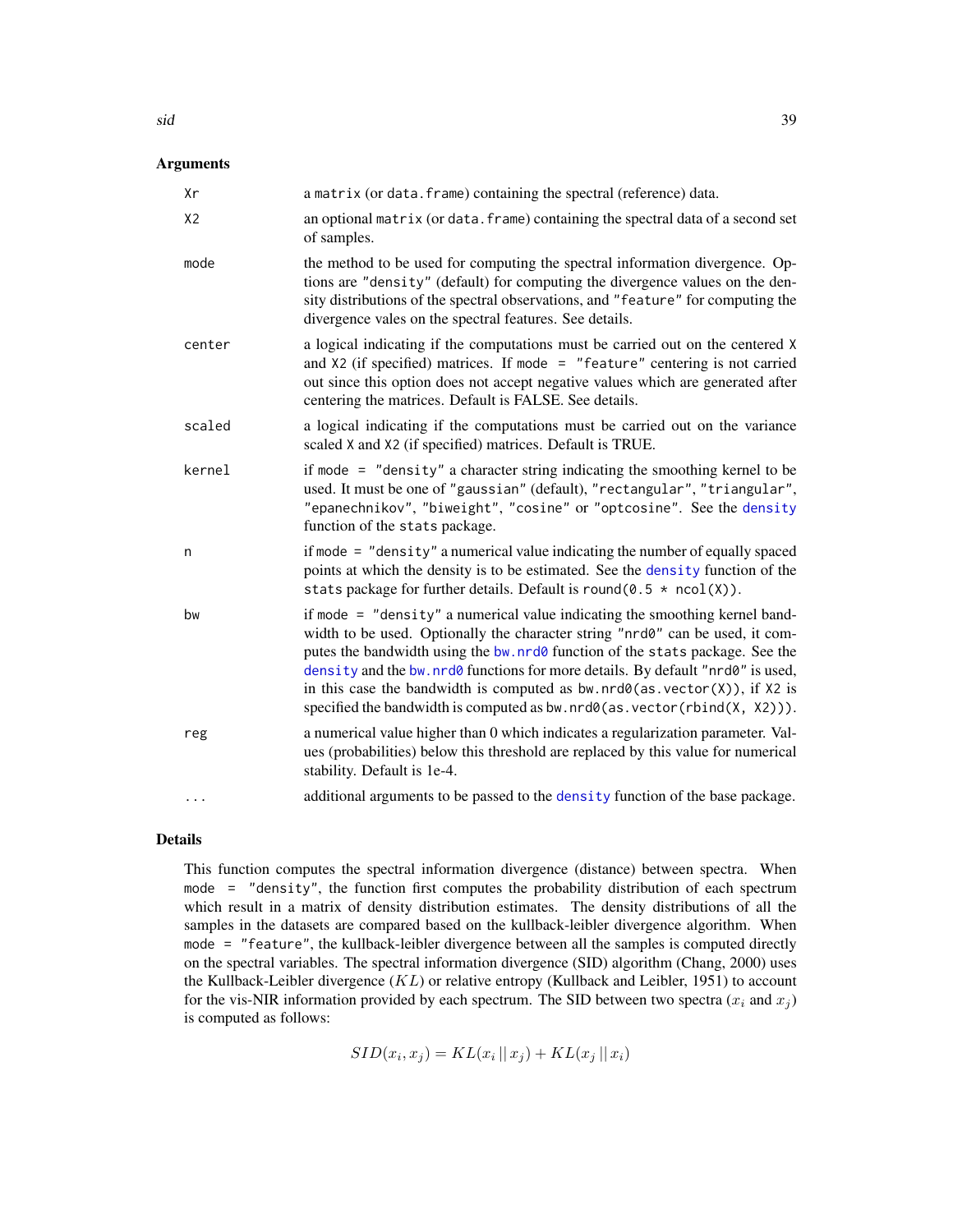$$
SID(x_i, x_j) = \sum_{l=1}^{k} p_l log(\frac{p_l}{q_l}) + \sum_{l=1}^{k} q_l log(\frac{q_l}{p_l})
$$

where k represents the number of variables or spectral features,  $p$  and  $q$  are the probability vectors of  $x_i$  and  $x_j$  respectively which are calculated as:

$$
p = \frac{x_i}{\sum_{l=1}^k x_{i,l}}
$$

$$
q = \frac{x_j}{\sum_{l=1}^k x_{j,l}}
$$

From the above equations it can be seen that the original SID algorithm assumes that all the components in the data matrices are nonnegative. Therefore centering cannot be applied when mode = "feature". If a data matrix with negative values is provided and mode = "feature", the sid function automatically scales the matrix as follows:

$$
X_s = \frac{X - min(X)}{max(X) - min(X)}
$$

or

$$
X_s = \frac{X - min(X, X2)}{max(X, X2) - min(X, X2)}
$$

$$
X2_s = \frac{X2 - min(X, X2)}{max(X, X2) - min(X, X2)}
$$

if X2 is specified. The 0 values are replaced by a regularization parameter (reg argument) for numerical stability. The default of the sid function is to compute the SID based on the density distributions of the spectra (mode = "density"). For each spectrum in  $X$  the density distribution is computed using the [density](#page-0-0) function of the stats package. The 0 values of the estimated density distributions of the spectra are replaced by a regularization parameter ("reg" argument) for numerical stability. Finally the divergence between the computed spectral histogramas is computed using the SID algorithm. Note that if mode = "density", the sid function will accept negative values and matrix centering will be possible.

# Value

a list with the following components:

- sid if only "X" is specified (i.e. X2 = NULL), a square symmetric matrix of SID distances between all the components in "X". If both "X" and "X2" are specified, a matrix of SID distances between the components in "X" and the components in "X2") where the rows represent the objects in "X" and the columns represent the objects in "X2"
- Xr the (centered and/or scaled if specified) spectral X matrix
- X2 the (centered and/or scaled if specified) spectral X2 matrix
- densityDisXr if mode = "density", the computed density distributions of Xr
- densityDisX2 if mode = "density", the computed density distributions of X2

#### Author(s)

Leonardo Ramirez-Lopez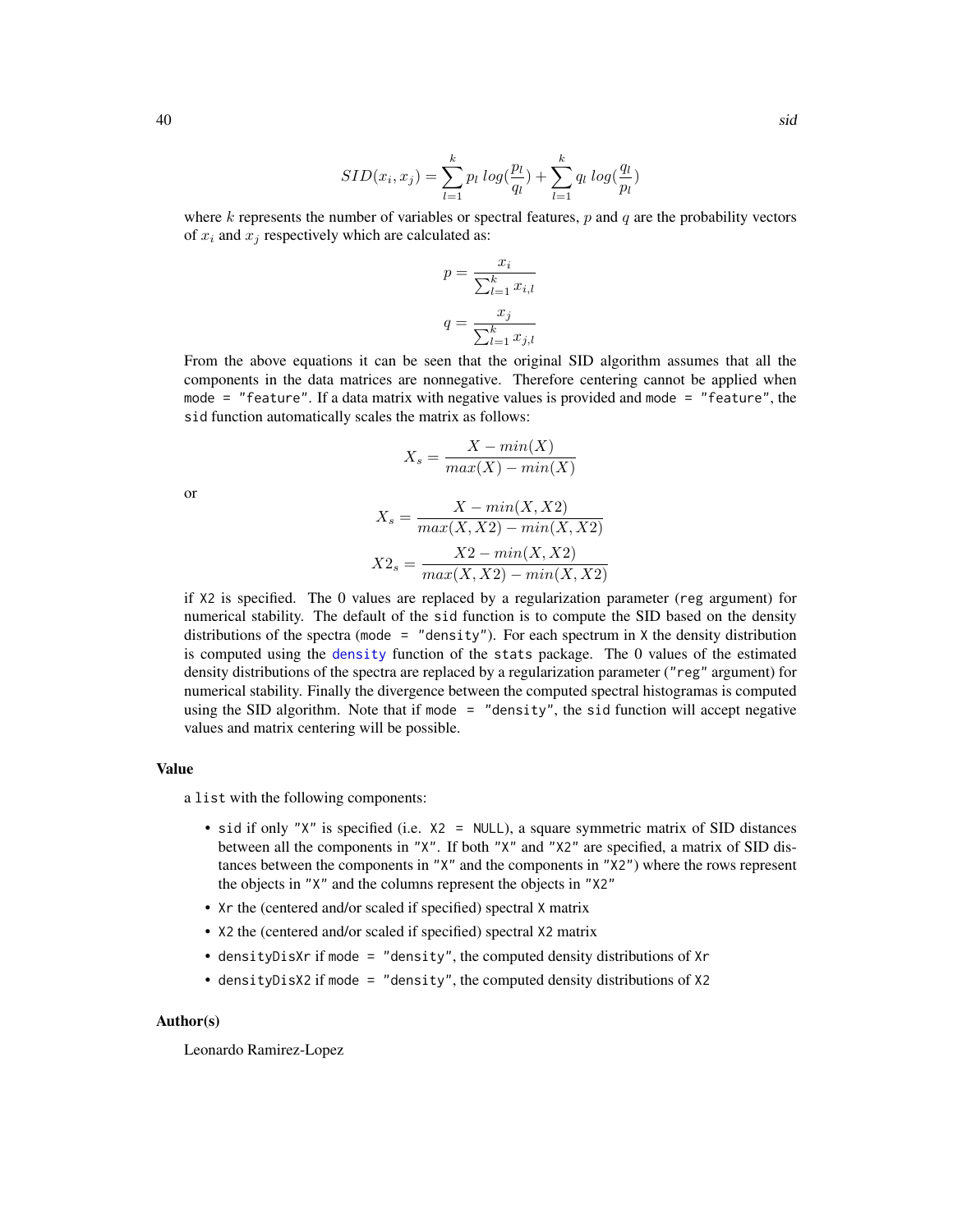#### <span id="page-40-0"></span>simEval 41

# References

Chang, C.I. 2000. An information theoretic-based approach to spectral variability, similarity and discriminability for hyperspectral image analysis. IEEE Transactions on Information Theory 46, 1927-1932.

# See Also

[density](#page-0-0)

# Examples

```
## Not run:
require(prospectr)
data(NIRsoil)
Xu <- NIRsoil$spc[!as.logical(NIRsoil$train),]
Yu <- NIRsoil$CEC[!as.logical(NIRsoil$train)]
Yr <- NIRsoil$CEC[as.logical(NIRsoil$train)]
Xr <- NIRsoil$spc[as.logical(NIRsoil$train),]
Xu \leftarrow Xu[!is.na(Yu),]Xr <- Xr[!is.na(Yr),]
# Example 1
# Compute the SID distance between all the samples in Xr
xr.sid \leftarrow sid(Xr = Xr)xr.sid
# Example 2
# Compute the SID distance between the samples in Xr and the samples
# in Xu
xru.sid \le sid(Xr = xr, X2 = Xu)
xru.sid
# Example 3
# Compute the SID distance between the samples in Xr and the samples
# in Xu using the histograms
xru.sid.hist \leq sid(Xr = Xr, X2 = Xu, mode = "feature")xru.sid.hist
## End(Not run)
```
<span id="page-40-1"></span>simEval *A function for evaluating similarity/dissimilarity matrices (simEval)*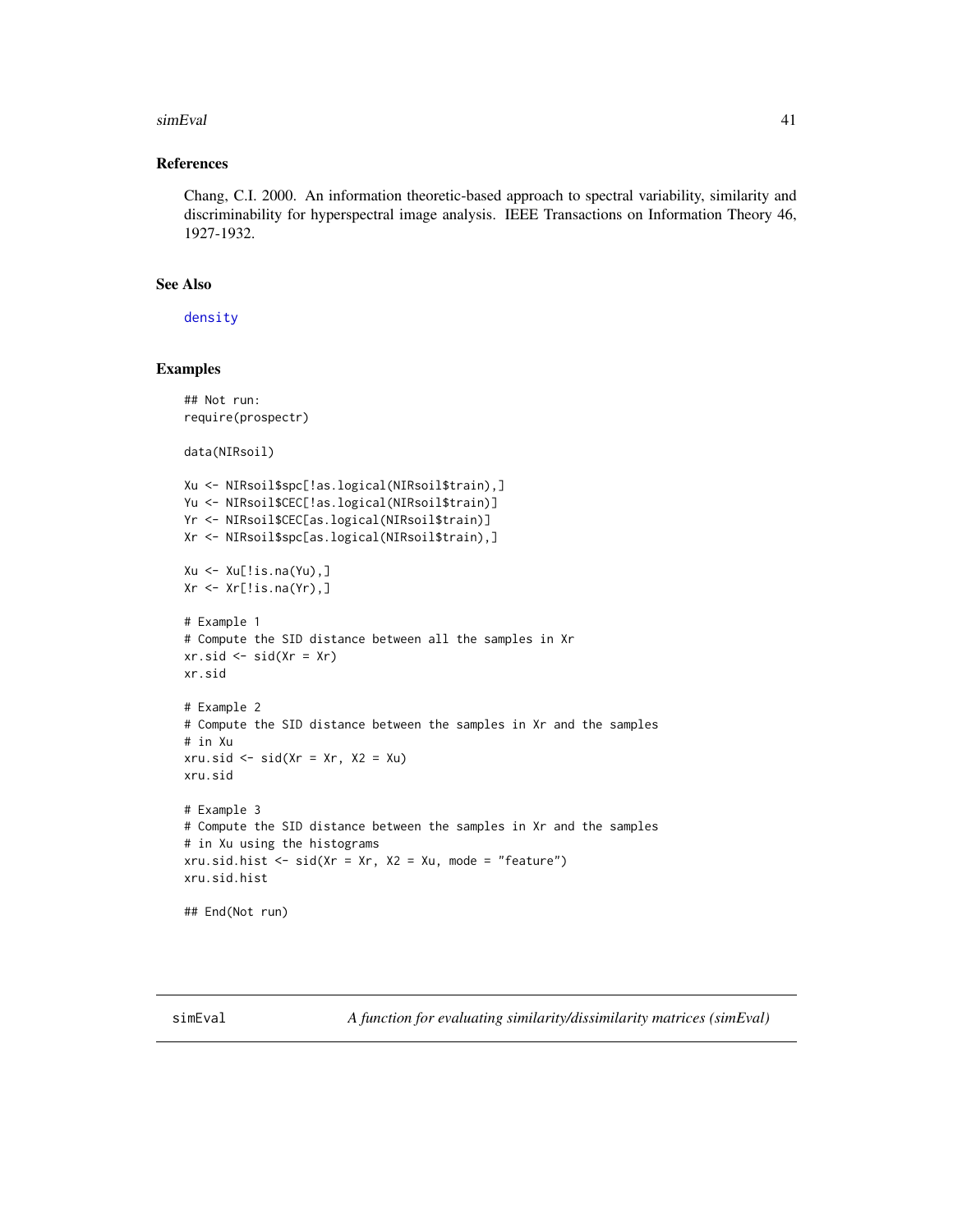### Description

This function searches for the most similar sample of each sample in a given data set based on a similarity/dissimilarity (e.g. distance matrix). The samples are compared against their corresponding most similar samples in terms of the side information provided. The root mean square of differences and the correlation coefficient are computed for continuous variables and for discrete variables the kappa index is calculated.

#### Usage

 $simEval(d, sideInf, lower.tri = FALSE, cores = 1, ...)$ 

#### Arguments

| d         | a vector or a square symmetric matrix (or data. frame) of similarity/dissimilarity<br>scores between samples of a given dataset (see lower.tri).                                                                                                                                                                                                                                                                                                                                                                                           |
|-----------|--------------------------------------------------------------------------------------------------------------------------------------------------------------------------------------------------------------------------------------------------------------------------------------------------------------------------------------------------------------------------------------------------------------------------------------------------------------------------------------------------------------------------------------------|
| sideInf   | a vector containing the side information corresponding to the samples in the<br>dataset from which the similarity/dissimilarity matrix was computed. It can be<br>either a numeric vector (continuous variable) or a factor (discrete variable). If it<br>is a numeric vector, the root mean square of differences is used for assessing<br>the similarity between the samples and their corresponding most similar samples<br>in terms of the side information provided. If it is a factor, then the kappa index<br>is used. See details. |
| lower.tri | a logical indicating whether the input similarities/dissimilarities are given as<br>a vector of the lower triangle of the distance matrix (as returned e.g. by<br>base:: dist) or as a square symmetric matrix (or data. frame) (default =<br>FALSE)                                                                                                                                                                                                                                                                                       |
| cores     | number of cores used to find the neareast neighbours of similarity/dissimilarity<br>scores (default $= 1$ ). See details.                                                                                                                                                                                                                                                                                                                                                                                                                  |
|           | additional parameters (for internal use only).                                                                                                                                                                                                                                                                                                                                                                                                                                                                                             |

# Details

For the evaluation of similarity/dissimilarity matrices this function uses side information (information about one variable which is available for a group of samples, Ramirez-Lopez et al., 2013). It is assumed that there is a correlation (or at least an indirect or secondary correlation) between this side informative variable and the spectra. In other words, this approach is based on the assumption that the similarity measures between the spectra of a given group of samples should be able to reflect their similarity also in terms of the side informative variable (e.g. compositional similarity). If sideInf is a numeric vector the root mean square of differences (RMSD) is used for assessing the similarity between the samples and their corresponding most similar samples in terms of the side information provided. It is computed as follows: It can be computed as:

$$
RMSD = \sqrt{\frac{1}{n} \sum_{i=1}^{n} (y_i - \ddot{y}_i)^2}
$$

where  $y_i$  is the value of the side variable of the *i*th sample,  $\ddot{y}_i$  is the value of the side variable of the nearest neighbour of the *i*th sample and  $n$  is the total number of observations. If sideInf is a factor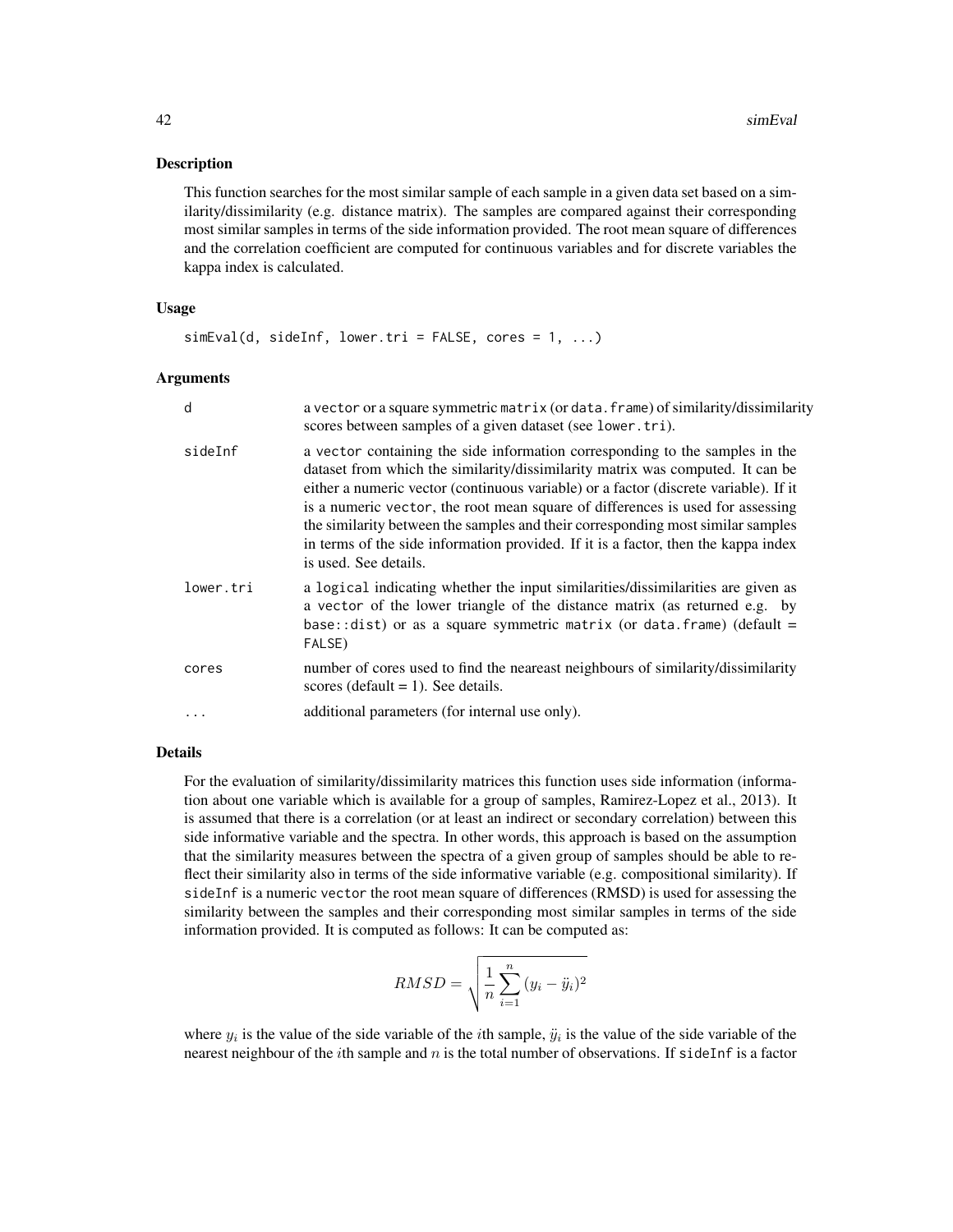#### simEval 43

the kappa index  $(\kappa)$  is used instead the RMSD. It is computed as follows:

$$
\kappa = \frac{p_o - p_e}{1 - p_e}
$$

where both  $p<sub>o</sub>$  and  $p<sub>e</sub>$  are two different agreement indexes between the the side information of the samples and the side information of their corrresponding nearest samples (i.e. most similar samples). While  $p<sub>o</sub>$  is the relative agreement  $p<sub>e</sub>$  is the the agreement expected by chance. Multithreading for the computation of dissimilarities (see cores parameter) is based on OpenMP and hence works only on windows and linux.

# Value

simEval returns a list with the following components:

- "eval either the RMSD (and the correlation coefficient) or the kappa index
- firstNN a data.frame containing the original side informative variable in the first column and the side informative values of the corresponding nearest neighbours in the second column

# Author(s)

Leonardo Ramirez-Lopez

#### References

Ramirez-Lopez, L., Behrens, T., Schmidt, K., Stevens, A., Dematte, J.A.M., Scholten, T. 2013a. The spectrum-based learner: A new local approach for modeling soil vis-NIR spectra of complex datasets. Geoderma 195-196, 268-279.

Ramirez-Lopez, L., Behrens, T., Schmidt, K., Viscarra Rossel, R., Dematte, J. A. M., Scholten, T. 2013b. Distance and similarity-search metrics for use with soil vis-NIR spectra. Geoderma 199, 43-53.

# Examples

```
## Not run:
require(prospectr)
```
data(NIRsoil)

```
Yr <- NIRsoil$Nt[as.logical(NIRsoil$train)]
Xr <- NIRsoil$spc[as.logical(NIRsoil$train),]
```

```
# Example 1
```

```
# Compute a principal components distance
pca.d <- orthoDiss(Xr = Xr, pcSelection = list("cumvar", 0.999),
                  method = "pca",local = FALSE,
                  center = TRUE, scaled = TRUE)
```

```
# The final number of pcs used for computing the distance
# matrix of objects in Xr
```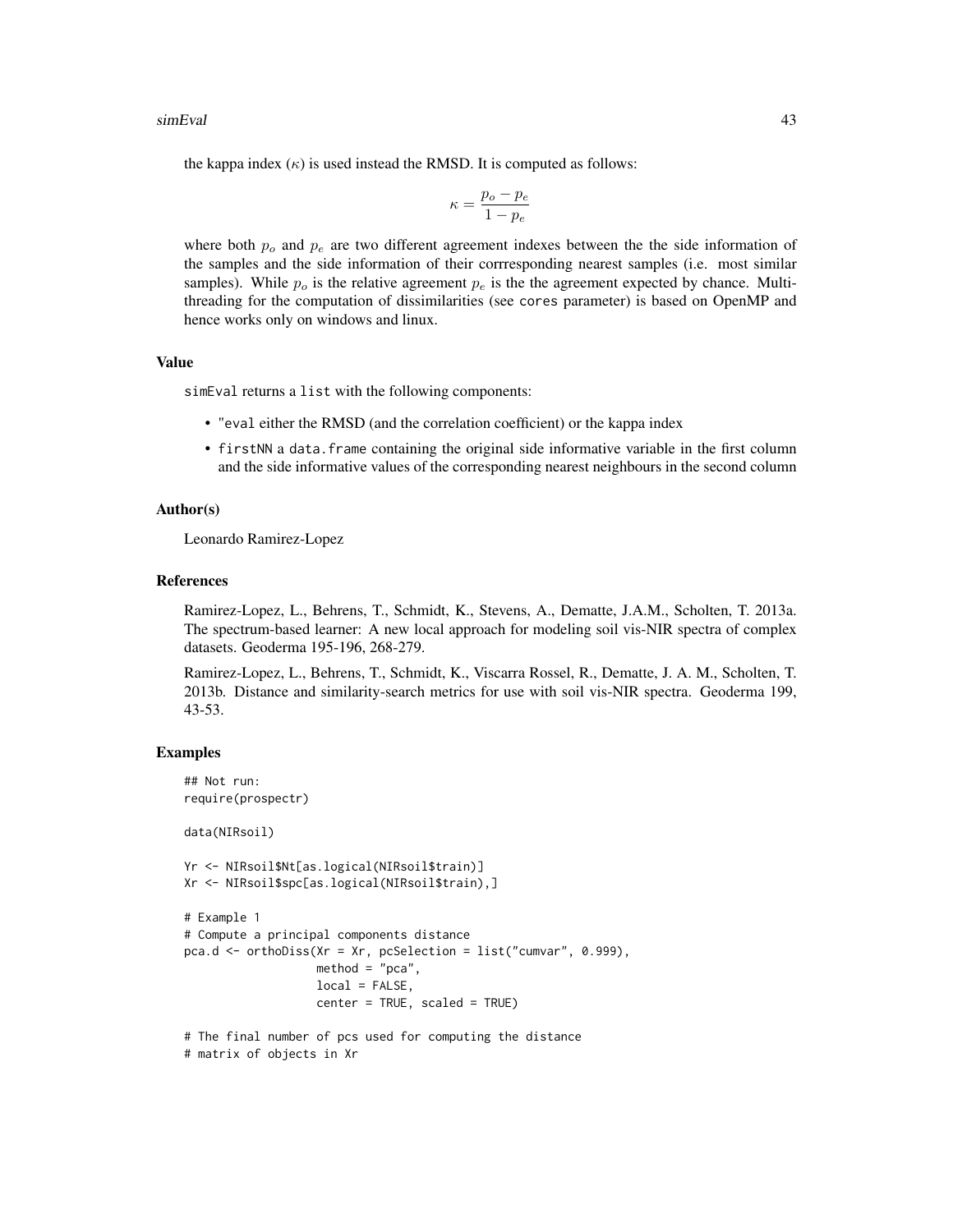#### 44 simEval simEval simEval simEval simEval simEval simEval simEval simEval simEval simEval simEval simEval simEval

```
pca.d$n.components
# The final distance matrix
ds <- pca.d$dissimilarity
# Example 1.1
# Evaluate the distance matrix on the baisis of the
# side information (Yr) associated with Xr
se < - \text{simEval}(d = ds, \text{ sideInf} = Yr)# The final evaluation results
se$eval
# The final values of the side information (Yr) and the values of
# the side information corresponding to the first nearest neighbours
# found by using the distance matrix
se$firstNN
# Example 1.2
# Evaluate the distance matrix on the baisis of two side
# information (Yr and Yr2)
# variables associated with Xr
Yr2 <- NIRsoil$CEC[as.logical(NIRsoil$train)]
se2 \leq simEval(d = ds, sideInf = cbind(Yr, Yr2))
# The final evaluation results
se2$eval
# The final values of the side information variables and the values
# of the side information variables corresponding to the first
# nearest neighbours found by using the distance matrix
se2$firstNN
###
# Example 2
# Evaluate the distances produced by retaining different number of
# principal components (this is the same principle used in the
# optimized principal components approach ("opc"))
# first project the data
pca <- orthoProjection(Xr = Xr, method = "pca",
                       pcSelection = list("manual", 30),
                       center = TRUE, scaled = TRUE)
# standardize the scores
scores.s <- sweep(pca$scores, MARGIN = 2,
                  STATS = pca$sc.sdv, FUN = "<math>'</math>")rslt <- matrix(NA, ncol(scores.s), 3)
colnames(rslt) <- c("pcs", "rmsd", "r")
rslt[,1] <- 1:ncol(scores.s)
for(i in 1:ncol(scores.s))
{
  sc.ipcs <- scores.s[ ,1:i, drop = FALSE]
```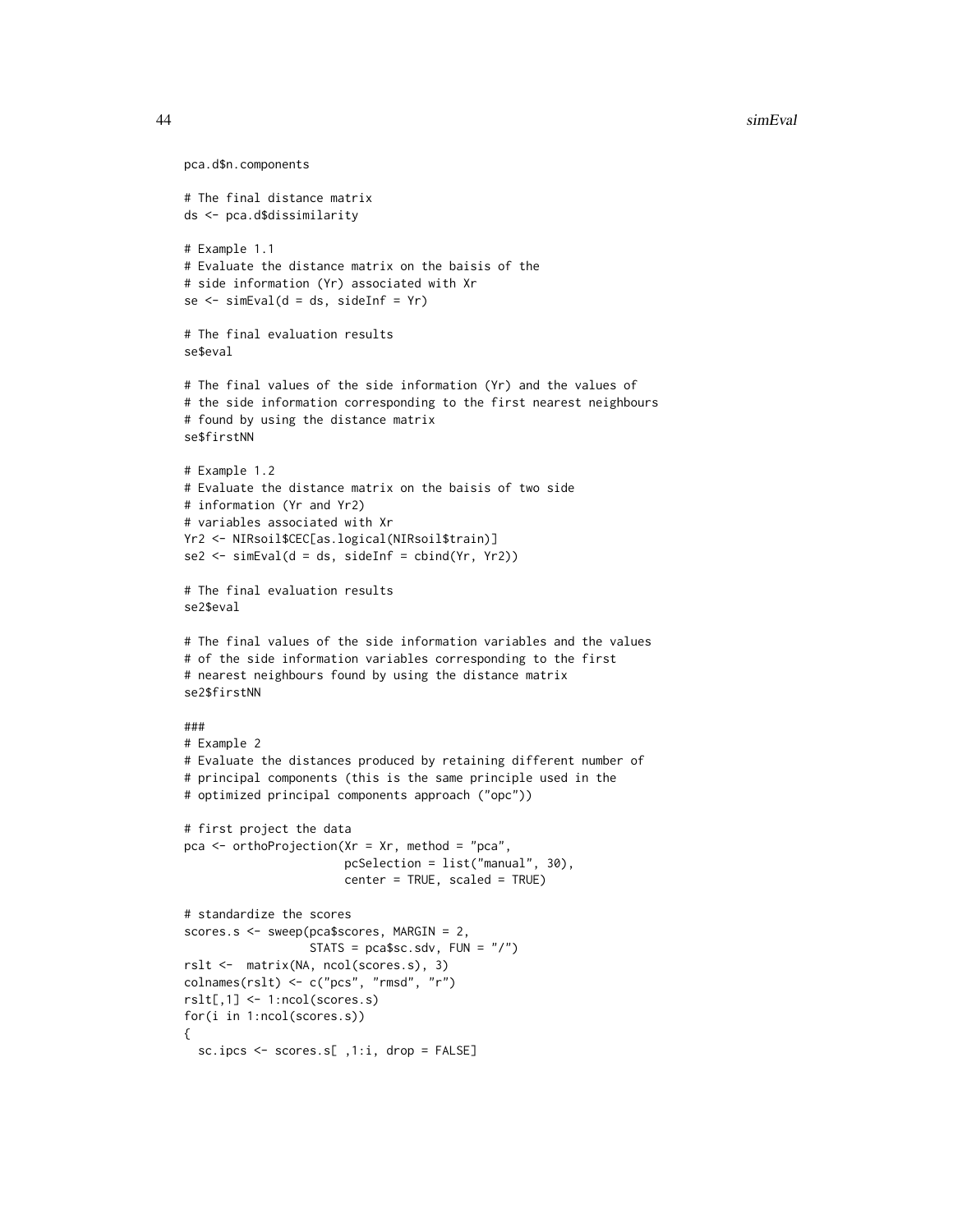#### simEval 45

```
di \leq fDiss(Xr = sc.ipcs, method = "euclid",
             center = FALSE, scaled = FALSE)
 se <- simEval(d = di, sideInf = Yr)
 rslt[i,2:3] <- unlist(se$eval)
}
plot(rslt)
###
# Example 3
# Example 3.1
# Evaluate a dissimilarity matrix computed using a moving window
# correlation method
mwcd \leq mcorDiss(Xr = Xr, ws = 35, center = FALSE, scaled = FALSE)
se.mw \le simEval(d = mwcd, sideInf = Yr)
se.mw$eval
# Example 3.2
# Evaluate a dissimilarity matrix computed using the correlation
# method
cd <- corDiss(Xr = Xr, center = FALSE, scaled = FALSE)
se.nc <- simEval(d = cd, sideInf = Yr)
se.nc$eval
```

```
## End(Not run)
```